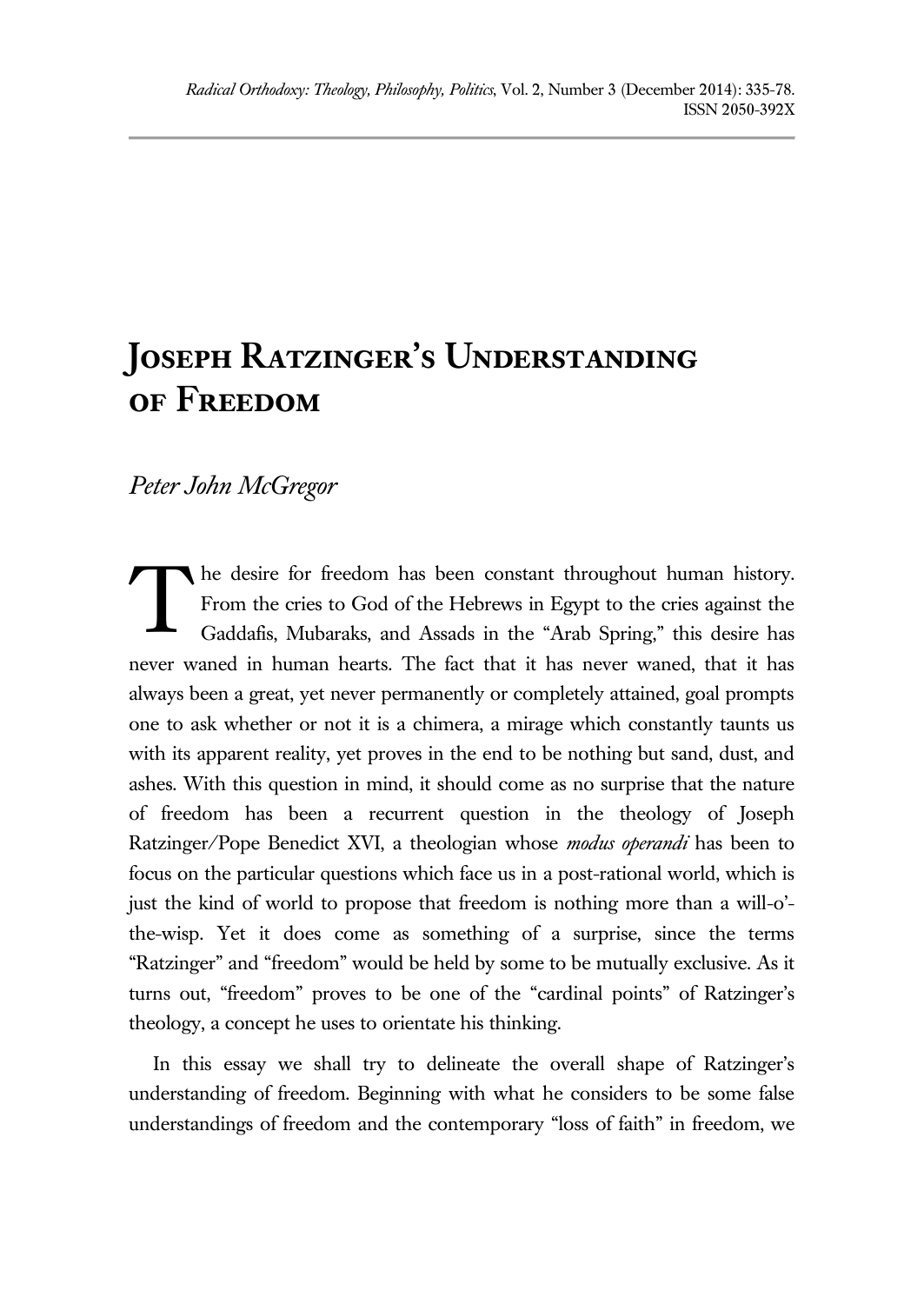shall examine his critique of how the idea of freedom is presented in *Gaudium et Spes*. Following this, we shall attempt to demonstrate that Ratzinger has developed a theology of the freedom of God, as well as an anthropology of human freedom, that find their consummation in a Christology of the freedom of Jesus. We are called to participate in this freedom, and this participation constitutes our divinisation. The climax of our participation in this freedom comes about through our communion with Christ in the Eucharist.

#### **Some False Ideas of Freedom according to Ratzinger**

In his commentary on the section of *Gaudium et Spes*, which addresses the nature of human freedom, Ratzinger maintains that the intention of the text was to affirm the value of freedom on the basis of faith. The particular aspect of freedom that it addressed is psychological, rather than social or political. It sought to find a firm basis for human freedom that is subject neither to external coercion nor to the compulsion of instinct. It also sought to oppose the idea that freedom is simply the absence of commitment. Ratzinger saw the negation of freedom through coercion and instinct, or the identification of freedom with license, as a potential means for the social manipulation of the human person through control of the intellectual and economic markets. Finally, he thought that the text wished to uphold the reality of human moral responsibility in opposition to any kind of determinism. Regarding this last point, Ratzinger saw a contemporary paradox—on the one hand, the demand for freedom without responsibility, and on the other, a materialistic belief that human behaviour is biologically determined. In opposition to this, Ratzinger saw the text as professing human moral freedom, over and against determinism, be it biological or theological. As he states:

> However much the New Testament … may speak of the decadence and impotence of man, it nevertheless always expressly affirms the moral responsibility of *all* men; despite the important aspects calling for consideration which it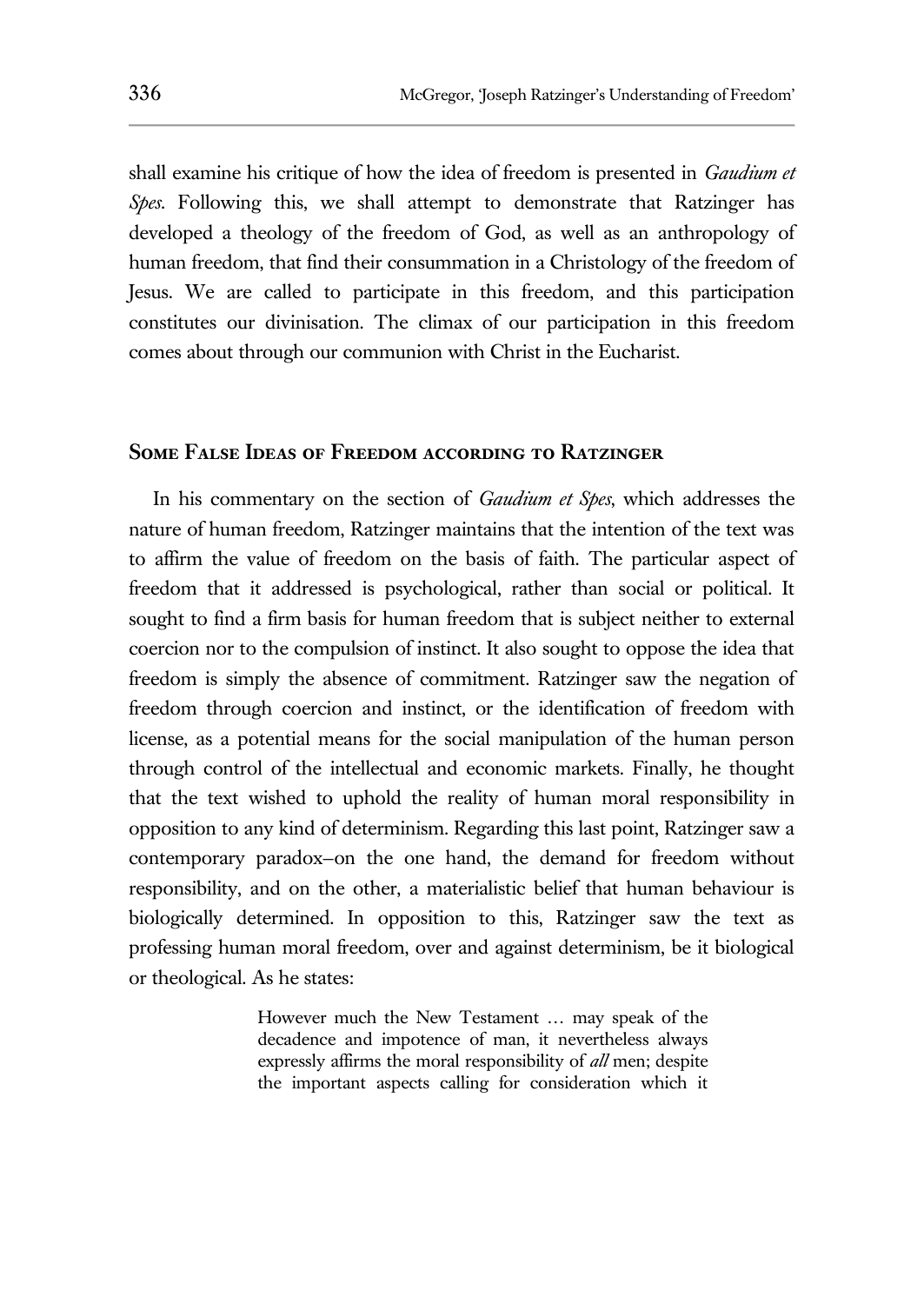$\overline{a}$ 

expresses, Luther's "servum arbitrium" cannot be maintained on New Testament grounds.<sup>1</sup>

In Ratzinger's analysis we can discern the false "freedom" of licence, which can so often become chimeric through propaganda, and which leads to the enslavement of the will in sin, as well as both the materialist and theological denials of freedom. In *Feast of Faith* he identifies another denial of freedom that springs from a rationalistic, but not materialistic, worldview shaped by the science and technology. He states that:

> [A] rationally constructed world is determined by rationally perceived causality. The notion of personal intervention [by God] is both mythical and repugnant. But if this approach is adopted, it must be followed consistently, for what applies to God applies equally to man. If there is only *one* kind of causality, man too as a person is excluded and reduced to an element in mechanical causality, in the realm of necessity; freedom too, in this case, is a mythical idea. In this sense it can be said that the personalities of God and of man cannot be separated. If personality is not a possibility, i.e., not present, with the "ground" of reality, it is not possible at all. Either freedom is a possibility inherent in the ground of reality, or it does not exist. $2$

In *A New Song for the Lord*, Ratzinger identifies a false notion of freedom which can be found in liberation theology. While recognising the contemporary appeal of Christ the liberator for our times, he thinks that liberation theology tends to read salvation history the wrong way. Instead of moving from Moses to Christ, and from Christ to the kingdom of God, it goes in the opposite direction: through the application of political criteria to Christ. This leads to a political interpretation of the Exodus rather than a Christological one. What Ratzinger

<sup>&</sup>lt;sup>1</sup> Joseph Ratzinger, "The Church and Man's Calling-Introductory Article and Chapter One-The Dignity of the Human Person—Pastoral Constitution on the Church in the Modern World," in Herbert Vorgrimler (ed), *Commentary on the Documents of Vatican II*, trans. J. W. O'Hara (London: Burns & Oates, 1969), V, 115-163, at 139-140.

<sup>2</sup> Joseph Ratzinger, *Feast of Faith: Approaches to a Theology of the Liturgy*, trans. Graham Harrison (San Francisco: Ignatius Press, 1986), 20.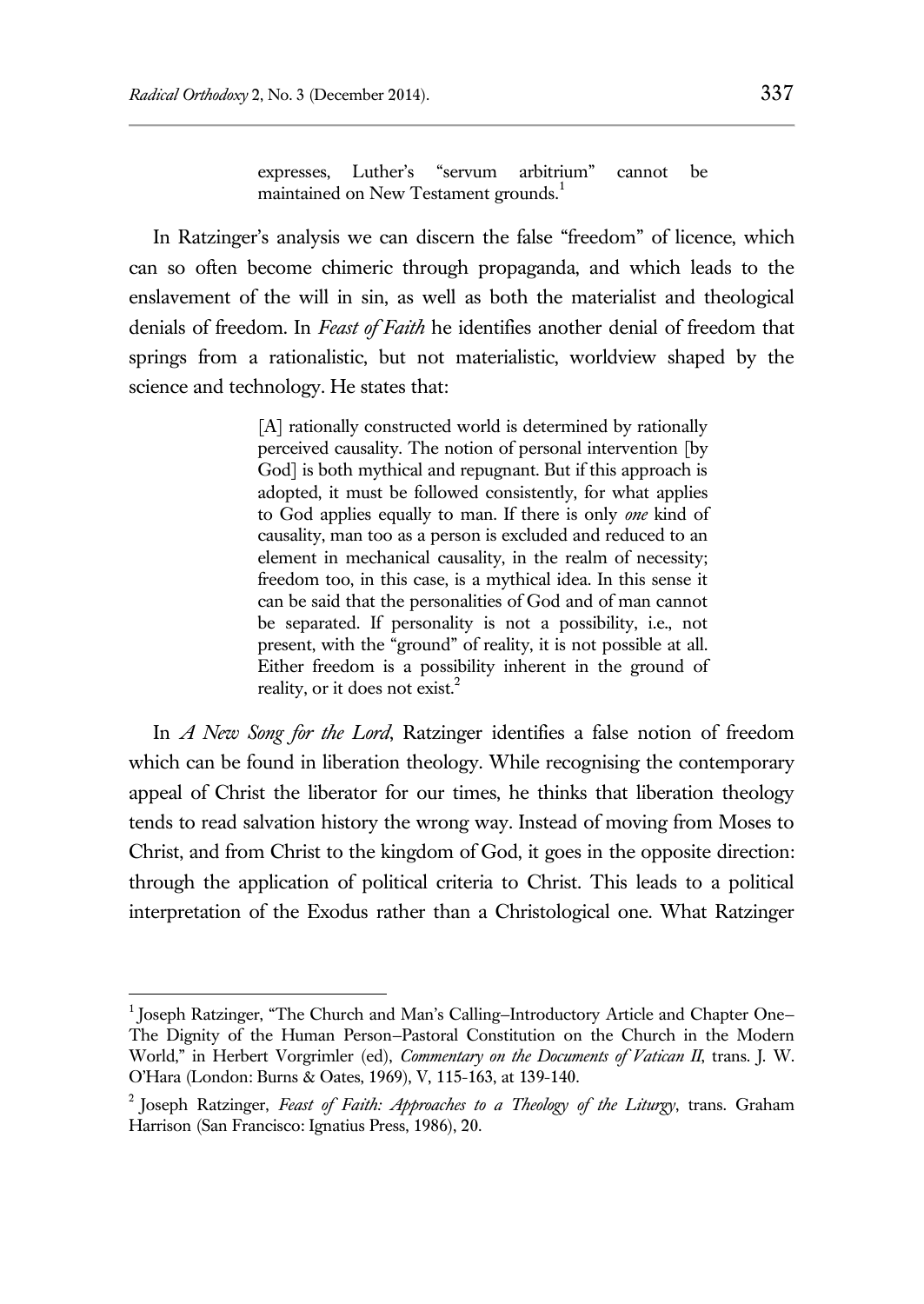wishes to do is "make comprehensible the new dimension of the concepts of exodus, freedom, and liberation that came into the world through Christ."3

## **The Contemporary Dilemma of Human Freedom**

Ratzinger's most comprehensive analyses of false notions of freedom are to be found in an essay entitled "Freiheit und Wahrheit," and, as Benedict XVI, in his encyclical Spe Salvi<sup>4</sup> In the first he maintains that the fundamental difficulty with the contemporary concept of freedom is that it has been separated from that of truth. The general notion of freedom is that expressed by Karl Marx, when he says that in the future Communist society one will be able "to do one thing today and another tomorrow; to hunt in the morning, fish in the afternoon, breed cattle in the evening and criticize after dinner, just as I please … "<sup>5</sup> This concept of freedom as the ability to do or to have anything which we desire, to have one's own will as the sole norm of our action, presupposes that one's will is truly free. Yet, Ratzinger asks, if the will is irrational, can it be truly free? Can it be truly good? He proposes the need for a definition of freedom which says that it is "the capacity to will and to do what we will in the context of reason." 6 Such an interplay between reason and will shall enable us to find that common reason shared by all people, and thus ground the compatibilities of personal liberties.

Ratzinger points out that both Marxism and Liberalism have failed to deliver the freedom that they have promised. Although Marxism claimed to have discovered a scientifically guaranteed way to freedom, it instituted a gigantic system of slavery. Despite the promises of the liberal system of politics and economics, many people in democratic societies are excluded from freedom by

<sup>3</sup> Joseph Ratzinger, *A New Song for the Lord*, trans. Martha M. Matesich (New York: Crossroad, 1996), 6.

<sup>&</sup>lt;sup>4</sup> Published in English as Cardinal Joseph Ratzinger, "Truth and Freedom," trans. Adrian Walker, *Communio* 23 (1996): 16-35. See also, Pope Benedict XVI, *Spe Salvi*, nos. 16-23.

<sup>5</sup> Karl Marx and Fredrick Engels, *Werke*, 389 vols. (Berlin, 1961-71), 3:33. Cited in Ratzinger, "Truth and Freedom," 17. It is ironic that Marx's concept of freedom is so bourgeois.

<sup>6</sup> Ratzinger, "Truth and Freedom," 17.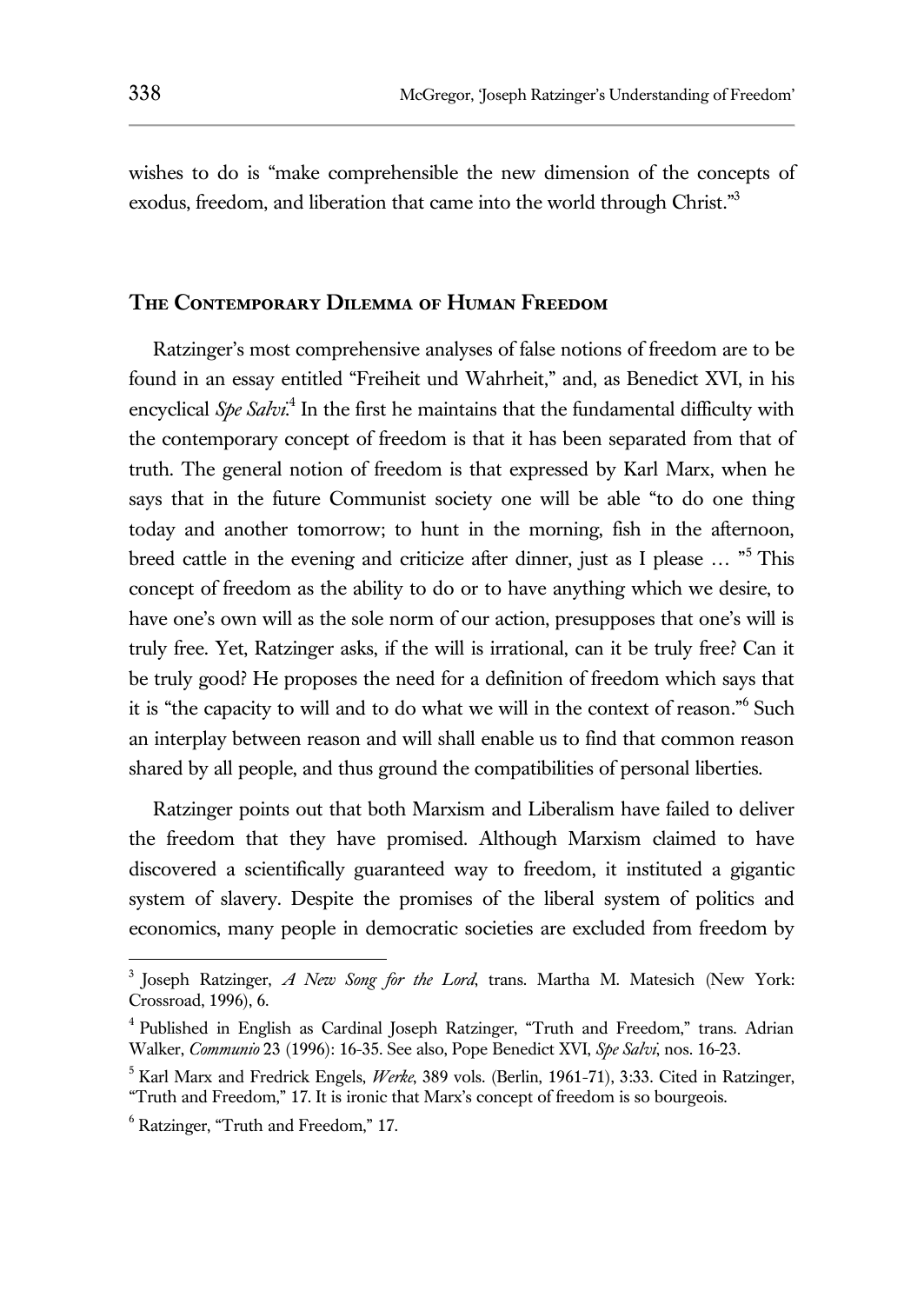unemployment and material poverty, and are also "haunted by the spectre of meaninglessness." <sup>7</sup> Ratzinger cites the Polish philosopher Andrej Sziztpiorski's reaction to the fall of communism in Eastern Europe and the apparent triumph of Western liberal democracy, which is that this triumph has raised the possibility that there is no way to human liberation. If neither East nor West can give an answer to the human desire for freedom, perhaps there is no answer.<sup>8</sup> So, for Ratzinger, there are actually two questions which need to be answered, not just "what is truth?" but also "what is freedom?"

Ratzinger sees the idea of freedom as the defining theme of post-mediaeval European society. The issue which Luther raised was that of the most intimate of all human freedoms: the freedom of conscience, vis-à-vis the authority of the Church. The concept of freedom came to be individualised. Rather than something found in the Church, it meant "liberation from the yoke of a supraindividual order." <sup>9</sup> Yet this liberation was confined to the "religious" sphere. In the political sphere the contrary happened—liberation was curtailed by a growing secular authority that, more and more, attempted to subjugate the Church.

In *Spe Salvi*, Benedict XVI gives a complementary account of this individualisation of freedom through showing its connection with the individualisation of salvation. According to him, this reduction of redemption to the "salvation of the soul" arose from the development of the "scientific method." The new correlation of experiment and method introduced the possibility of what Francis Bacon called "the triumph of art over nature."<sup>10</sup> The potential to achieve dominion over creation, occasioned by the new correlation between science and praxis, leads to an attempt to rebuild the Tower of Babel, returning to Paradise via science rather than faith. This displaced faith onto another level, that of the private and other-worldly, which proves to be irrelevant to the world. Publically, faith in Christ is replaced by "faith in progress." The kingdom of God

<sup>&</sup>lt;sup>7</sup> Ibid., 18.

<sup>&</sup>lt;sup>8</sup> Ibid., 19. Ratzinger cites Szizypiorski from a manuscript provided during the Salzburg University Weeks of 1995.

<sup>9</sup> Ibid., 20.

<sup>10</sup> Francis Bacon, *Novum Organum* I, 117. Cited in Benedict XVI, *Spe Salvi*, n. 16.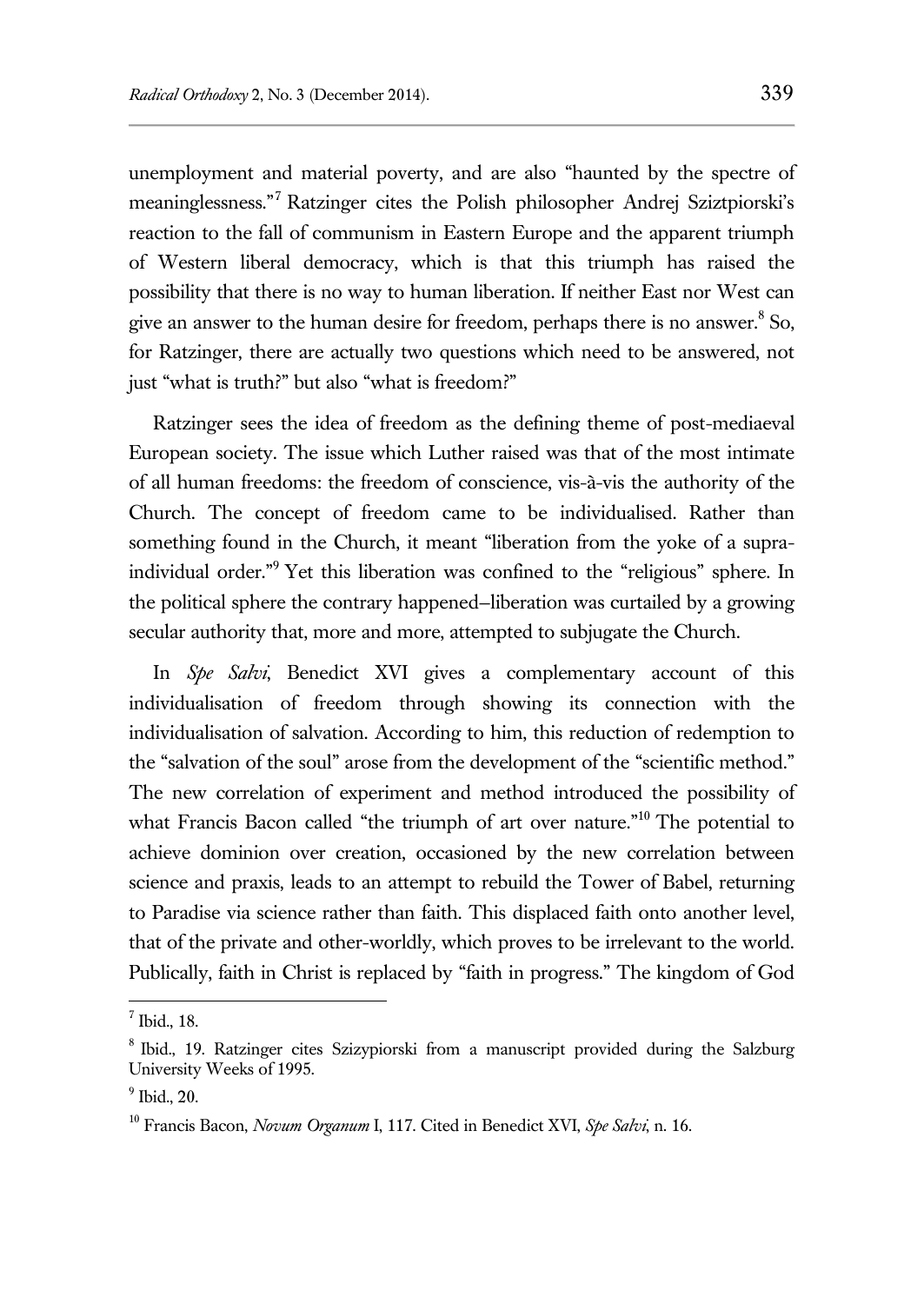now becomes the "kingdom of man." According to Benedict XVI, the two categories which become increasingly central to this idea of progress are reason and freedom. It is reason which drives progress towards the perfect realisation of freedom. Since this realisation of perfect freedom comes about through the establishment of a "kingdom of man," which could also be called a "kingdom of reason," both of these concepts of reason and freedom are politicised. These concepts were interpreted as being in conflict with both the faith and the Church and the reigning political structures.<sup>11</sup>

Initially, this faith in reason is naïf. The French Revolution seemed to promise the establishment of the rule of reason and freedom as a political reality. Only later did some begin to doubt this new-found faith. Benedict XVI illustrates this point through appealing to two essays in which Kant reflects upon the Revolution. In his 1792 *Der Sieg des guten Prinzips über das böse und die Gründung eines Reiches Gottes auf Erden* ("The Victory of the Good over the Evil Principle and the Founding of a Kingdom of God on Earth"), Kant claims that: "The gradual transition of ecclesiastical faith to the exclusive sovereignty of pure religious faith is the coming of the Kingdom of God."<sup>12</sup> Yet three years later, in *Das Ende aller Dinge* ("The End of All Things"), he is wondering if the transition from an "ecclesiastical faith" could also lead to an "irrational" faith. As Benedict XVI puts it: "Now Kant considers the possibility that as well as the natural end of all things there may be another that is unnatural, a perverse end."<sup>13</sup>

The Enlightenment challenged not just religious but also political authority by proposing the emancipation of the human will through reason, a reason to which even political authority must bow. Only that which is reasonable is valid. Paradoxically, this led to two antithetical social philosophies with their attendant political programs. The first, "Anglo-Saxon" current emphasised natural rights and constitutional democracy as the only realistic way to freedom. For this way

<sup>11</sup> Benedict XVI, *Spe Salvi*, 18.

<sup>12</sup> Immanuel Kant, *Werke* IV, ed. W. Weischedel (1956), 777. Cited in *Spe Salvi*, n. 19.

<sup>13</sup> Benedict XVI, *Spe Salvi*, n. 19. See Immanuel Kant, *Das Ende aller Dinge*, in *Werke* VI, Weischeldel (1964), 190.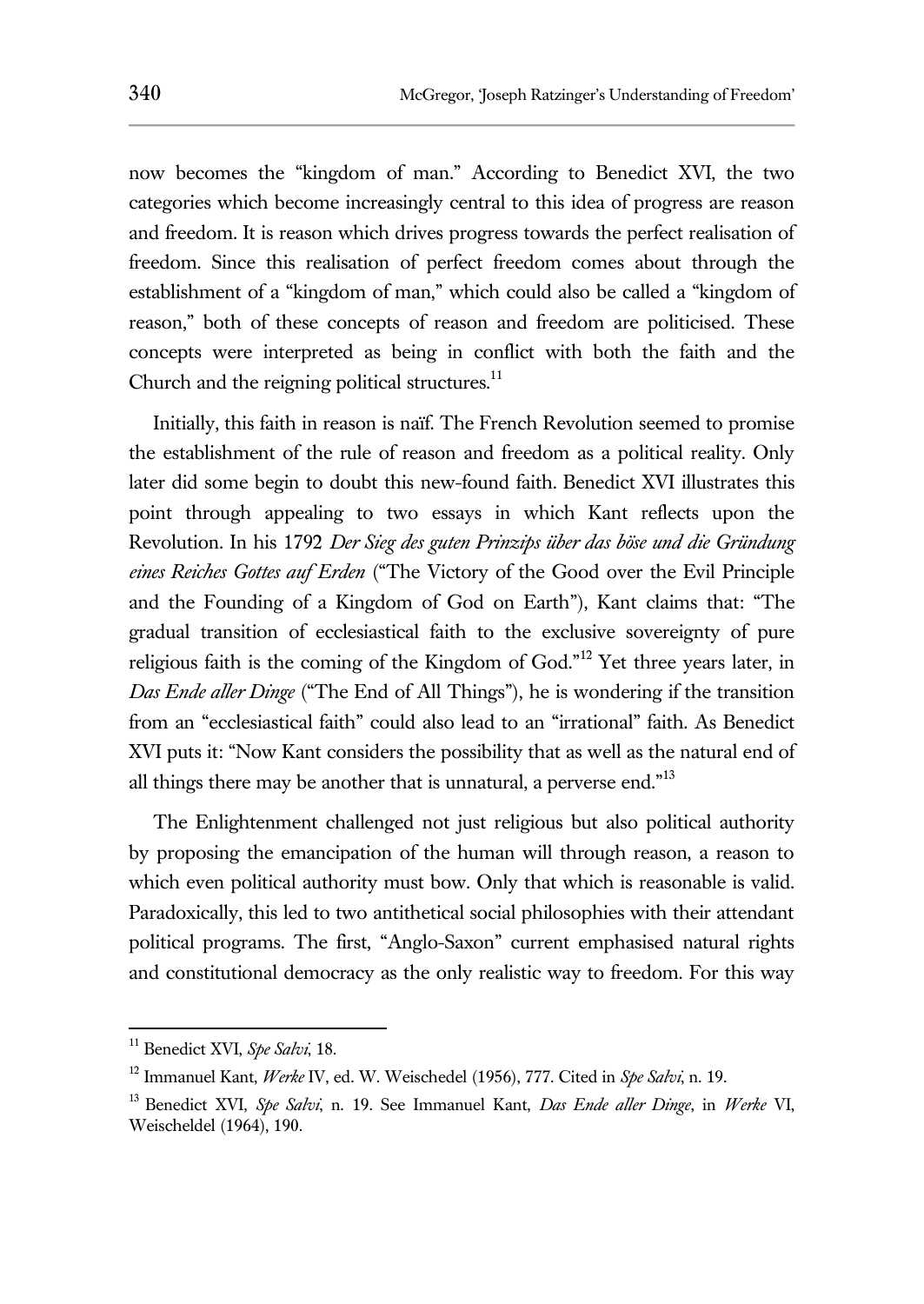of thinking, "Freedom is not bestowed on man from without. He is a bearer of rights because he is created free."<sup>14</sup> Thus we can see that this idea has a Christian origin. It is a principle which can be found in Romans 2:14. It is based on a theology of creation. And yet, in the Enlightenment recasting of this idea the individual is set in opposition to the community. Human rights must be protected from the community—"the institution seems to be the polar opposite of freedom, whereas the individual appears as the bearer of freedom, whose goal is seen as his full emancipation."<sup>15</sup>

The second current, exemplified by Rousseau, also begins with the idea of nature. Yet this "nature" is anti-rational. For Rousseau, "everything which owes its origin to reason and will is contrary to nature, and corrupts and contradicts us."<sup>16</sup> His concept of nature is anti-metaphysical. "Nature" is a state of total, unregimented freedom. This anarchic concept of freedom eventually comes to dominate the French Revolution, and resurfaces in Nietzsche and National Socialism. Although it is inimical to the Enlightenment appeal to reason, it is nonetheless the Enlightenment cry for freedom in its most radically intensified form.

Ratzinger sees Marxism as a continuation of this radical line, in that it gives precedence to the community rather than the individual. For Marxism, freedom is indivisible. Unless there is equality, freedom for all, there is freedom for none. Individual liberties must therefore give way to solidarity with those struggling for freedom. Yet, the endpoint of this struggle is the unbounded freedom of the individual. The precedence of the community only stands until the freedom of equality is achieved.<sup>17</sup>

As Ratzinger sees it, the problem for Marxism is simply that it cannot work—it is contradictory in essence. It claims to be the rational means of bringing about a

<sup>&</sup>lt;sup>14</sup> Ratzinger, "Truth and Freedom," 21.

<sup>15</sup> Ibid., 22.

<sup>&</sup>lt;sup>16</sup> Ibid. Although Ratzinger does not explicitly make a link, perhaps we could see Rousseau's position as a fulfilment of Kant's fear of an anti-rational "faith."

<sup>17</sup> Ibid., 23. Cf. Benedict XVI, *Spe Salvi*, n. 20.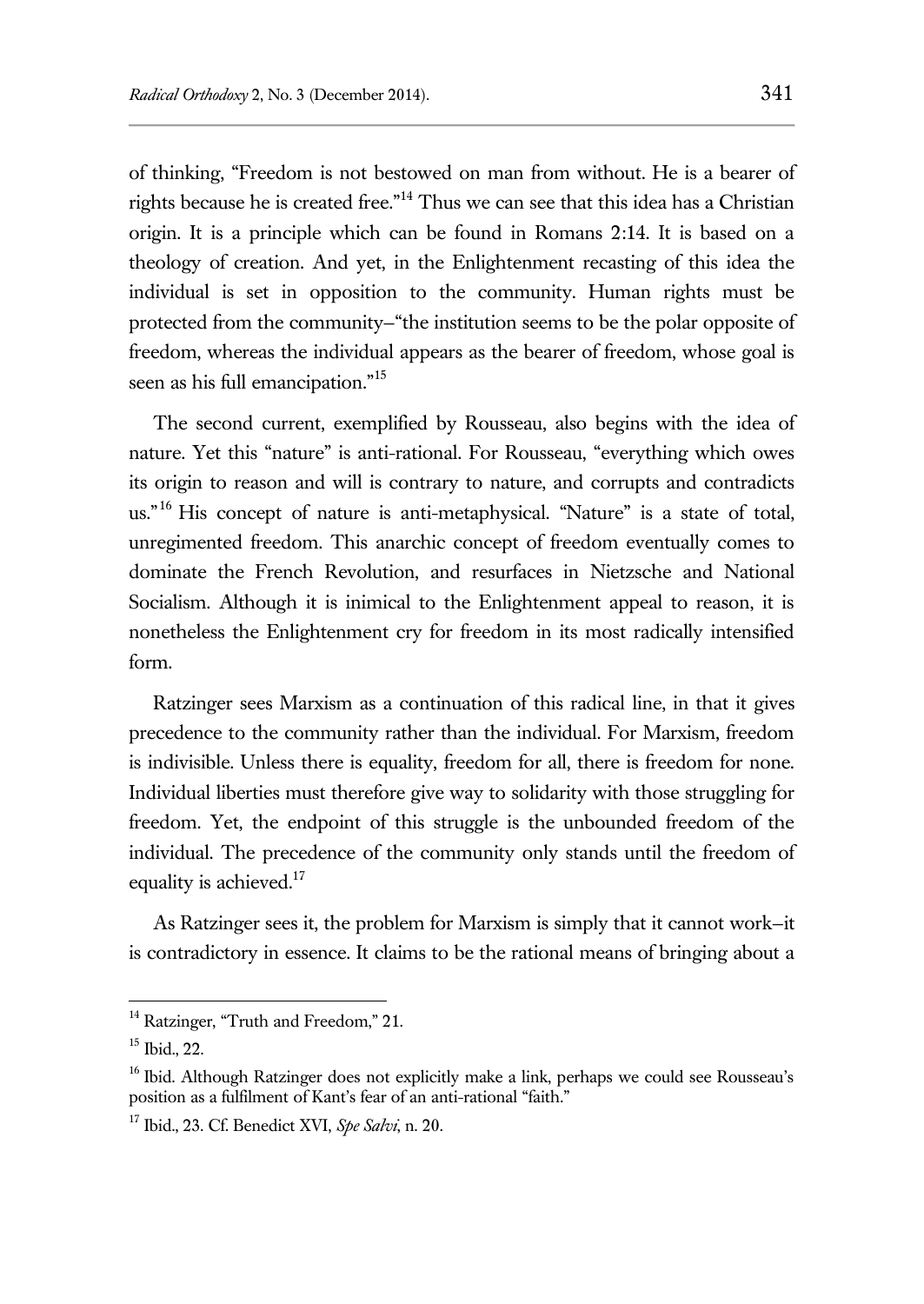change in the very structure of society, yet those who are to bring about the change are unable to attain the altruism necessary for such a change. Consequently, Marxists took refuge in a "mythology"—the new structure would bring forth a new, altruistic man. Yet this "new man" is the necessary prerequisite for the achievement of the new structure. This "lie" at the heart of Marxism reveals that there can be no freedom without truth. The "lie" neutralises even those elements of truth that do exist in Marxism.<sup>18</sup>

Turning to that element of truth, Ratzinger confronts the "democratic" concept of freedom. The Marxist critique of democracy has some validity. How "free" are elections when they can be manipulated by propaganda in the guise of advertising, underwritten by "capital"? How much does an "enlightened" oligarchy rule through control of the media? How representative is representative democracy, with its rule by what is often a narrow majority? How much power do "interest groups" exercise compared to the "unorganised" individual? How often do the wills of individuals prevail over the freedom of the whole? The freedom of total autonomy, of doing what one pleases, is impossible for all. Ultimately, it means an imposition of the will of the strong upon the weak. The inability of democratically ordered freedom to give freedom to all increases the anarchic calls for freedom.

As Benedict XVI, he also reflects upon the twentieth century's critique of the nineteenth century's faith in progress. Referring specifically to Theodor Adorno's observation that "progress" means progress from the sling to the atom bomb, he states what should be obvious to any thoughtful person: because of the human potential for either good or evil, we can only speak of true progress in the sense of technical progress. Without a corresponding moral progress this technical progress is in fact a regression, and potentially annihilation.<sup>19</sup>

<sup>&</sup>lt;sup>18</sup> Ibid., 23-24. Cf. Benedict XVI, Spe Salvi, n. 21, where he points out that Marx's deepest error was that he forgot the reality of human nature. Since Marx was a materialist, he assumed that human evil was a product of economic conditions. "He forgot that freedom always remains also freedom for evil."

<sup>19</sup> Benedict XVI, *Spe Salvi*, n. 22.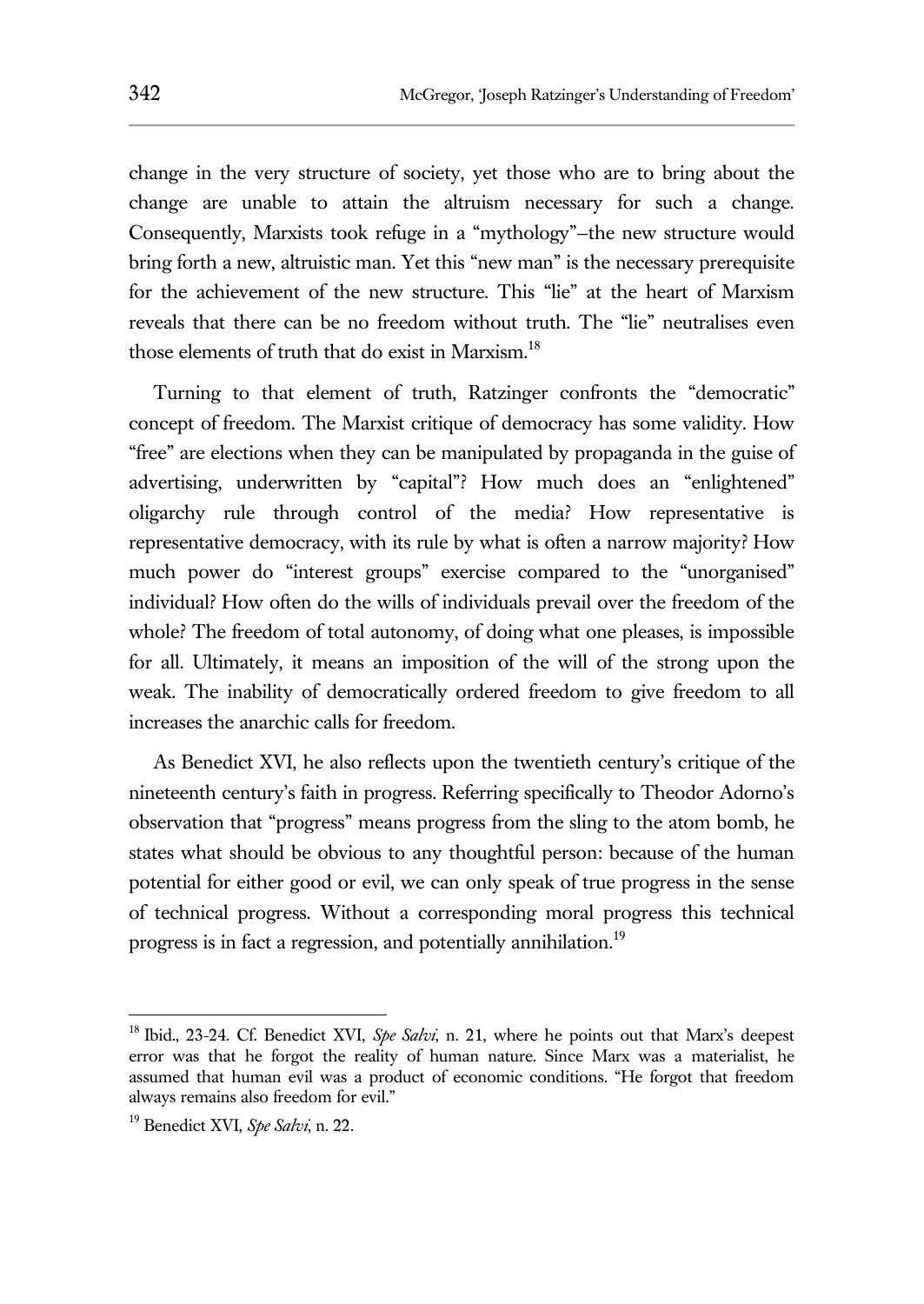Ratzinger maintains that grand promises of modernity to establish freedom for all flow from a failure to penetrate to the foundations of what man is and how he can live rightly, both individually and collectively. Modernity separated the philosophical, and hence political, concept of freedom from the religious concept. This has ultimately led to the most radical philosophy of freedom, that of Sartre. Ratzinger's account of this nadir of freedom deserves to be quoted at length.

> Sartre regards man as condemned to freedom. In contrast to the animal, man has no "nature." The animal lives out its existence according to laws it is simply born with; it does not need to deliberate what to do with its life. But man's essence is undetermined. It is an open question. I must decide myself what I understand by "humanity," what I want to do with it, and how I want to fashion it. Man has no nature, but is sheer freedom. His life must take some direction or other, but in the end comes to nothing. This absurd freedom is man's hell. What is unsettling about this approach is that it is a way through the separation of freedom and truth to its most radical conclusion: there is no truth at all. Freedom has not direction and no measure. But this complete absence of truth, this complete absence of any moral and metaphysical bond, this absolutely anarchic freedom—which is understood as an essential quality of man—reveals itself to one who tries to live it not as the supreme enhancement of existence, but as the frustration of life, the absolute void, the definition of damnation. The isolation of a radical concept of freedom, which for Sartre was a lived experience, shows with all desirable clarity that liberation from the truth does not produce pure freedom, but abolishes it. Anarchic freedom, taken radically, does not redeem, but makes man a miscarried creature, a pointless being.<sup>20</sup>

<sup>&</sup>lt;sup>20</sup> Ratzinger, "Truth and Freedom," 25-26.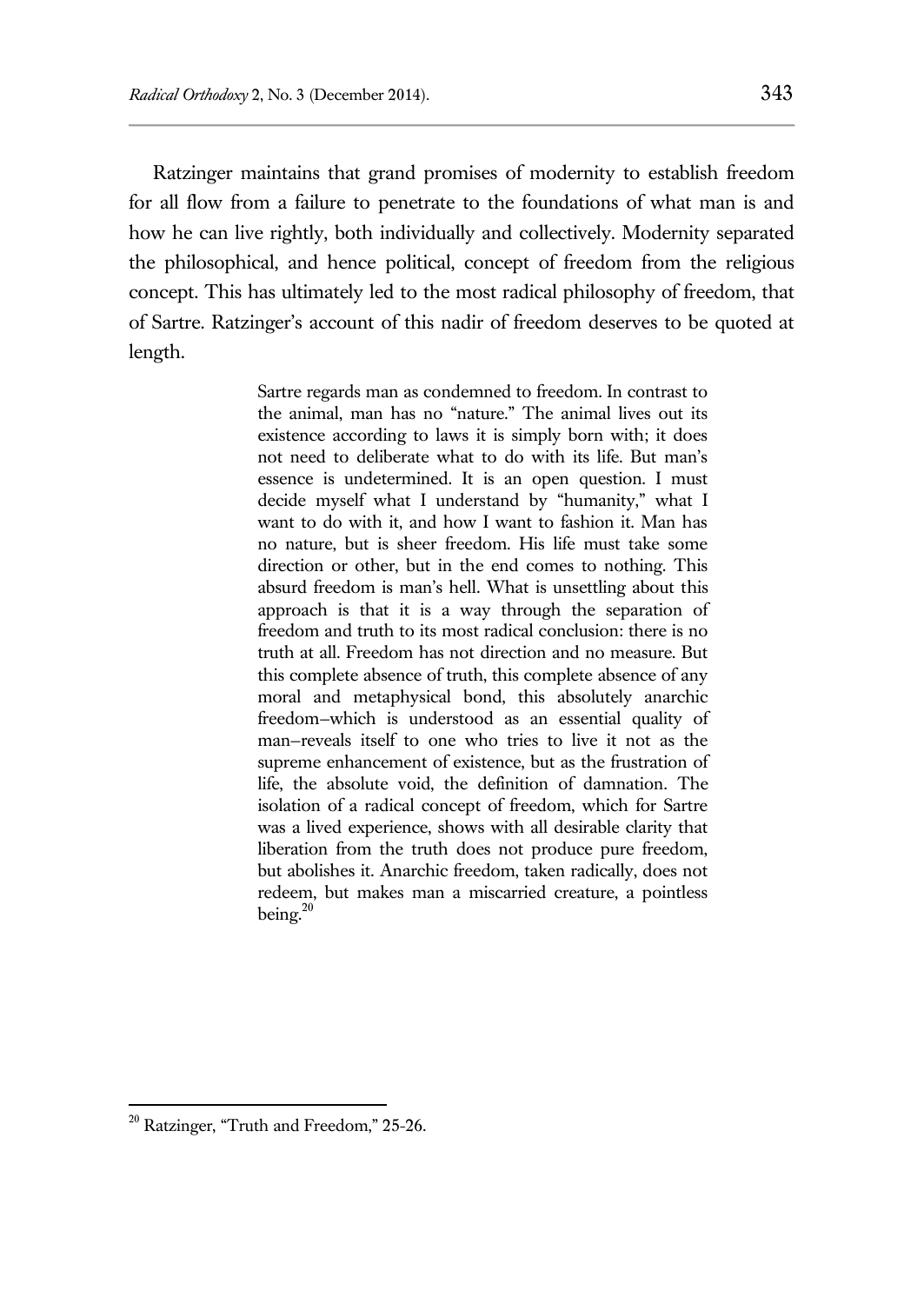## **The Inadequate Answer of Gaudium et Spes**

In his commentary on *Gaudium et Spes*, Ratzinger criticised the section which dealt with freedom.<sup>21</sup> An analysis of his criticisms can help us to grasp his understanding of human freedom. His first criticism is that its exposition of the nature of human spirituality in terms of intellect (the human capacity for truth), conscience (the human capacity for good), and freedom excluded the intersubjectivity of the human person, our essential ordination to love. The concept of "person" does not ground the document's presentation of freedom. <sup>22</sup> His second criticism is that the document excluded the New Testament doctrine of freedom. It linked the idea of freedom with the doctrine of man as being in the image and likeness of God, but without any reference to Christ. In Ratzinger's estimation the document should have set out the New Testament teaching on the gift of freedom that is conferred in Christ. Instead, even in its use of biblical texts, it grounded the meaning of freedom in natural theology rather than faith. It developed something which Ratzinger calls "a *theologia naturalis*, or, even more, an *ethica naturalis*." <sup>23</sup> Rather than simply follow the ethical optimism of late Jewish wisdom theology, it should have grounded the meaning of freedom in the light of the critical wisdom theology of Ecclesiastes and, especially, Job. It should have attended to the Jewish ethical doctrine of the two ways that is grounded on the theology of the Covenant. When one looks at the actual

<sup>&</sup>lt;sup>21</sup> Ratzinger, "The Dignity of the Human Person," 136-140. The biblical texts referred to are Eccles 15:14 and 2 Cor 5:10). However, we should note that at the 1985 Synod Ratzinger affirmed the importance of article 22 of *Gaudium et Spes* as the hermeneutical lens for the rest of the document. This being the case, the point of the document is to affirm the contemporary longing for human freedom and self-fulfilment that can only be realised through union with Christ. See Tracey Rowland, *Ratzinger's Faith: The Theology of Pope Benedict XVI* (Oxford: Oxford University Press, 2008), 32-33 and 38.

<sup>&</sup>lt;sup>22</sup> Ibid., 130-131. On this point, Rowland comments that: "Regrettably for Ratzinger  $\ldots$  the young Karol Wojtyła's personalism did not carry through to articles 15-17 of *Gaudium et spes*. … Neither the concept of person nor the idea of love was mentioned here. The philosophy of interpersonal love, the whole set of I-Thou questions, are practically absent for the treatment of spirituality within this section of the document, and Ratzinger was quite appalled that anyone could attempt to speak of spirituality without thinking that Christian love might have something to do with it." See *Ratzinger's Faith*, 41.

<sup>23</sup> Ibid., 137.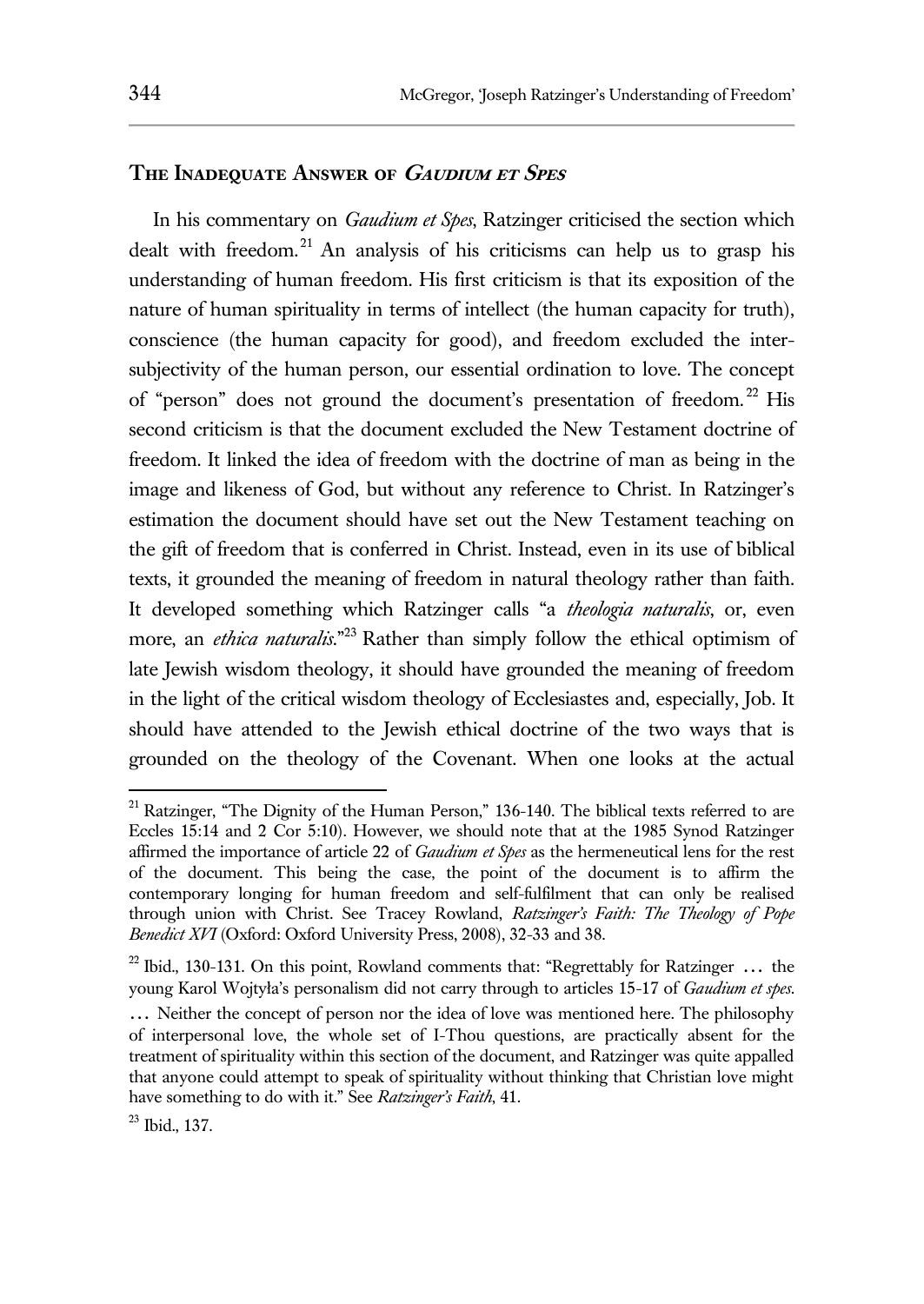history of the Covenant, one encounters the inability of Israel to fulfil it. Ultimately, the way of life came not from a freedom that could fulfil the Law but Christ's fulfilment of the law through his death on the Cross.<sup>24</sup>

Essentially, Ratzinger's dissatisfaction with the account of freedom given in *Gaudium et Spes* is that it is inadequate on both theological and philosophical levels. Its theological understanding of freedom is historically faithful neither to the biblical witness nor to actual human history. It neglects to address the "slavery" to sin so dramatically described in Romans 7:13-25. Ratzinger goes so far as to say:

> It even falls into downright Pelagian terminology when it speaks of man "sese ab omni passionum captivitate liberans finem suum persequitur et apta subsidia… procurat." That is not balanced by the following sentence, which logically is scarcely linked with it and which speaks of a wound inflicted by sin but regards grace only as a help to make the will once more "plene actuosam." The extent of the human dilemma, which is not constituted by the modest difference between "plene actuosus" and "actuosus," but calls man in question to his very depths and makes him unfree, is not taken even roughly into account here. Fundamentally, the formula "plene actuosus" means that an at all events semi-Pelagian representational pattern has been retained.<sup>25</sup>

On the philosophical level Ratzinger asserts that the document presents what he calls "a colourless philosophical doctrine of freedom" that takes no account of the contemporary awareness that human freedom is constrained by numerous psychological and sociological factors. According to Ratzinger, it could even have been improved by taking into account the Marxist perception of "the extent of human alienation and decadence."26

As Ratzinger sees it, *Gaudium et Spes* did not really deal with the problems of human freedom. It only dealt with "freedom of choice." As he states:

 $26$  Ibid.

<sup>&</sup>lt;sup>24</sup> Ibid., 137-138.

 $25$  Ibid., 138.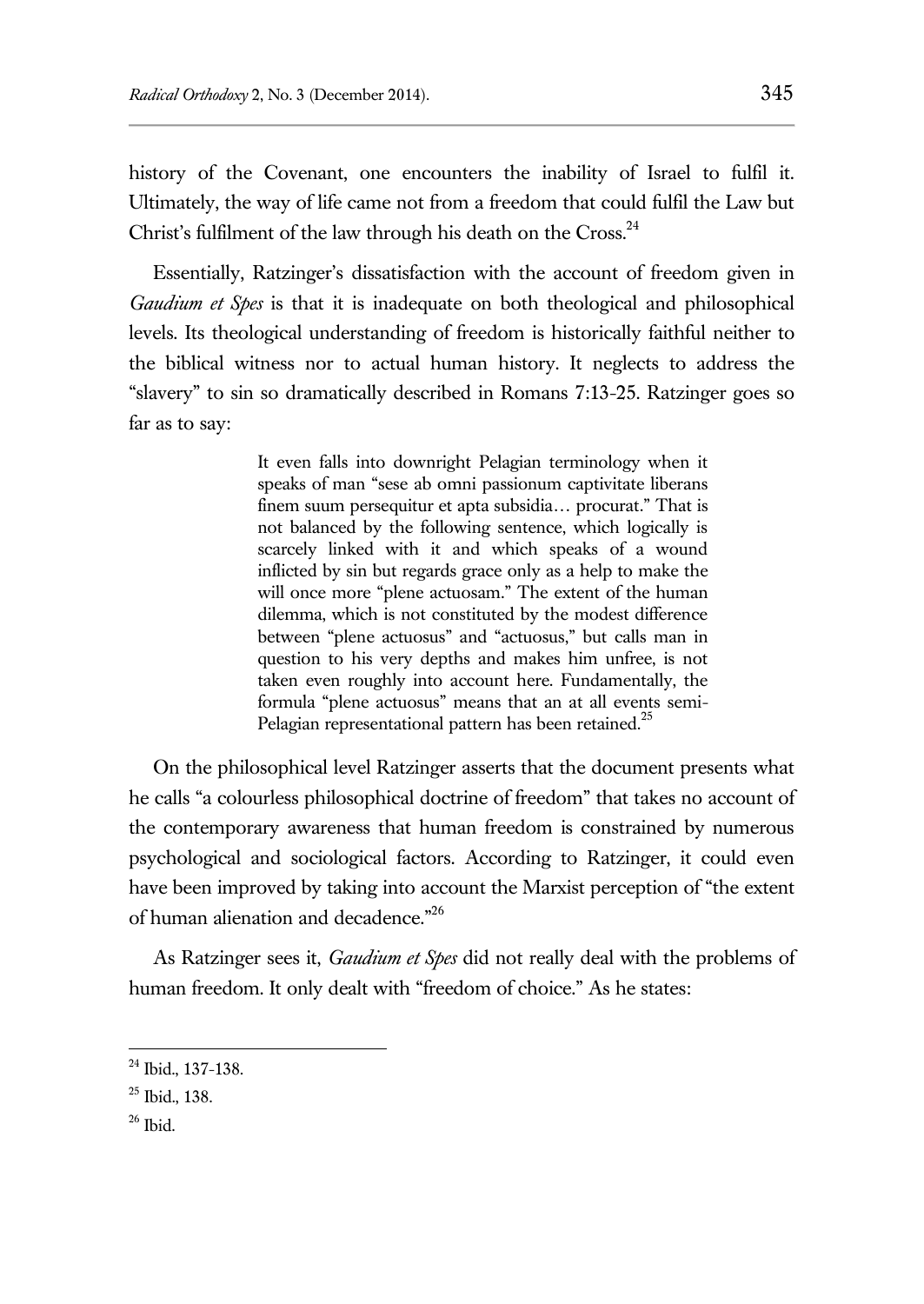The actual ontological content of the idea of freedom, the capacity to accept one's own nature and to become identified with it, is just as little realized as the dialogue character of human freedom, which is only brought to the full possibilities of its realization by that appeal of love which can never be forced upon it. But only on this basis would it have been possible to show that God's summons, under which man stands, is not in opposition to his freedom but makes it truly possible; that human freedom does not consist in abstract selection between different possibilities of behaviour, but by its very nature love in the presence of God and can only be really understood in relation to this vis-à-vis. Only on this basis would it also be possible to explain the perfect fulfilment of Christian freedom in the "freedom of the children of God."<sup>27</sup>

#### **The Theology of Freedom**

The purpose of Ratzinger's focus upon the prayer of Jesus in the Garden is to establish the outcome of that prayer for Jesus and for us. He maintains that: "Wherever the I gives itself to the Thou, there is freedom because this involves the reception of the 'form of God'," and that "the Son transforms the anguish of a man into filial obedience, the speech of the servant into the Word which is the Son." <sup>28</sup> Consequently:

> [We] come to grasp the manner of our liberation, our participation in the Son's freedom. As a result of the unity of wills ... the greatest possible change has taken place in man, the only change which meets his desire: he has become divine. We can therefore describe the prayer which enters into the praying of Jesus and becomes the prayer of Jesus in the Body of Christ as freedom's laboratory.<sup>2</sup>

<sup>&</sup>lt;sup>27</sup> Ibid., 138-139.

<sup>28</sup> Joseph Ratzinger, *Behold the Pierced One: An Approach to a Spiritual Christology* (San Francisco: Ignatius Press, 1986), 41.

<sup>29</sup> Ibid., 42.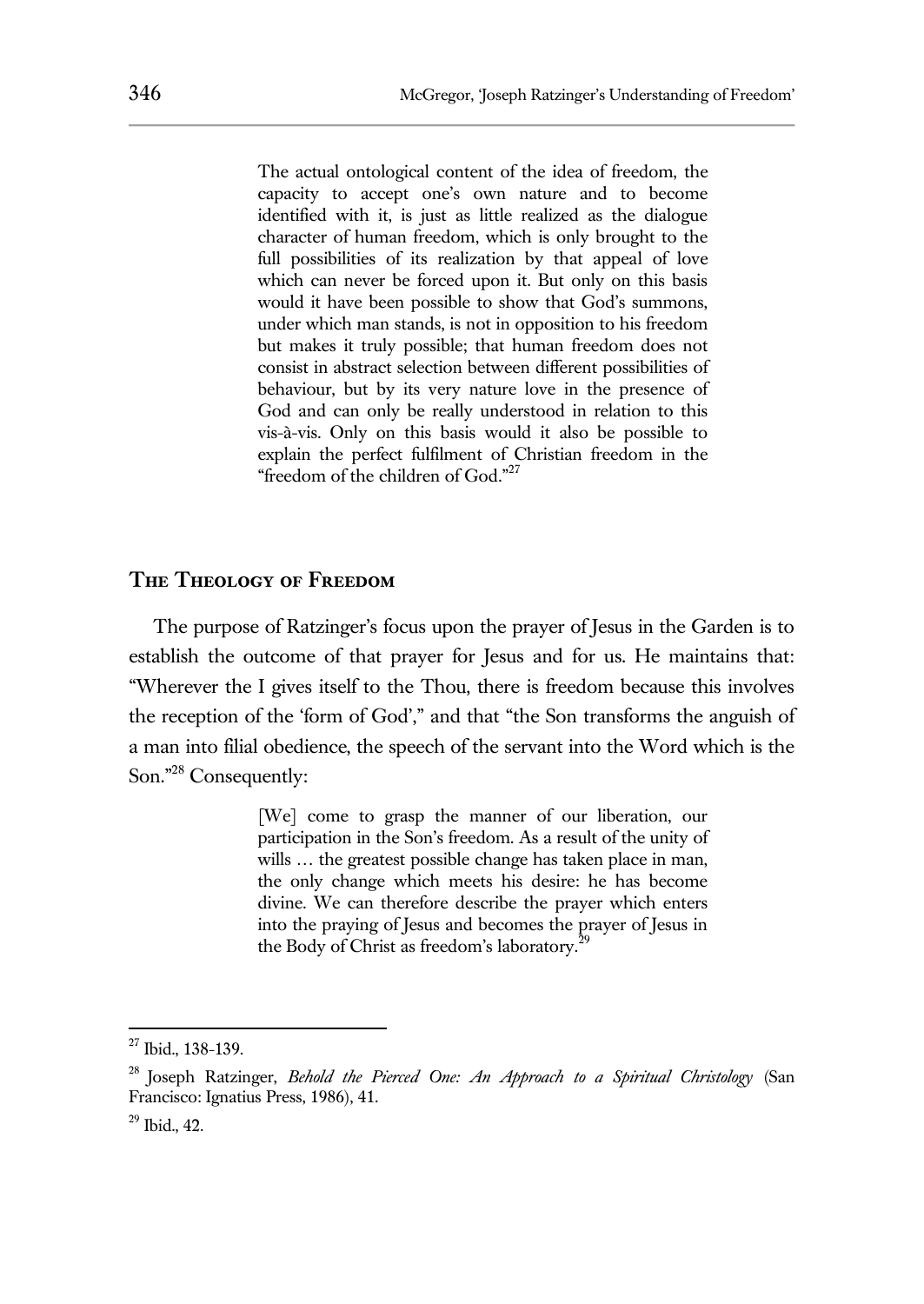If we are to understand what Ratzinger means by our participation in the Son's freedom, we must discover two things: what he means by "freedom" and how he understands it to be exercised by the Son.

In Ratzinger's earlier Christology, we come across a paradoxical reference to "freedom": "God's disguise as man in history 'must' be—with the necessity of freedom."<sup>30</sup> However, if we are to understand this paradox we must go back to its foundation in Ratzinger's understanding of God. We begin with what he calls the "primacy of the *logos*." This *logos* he identifies as "the idea," "freedom," and "love." It is "the originating and encompassing power of all being."<sup>31</sup> All being is derived from thought; indeed, the innermost structure of being is thought. All being is "being-thought." What we find present in all things is "objective mind," which is the product of "subjective mind." All of our thinking about being is actually a "rethinking" of what has already been thought. This "being-thoughtness" of things is discoverable by philosophers, that is to say, they can discover the God of the philosophers. Ratzinger sums up thus: "The world is objective mind; it meets us in an intellectual structure, that is, it offers itself to our mind as something that can be reflected upon and understood."<sup>32</sup> From this follows the conviction in the existence of "God," since "being-thought" is not possible without thinking.

In arriving at this conclusion, Ratzinger rejects the materialist solution to the question of being and accepts the idealist solution: "All being is ultimately beingthought and can be traced back to mind as the original reality."<sup>33</sup> Ratzinger defines "matter" as "being that does not itself comprehend being," and "mind" as "being that understands itself, as being that is present to itself," and consequently: "The idealist solution to the problem of being accordingly signifies the idea that all being is the being-thought by one single consciousness. The unity of being

<sup>30</sup> Joseph Ratzinger, *Introduction to Christianity*, trans. J. R. Foster, with a New Preface trans. Michael J. Miller (San Francisco: Ignatius Press, 2004), 269.

 $31$  Ibid., 152.

 $32$  Ibid., 155.

<sup>33</sup> Ibid., 156.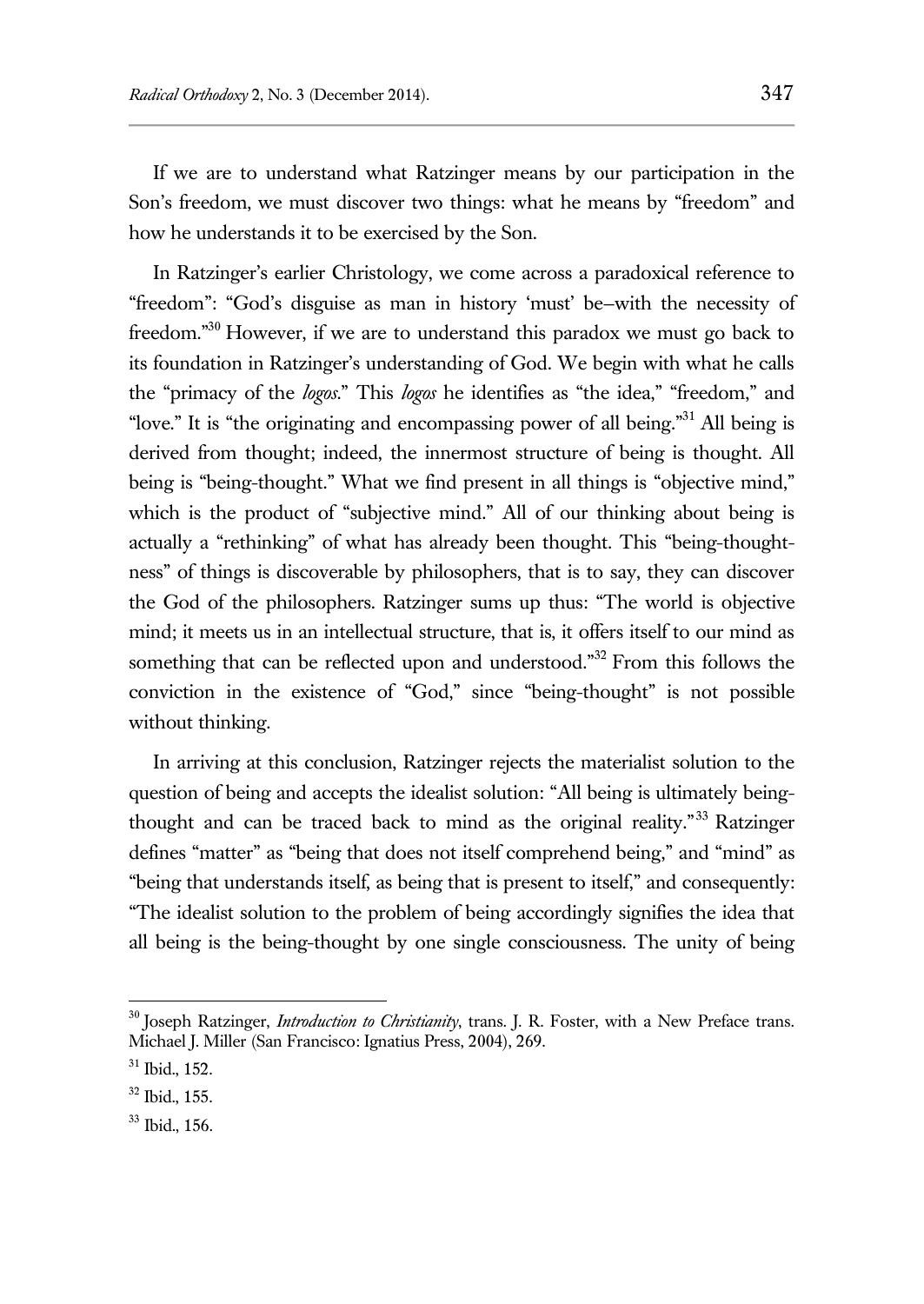consists in the identity of the one consciousness, whose impulses constitute the many things that are."<sup>34</sup>

From the God of the philosophers, Ratzinger moves to the God of Jesus Christ. This God is not completely identical with the idealist's God as outlined above. The Christian God is "being" which is "being-thought," but does not remain thought alone, only giving rise to the 'appearance' of an independent existence in things. Rather:

> Christian belief in God means that things are the beingthought of a creative consciousness, of a creative freedom, and that the creative consciousness that bears up all things has released what has been thought into the freedom of its own, independent existence. In this it goes beyond any mere idealism. While the latter … explains everything real as the content of a single consciousness, in the Christian view what supports it all is a creative freedom that sets what had been thought in the freedom of its own being, so that, on the one hand, it is the being-thought of a consciousness and yet, on the other hand, is true being itself. $35$

Thus, for Ratzinger, God is being, not just as consciousness, but as "creative freedom" that creates further freedoms. Hence:

> To this extent one could very well describe Christianity as a philosophy of freedom. For Christianity, the explanation of reality as a whole is not an all-embracing consciousness or one single materiality; on the contrary, at the summit stands a freedom that thinks and, by thinking, creates freedoms, thus making freedom the structural form of all being.<sup>36</sup>

We should note that, thus far, Ratzinger has been speaking in terms of being as such, not personal being. All being, both uncreated and created, participates in freedom. "To be" is "to be free."

According to Ratzinger, the Christian belief in the primacy of the *logos* leads to a belief in the personal nature of original being. Such being, as original

<sup>34</sup> Ibid., 157.

 $35$  Ibid.

<sup>36</sup> Ibid., 158.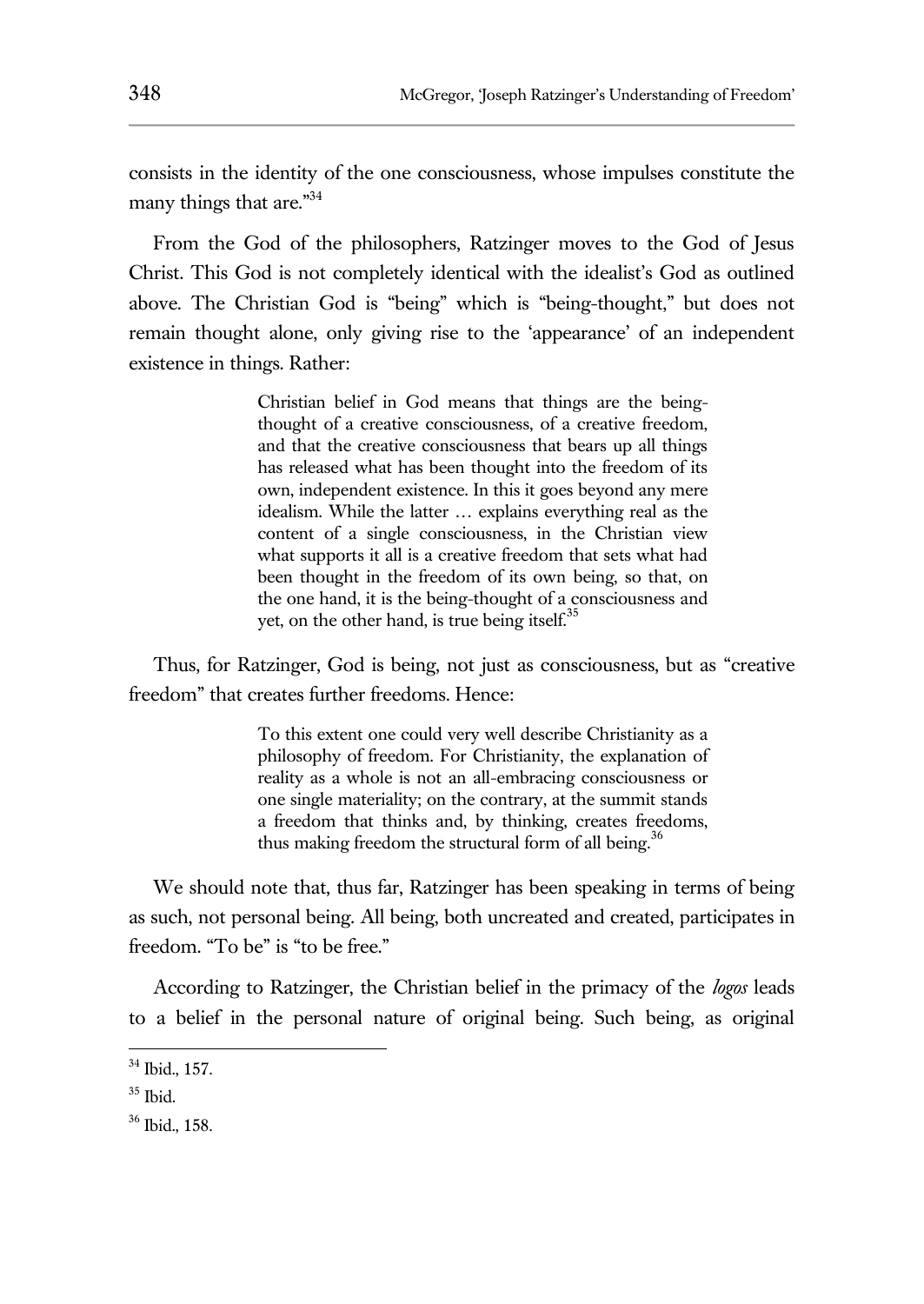thought, expressed as "being-thought" in the world, means that this original being "is not an anonymous, neutral consciousness but rather freedom, creative love, a person." <sup>37</sup> For Ratzinger, the acceptance of the *logos* as personal and creative means the acceptance of the primacy of the particular over the universal. The difference between the "personal" and the "individual" is that the latter is understood as arising out of, and secondary to, the universal, whereas the personal means it is the particular being which is the primary reality.<sup>38</sup> To accept the primacy of the person means to accept the primacy of freedom, rather than that of cosmic necessity. It is this primacy of freedom which marks the division between idealism and Christian belief.<sup>39</sup>

At this point Ratzinger moves from an economic view of freedom as expressed in creation back to an immanent view of freedom in God, and how that freedom issues forth in establishing economic freedom. Since the creative thinking that is the precondition and ground of all being is conscious thinking, it must know not only itself, but also its whole thought. Consequently:

> It means further that this thinking not only knows but loves; that is it is creative because it is love; and that, because it can love as well as think, it has given its thought the freedom of its own existence, objectivized it, released it into distinct being, loves it and, loving, upholds it. $40$

Ratzinger identifies the *logos* of all being as "consciousness," "freedom," and "love." The world is not grounded on cosmic necessity, but on freedom. Freedom is the "necessary structure" of the world. Yet this very fact renders the world "incomprehensible." If the world is upheld by a freedom which wills, knows, and loves the world *as freedom*, then incalculability becomes an essential part of the world. This freedom creates the possibility of the rejection of freedom. The world is willed and created on the "risk" of freedom and love. "As the arena of love it is also the playground of freedom and also incurs the risk of

 $37$  Ibid.

<sup>38</sup> Ibid., 160.

<sup>39</sup> Ibid., 158-159.

 $40$  Ibid., 159.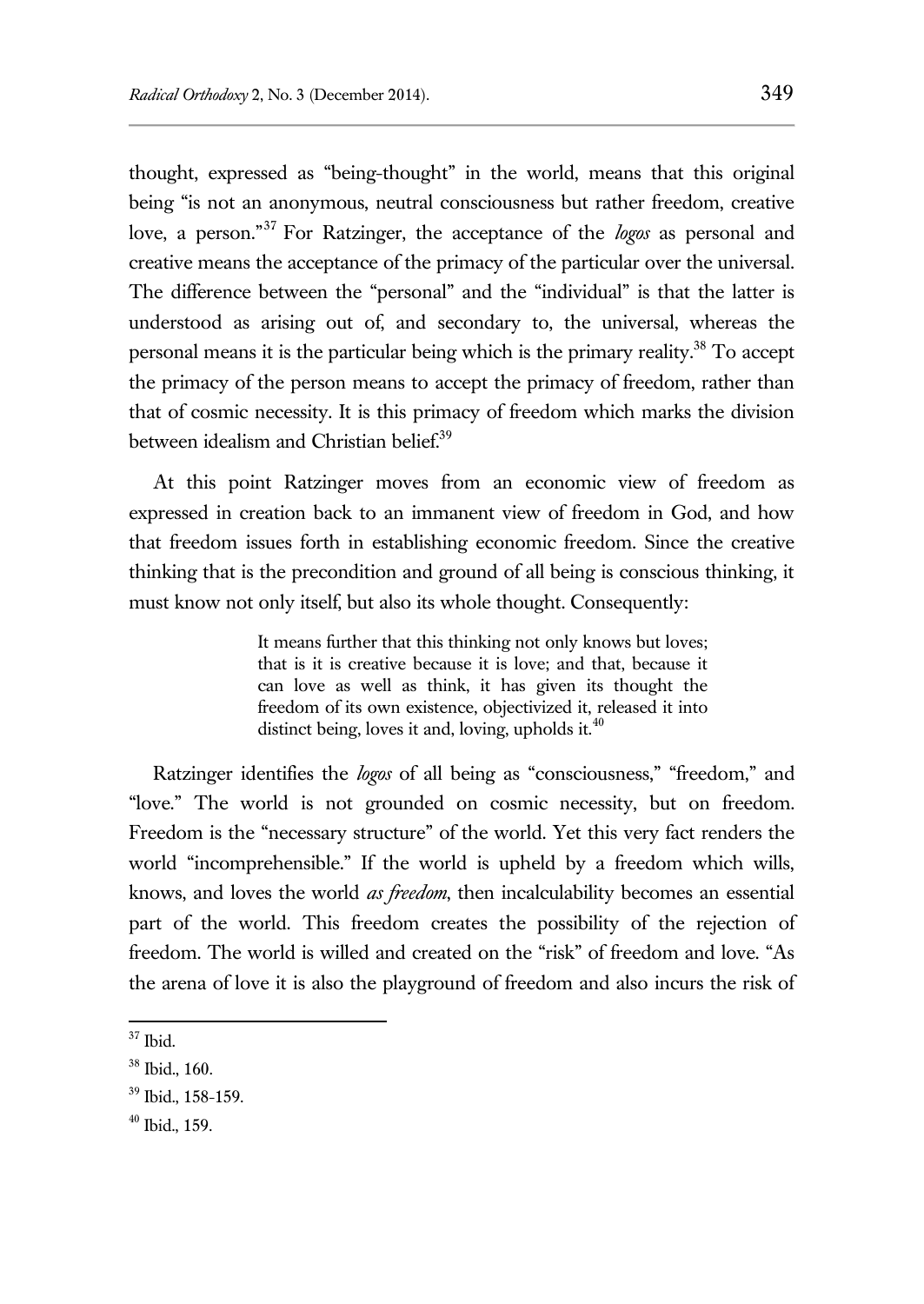evil. It accepts the mystery of darkness for the sake of the greater light constituted by freedom and love."<sup>41</sup>

Ratzinger made his paradoxical statement about the necessity of freedom in the context of a section of *Introduction to Christianity* called: "The primacy of acceptance and Christian positivity."<sup>42</sup> There he writes of "the primacy of acceptance over action, over one's own achievement, when it is a question of

<sup>41</sup> Ibid., 160. In *Principles of Catholic Theology*, Ratzinger is critical of Rahner's concept of freedom because, he argues, it leaves no room for the "incomprehensible" and "incalculable." According to Ratzinger, in his attempt to reconcile history and ontology, Rahner has attempted to do too much. The "particular" is reduced to the "universal." Initially, this looks like liberation. The Christian "is freed from the burden of Christian particularity, led into the freedom of universal philosophy and its rationalism" (167). But Christianity becomes a "burden." All that is needed is "self-acceptance," just being human. But for Ratzinger, this is "damnation" rather than "salvation." We do not want to merely accept our own humanity, but transcend it. What is needed is a spirituality of "conversion," of "self-transcendence," which is one of Rahner's basic concepts, but one that, according to Ratzinger, is lost sight of in his synthesis. Ratzinger thinks that Rahner went astray in attempting to provide "a philosophical and theological world formula on the basis of which the whole of reality can be deduced cohesively from necessary causes" (169). Such a solution is contrary to the "mystery" of freedom. Hegel's conviction that there is a "spiritual world formula" is wrong. According to Ratzinger, Rahner adopted the concept of freedom that is proper to idealistic philosophy—a concept which can only be applied to God. Rahner defines freedom as "the ultimate self-responsibility of the person … as self-action" (*Grundkurs des Glaubens. Einführung in den Begriff des Christentums* [Freiburg: Herder, 1976], 47). Freedom is the ability to be oneself [*Grundkurs*, 49]. According to Ratzinger, for Rahner, human freedom seems to have been absorbed into divine freedom, having an efficacy which belongs to God alone. Moreover, in calling human freedom an "always already accomplished freedom" (*Grundkurs*, 138), "freedom seems to be assimilated by predestination. Ultimately, Ratzinger sees Rahner as the advocate of a different kind of identification of freedom with necessity. Thus, "the attempt to depict cohesively with a logical necessity the unity and totality of the real leads unquestionably to an identification of freedom and necessity. … Ultimately, then, a synthesis that combines being and history in a single compelling logic of the understanding becomes, by the universality of its claim, a philosophy of necessity, even though this necessity is then explained as a process of freedom" (170). For Ratzinger's complete analysis of Rahner's position on the nature of freedom in the context of the relationship between ontology and history, see Joseph Ratzinger, *Principles of Catholic Theology: Building Stones for a Fundamental Theology*, trans. Sister Mary Frances McCarthy, S. N. D. (San Francisco: Ignatius Press, 1987), 153-190, especially 161-171.

 $42$  Ibid., 266-269.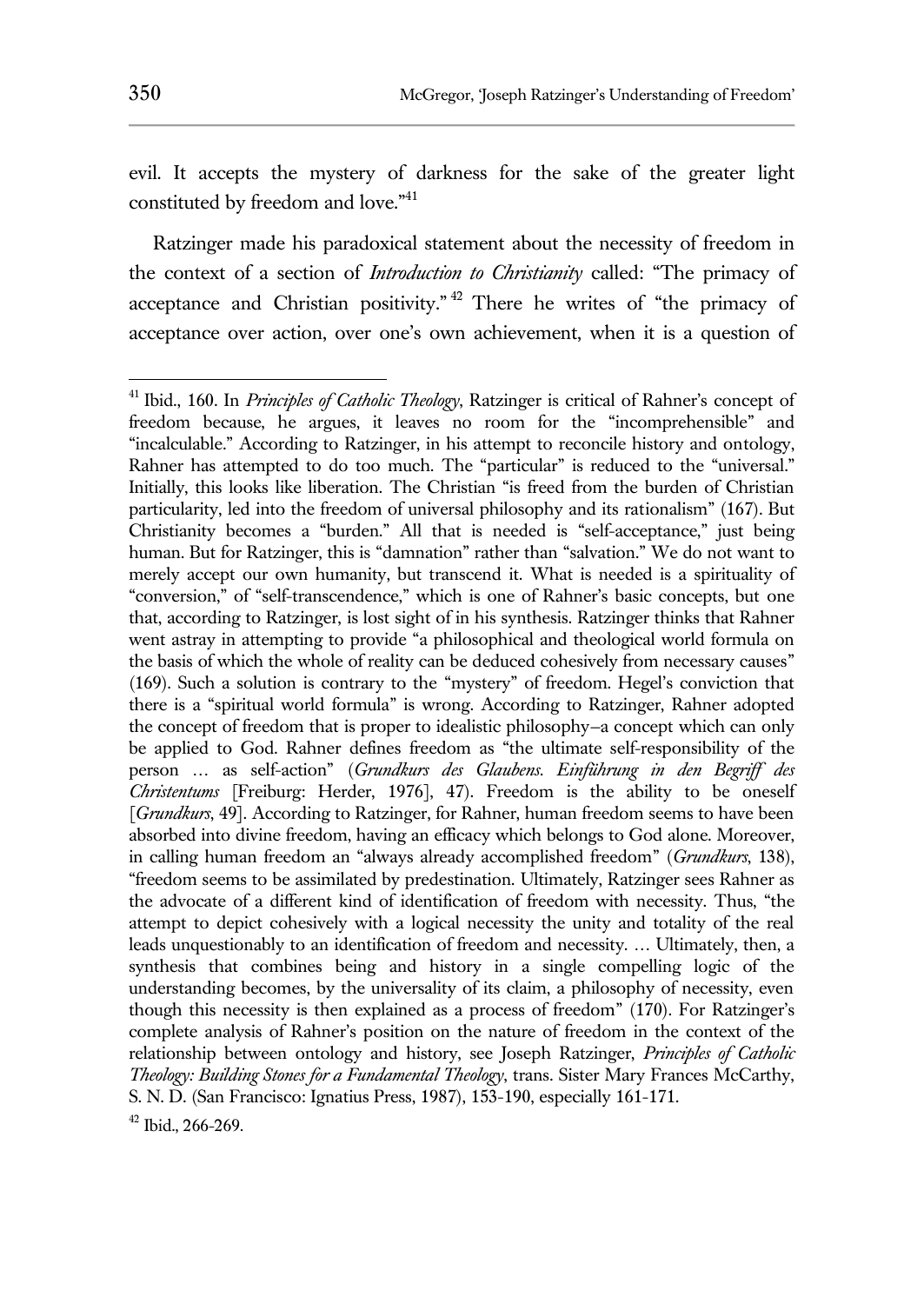man's final end."<sup>43</sup> Essentially, the human person only becomes wholly human through the free reception of the gift of love. This love "represents simultaneously both man's highest possibility and his deepest need," and "this most necessary thing is at the same time the freest and most unenforceable means ... for his 'salvation'."<sup>44</sup> Attempting 'self-salvation,' self-liberation, destroys one's humanity. This is the attempt to be like God which misunderstands the true nature of God, thinks of him as an independent, autonomous, self-sufficient being. This is "loneliness," but God is "fellowship." Freedom is not "independence," but a freely willed exchange, the freedom of self-giving communion.<sup>45</sup>

## **The Anthropology of Freedom**

In "Freiheit und Wahrheit," Ratzinger develops the anthropological understanding of freedom at further length. Taking the example of a woman who aborts her child in response to a false notion of freedom which sees it as the right to autonomy, to self-determination, which in turn annuls the right of another to freedom, Ratzinger points to the interdependent nature of being human. The mother-child relationship is a particularly vivid example of the true nature of human freedom. As Ratzinger explains:

> The being of another person is so closely interwoven with the being of this person, the mother, that for the present if can survive only by physically being with the other, in a physical unity with her. Such unity, however, does not eliminate the otherness of this being or authorize us to dispute its distinct selfhood. However, to be oneself in this

 $43$  Ibid., 266.

<sup>44</sup> Ibid., 267. Cf. Joseph Ratzinger, "Loi de l'Eglise et liberté du chrétien, Service culturel de l'Ambassade de France près la Saint-Siège," 24.11.83., where he states: "In the Church, the debate (about freedom) concerns liberty in its deepest sense, as openness to the divine Being in order to become a sharer in its life". This is from an unpublished paper, and is cited by Aidan Nichols in "Walter Kasper and his theological programme," *New Blackfriars* 67 (787) (1986): 16-24, at 22.

<sup>45</sup> Ibid., 267-268.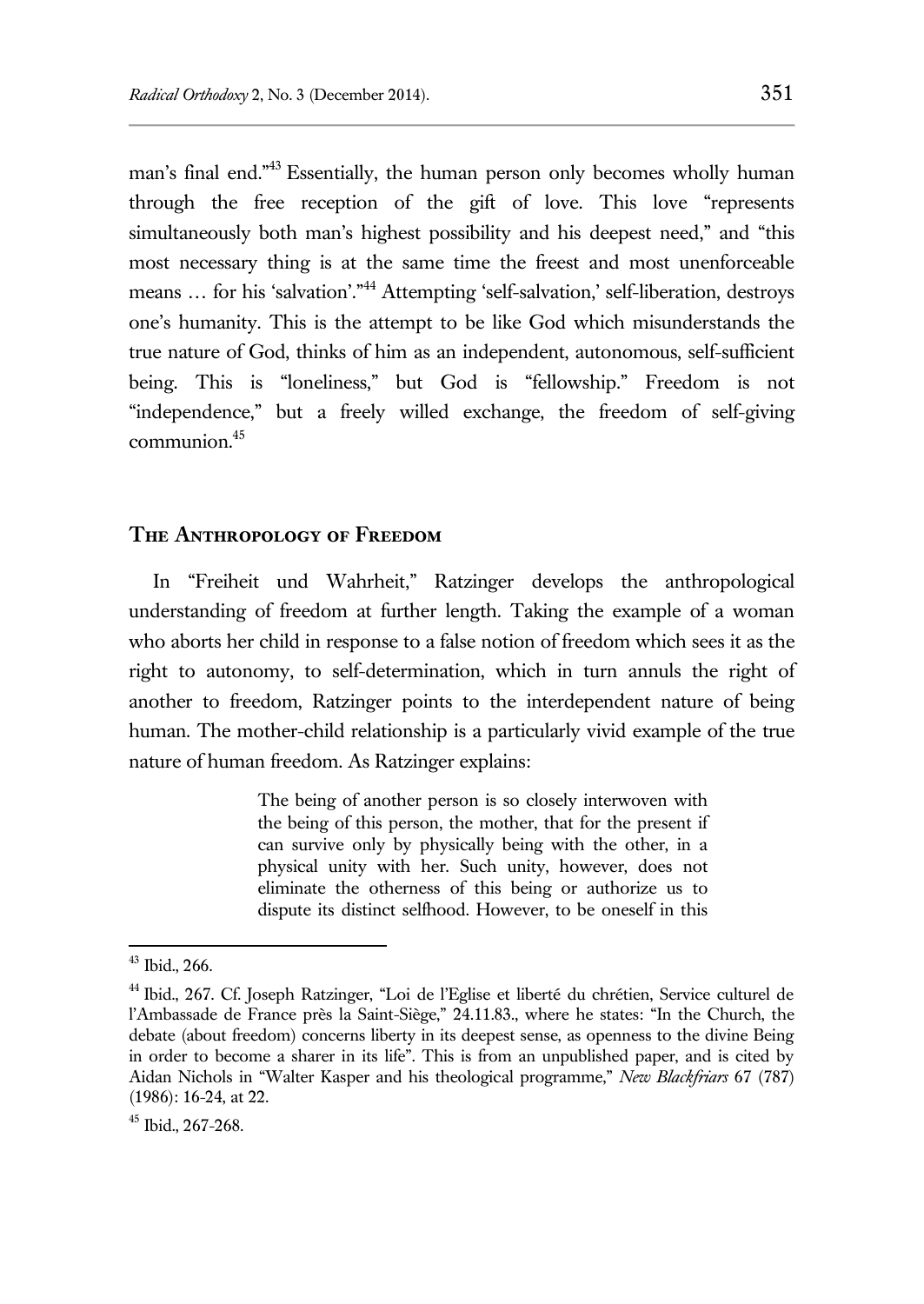way is to be radically from and through another. Conversely, this being-with compels the being of the other that is, the mother—to become a being-for, which contradicts her own desire to be an independent self and is thus experienced as the antithesis of her own freedom.<sup>46</sup>

For Ratzinger, this "being-from," "being-with," and "being-for" is the essence of "being-human." We must all accept the limitation of our freedom, meaning that we must live out our freedom in communion rather than competition. The temptation which faces us is to accept the being-for of others in relation to ourselves, but reject the reality of "being-from" and the responsibility of "beingfor" others. According to Ratzinger, the radical demand for freedom which springs from the Enlightenment regards what is actually the fundamental reality of human existence as an attack on freedom. Thus, "[the] radical cry for freedom demands man's liberation for his very essence as man, so that he may become the 'new man."<sup>47</sup>

Ratzinger sees this attempt to achieve a freedom of radical autonomy as a kind of false attempt at *theosis*—"the implicit goal of all of modernity's struggles for freedom is to be at last like a god who depends on nothing and no one, and whose own freedom is not restricted by that of another."<sup>48</sup> This is a false attempt at divinisation, because behind it lies a false image of God, an idol, a conception of divinity as pure egoism. It is a demonic antithesis of the real God, who is "by his very nature entirely being-for (Father), being-from (Son), and being-with (Holy Spirit). Man, for his part, is God's image precisely insofar as the 'from,' 'with,' and 'for' constitute the fundamental anthropological pattern."<sup>49</sup> Any attempt to free ourselves from this pattern leads not to divinisation, but dehumanisation. We destroy our being through a destruction of the truth about our being. The Enlightenment ideal of freedom leads, in the end, to Sartre's "hell of other people" from which there is "no exit."

 $\overline{a}$ 

 $49$  Ibid.

<sup>46</sup> Ratzinger, "Truth and Freedom," 26.

<sup>47</sup> Ibid., 28.

 $48$  Ibid.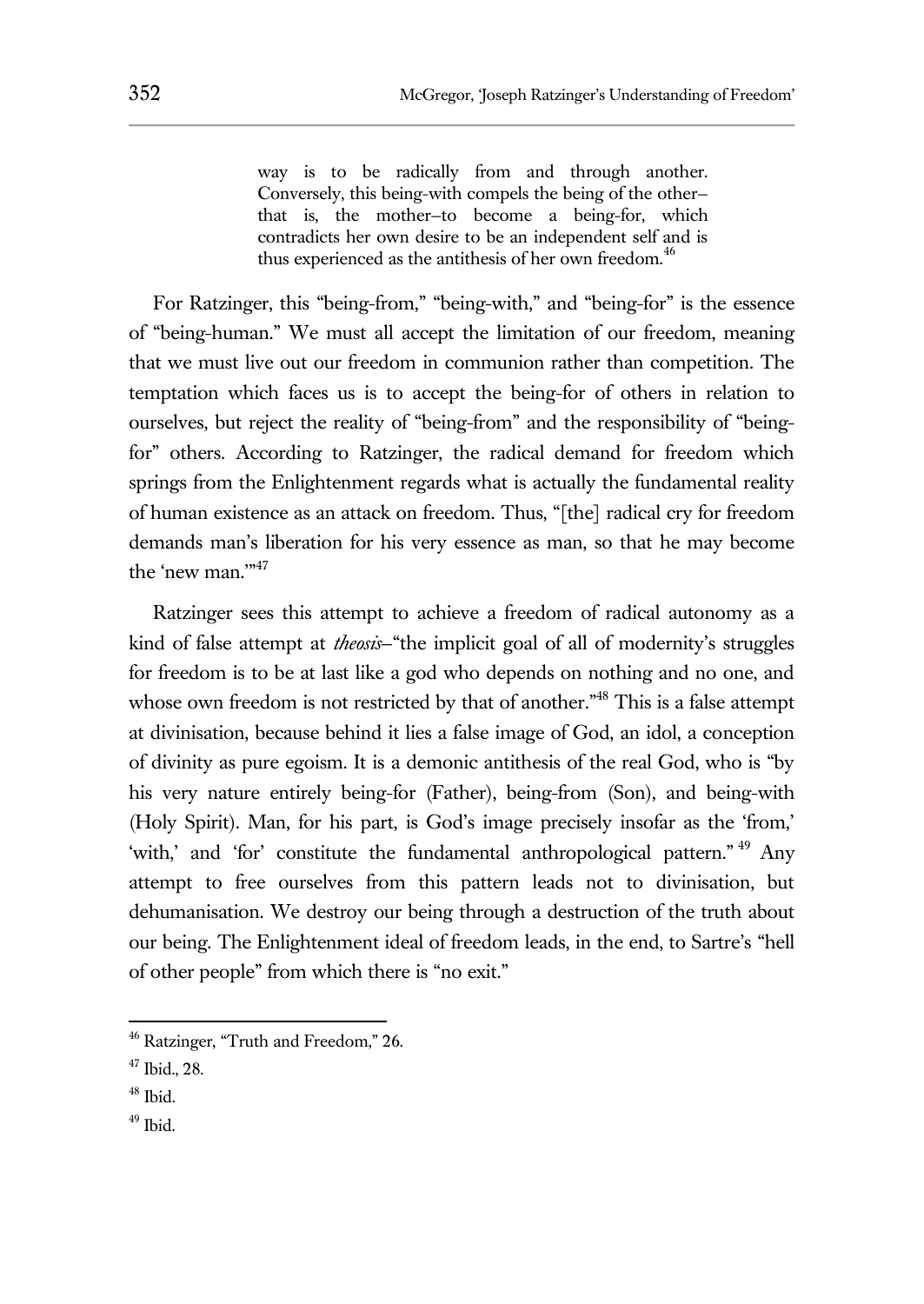What is Ratzinger's antidote for this freedom which poisons itself?

[Human freedom] can consist only in the ordered coexistence of liberties, this means that order—right—is not the conceptual antithesis of freedom, but rather its condition, indeed, a constitutive element of freedom itself. Right is not an obstacle to freedom, but constitutes it. The absence of right is the absence of freedom. $50$ 

This raises the question of how one identifies the "right" that accords with freedom. Right must be in accord with truth, and thus with freedom. The truth of our being includes its moral truth. Ratzinger seeks to answer this question inductively, rather than deductively, by beginning with how a small community discovers "which order best serves the shared life of all the members, so that a common form of freedom emerges from their joint existence."<sup>51</sup> He then observes that no small community is self-contained. The same is true of nation states. Yet, the common good of a particular community, even if it be a nation state, cannot be true, genuinely human freedom. The whole of humanity, both today's and tomorrow's, must be kept in mind. Citing Augustine, Ratzinger says that "a state which measures itself only by its common interests and not by justice itself, by true justice, is not structurally different from a well-organized robber band."<sup>52</sup>

The true right that accords with freedom Ratzinger calls the good of the whole, the good itself. For him, the central concept in ethics is "responsibility." Ratzinger defines responsibility as "the anchoring of freedom in the truth of the good, of man and of the world." <sup>53</sup> Rather than consisting in an ever-growing expansion of individual rights in isolation from the whole, freedom can only increase if there is an increase in a responsibility, which includes the claims of a

 $50$  Ibid., 29. The translator of this essay points out that here the term "right" renders the German "Recht." This term can mean "right" in the sense of "human rights," but may also mean "law," with the more or less explicit connotation of "just order," "order embodying what is right." It is in this latter sense that Ratzinger uses "Recht" here and in what follows.  $51$  Ibid.

<sup>52</sup> Ibid., 30.

<sup>53</sup> Ibid., 31.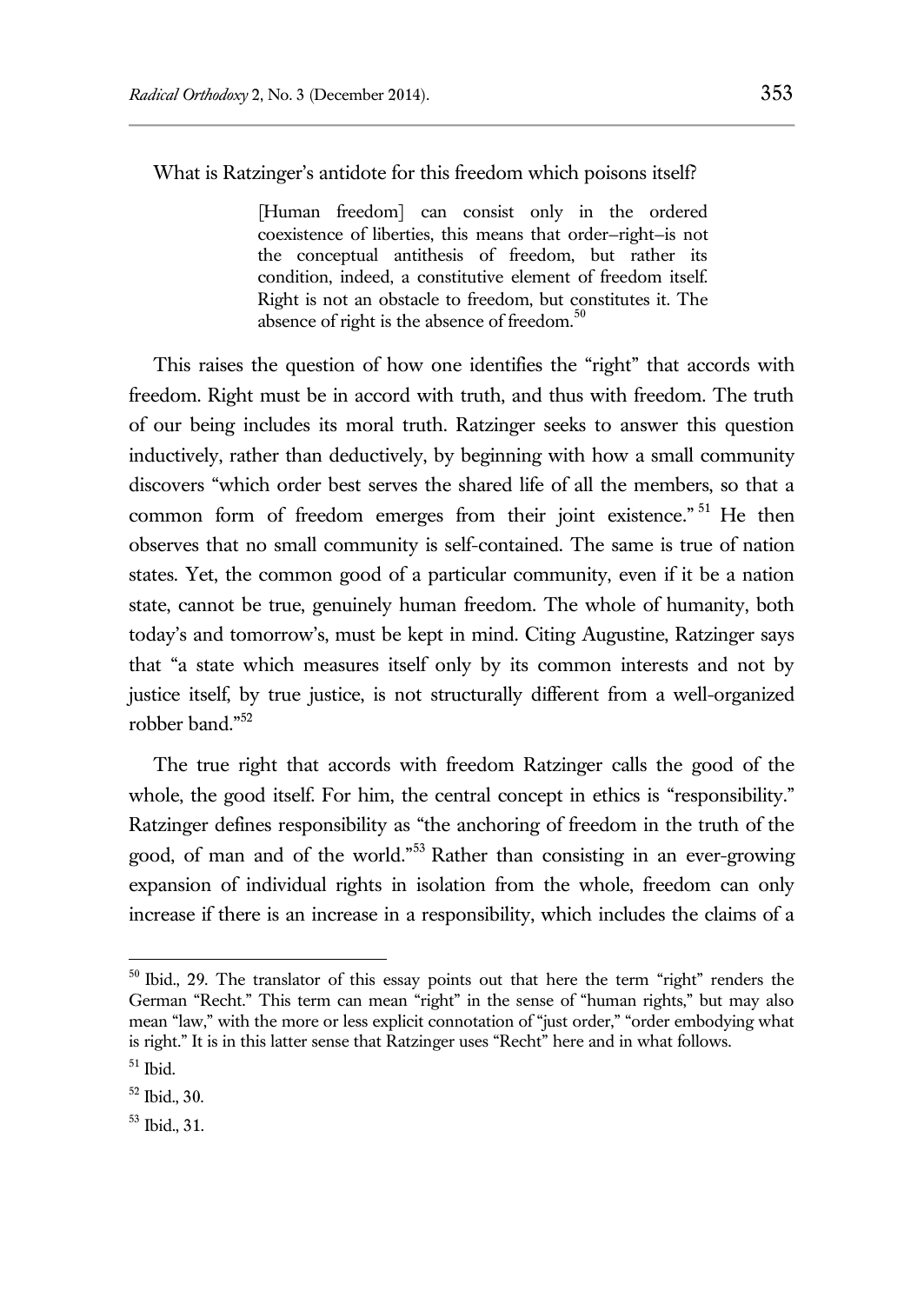shared human existence and of true human nature. Such a responsibility must include a religious understanding, for philosophy by itself is unable to obtain a comprehensive view of the common good, including the good of the future.<sup>54</sup> The two alternatives to this are a consequentialism which overreaches itself, since we are unable to see all the future consequences of our actions, or an elitist "consensus" of those who deem themselves capable of rational argument, who will engage in "advocacy" on behalf of lesser mortals.

For Ratzinger, one cannot understand freedom as long as one only sees the human person in his or her individuality, without reference to the other person and to the whole of mankind. There is a single humanity, present in every human person, that we call human "nature." From faith in creation comes the conviction that "there is one divine idea, "man," to which it is our task to answer. In this idea, freedom and community, order and concern for the future, are a single whole." Therefore, "[responsibility] would thus mean to live our being as an answer—as a response to what we are in truth." <sup>55</sup> We can find this truth in the Decalogue, which is the self-presentation and self-exhibition of both God and man. It is the mirror of God's essence. In living the Decalogue we bring our being into correspondence with the truth and thus do good. The definition of freedom is to live our divinity, which comes through the union of our being with that of God.

Ratzinger's concern for history breaks through in his analysis of freedom because, for him, there is a history of freedom. There is a history of liberation, an "ongoing purification for the sake of the truth. The true history of freedom consists in the purification of individuals and of institutions through this truth [of responsibility]."<sup>56</sup> Returning to his notion that there is always an excess in the

<sup>54</sup> Ibid. On this point, Ratzinger refers the reader to Josef Pieper, *Schriften zum Philosophiebegriff* III, B. Wald (ed), (Hamburg, 1995), 300-323, as well as 15-70, esp. 59ff. Cf. Benedict XVI, *Spe Salvi*, n. 28: "Love of God leads to participation in the justice and generosity of God towards others. Love of God requires an interior freedom from all possessions and all material goods: the love of God is revealed in responsibility for others."

 $55$  Ibid.

<sup>56</sup> Ibid., 30. Cf. Benedict XVI, *Spe Salvi*, nos. 24-25.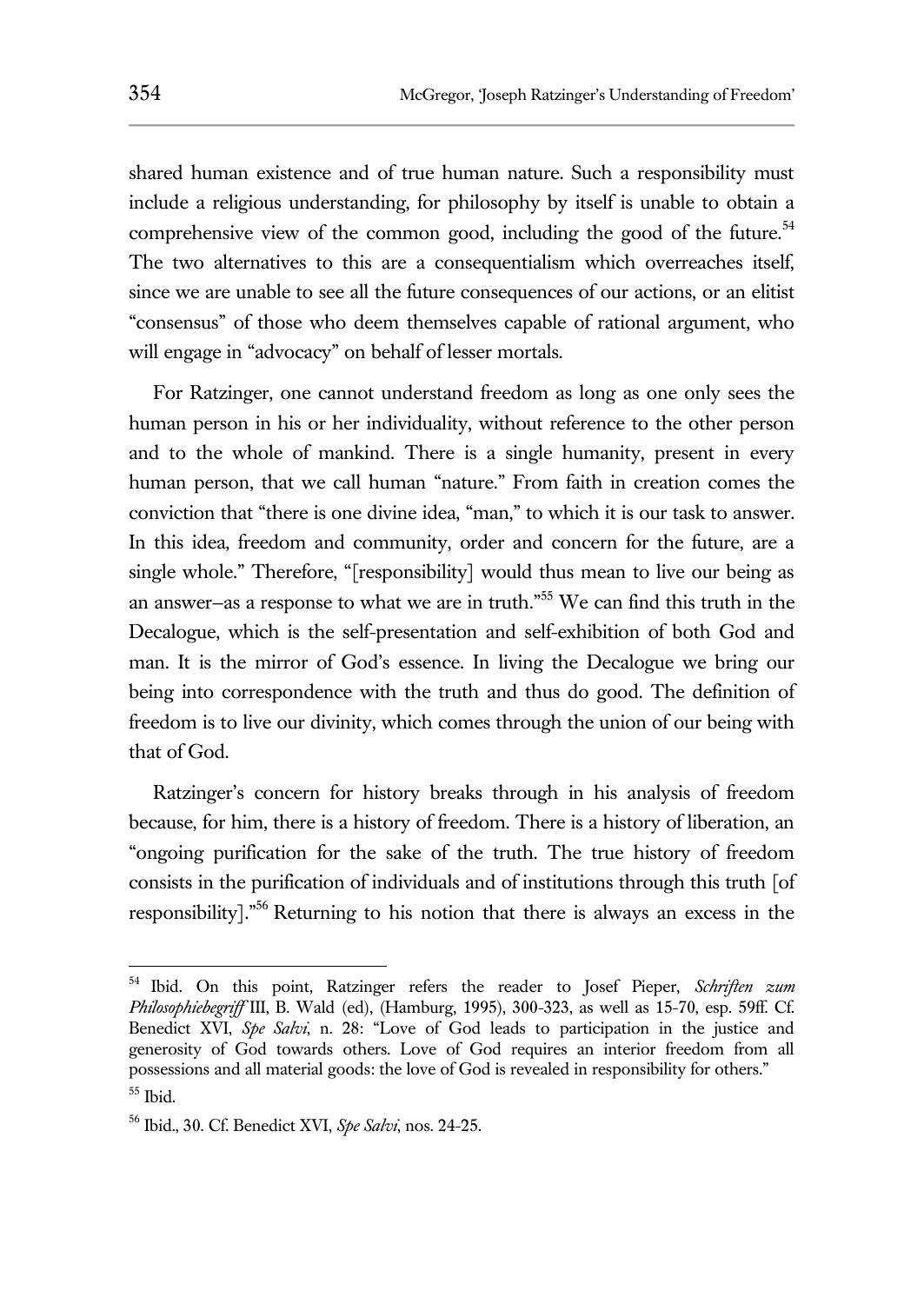meaning of human words of which the speaker is unconscious, but that comes to the surface over time, Ratzinger states that this must, *a fortiori*, be true of the Word which comes out of the depths of God. Hence, the Decalogue, though it has received its definitive and authoritative exegesis in the words, life, passion, and resurrection of Christ, continues to reveal unexpected depths. Consequently, "man's listening to the message of faith is not the passive registering of otherwise unknown information, but the resuscitation of our choked memory and the opening of the powers of understanding which await the light of the truth in us."<sup>57</sup> Therefore, our reason is on a quest for responsibility. There is a real "history of freedom."

## **The Biblical Meaning of Freedom**

Ratzinger has also sought to establish the meaning of "freedom" on a secure biblical basis. In a 1981 essay entitled "Freedom and Constraint in the Church," he identified two biblical terms which express the concept of freedom έλευθερία (freedom) and παρρησία (frankness, candor).<sup>58</sup> The first term does not refer to freedom of choice, but the fullness of membership and possession of rights in a family or society. The free person is the one who "belongs," who fully participates. In the allegory of Sarah and Hagar on the nature of Christian freedom, to be free one must truly belong to the household (cf. Gal 4:21-31). It does not consist in having different privileges from the slave, but in having a different status: that of an heir and an owner (cf. Gal 4:1). In short, to be free means to be a son (cf. Gal 4:5). For the Christian, an ontological difference leads to a difference in behaviour. Because one has put on Christ (cf. Gal 3:27), one participates in his way of acting. Hence, one does not use one's freedom as an opportunity for the flesh, but, like Christ, through love becomes a servant of the

<sup>57</sup> Ibid., 33.

<sup>&</sup>lt;sup>58</sup> Joseph Ratzinger, "Freedom and Constraint in the Church," in *Church, Ecumenism, and Politics: New Endeavors in Ecclesiology*, trans. Michael J. Miller et al. (San Francisco: Ignatius Press, 2008), 175-192, at 186.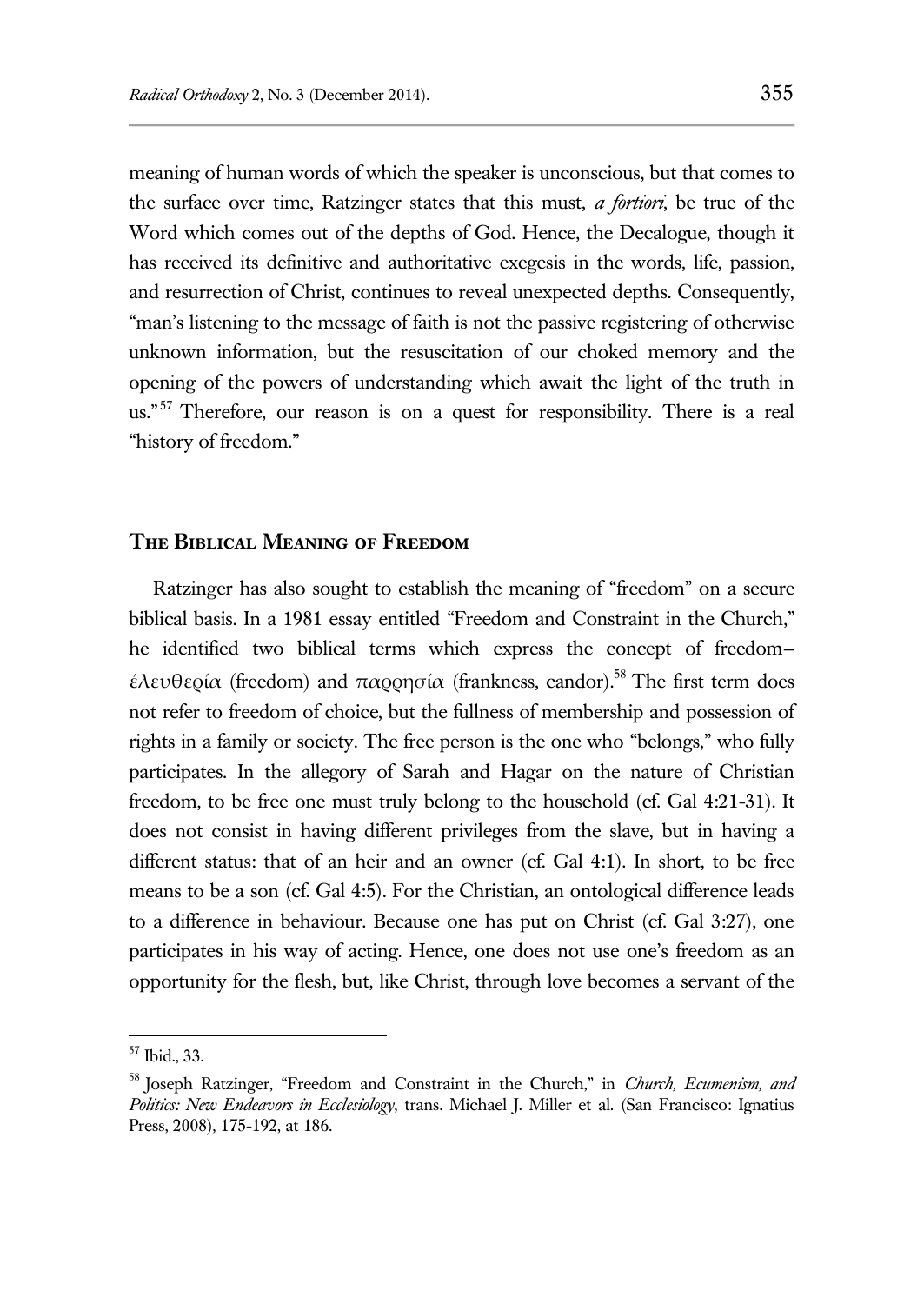other (cf. Gal 5:13). One fulfils the law of Christ (cf. Gal 6:2). As Ratzinger explains:

> This is a consequence of their ontological status, that is, of the fact that through the Spirit of Christ they participate in the ontological status of Jesus Christ himself. They are "spiritual" (6:1). To live the law of Christ means, therefore, to live according to the ontological status of the spiritual man, in the way of the Spirit. This includes crucifying the flesh "with its passions and desires"  $(5:24)$ .<sup>59</sup>

From a biblical perspective, freedom is not indeterminacy, nor is it participation in a given social structure; it is participation in being itself. From this perspective, God is freedom in person, since he is in possession of being in its totality. To be free means to participate in the gift of love and the reception of love that takes place in God. To be free is to be divinised, to participate in the life of the Trinitarian God. To be free means to be like Christ crucified. $60$ 

The "frankness" or "candor" of this freedom is based on a term that, in its original context of Greek political vocabulary, meant the right to say everything publically. It springs from the responsibility of the free individual as an heir and owner. The right of freedom flows from the responsibility of freedom. According to Ratzinger, in the First Letter to the Thessalonians St. Paul develops a Christian rhetoric of freedom that "interprets a characteristic basic right of freedom in a Christian and ecclesial way."<sup>61</sup> Ratzinger's reading of St. Paul attributes to him an understanding of the rhetoric of antiquity as characterised by flattery, covetousness, and glory-seeking. It sought self-promotion, material gain, and the good opinion of others. The last feature in particular is contrary to truth. "Seeming suppresses being. The appearance becomes the universal standard. Man lives for appearance, and so his life becomes a semblance of life. In this the Bible rightly sees the essence of slavery, of the lack of freedom."<sup>62</sup>

<sup>59</sup> Ibid., 188.

 $60$  Ibid.

<sup>61</sup> Ibid., 189.

<sup>62</sup> Ibid., 190.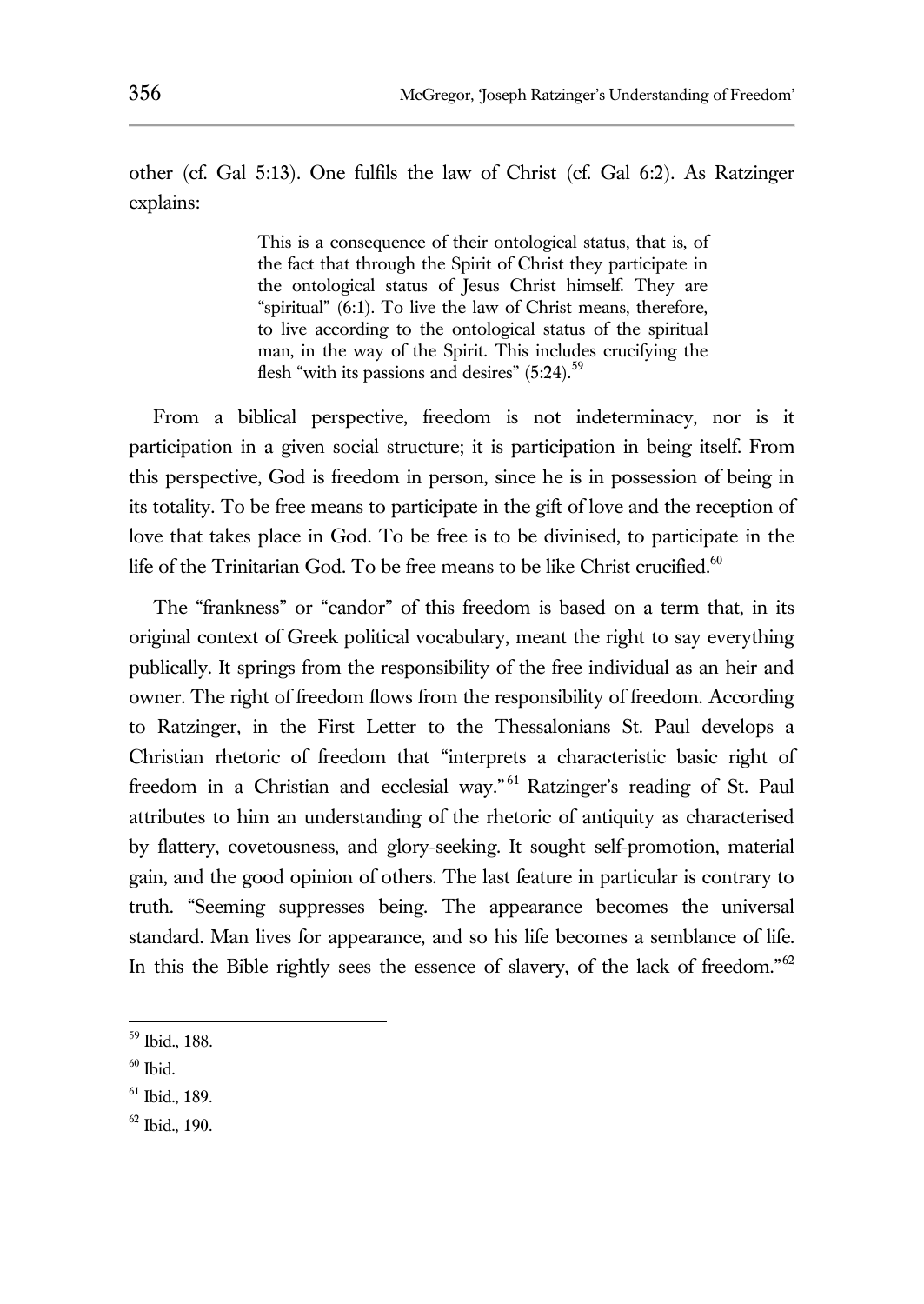Thus, there can be no freedom where there is no truth. Because St. Paul speaks the truth to a world ruled by appearances, he faces "great opposition" (1 Thess 2:2). This expression of freedom presupposes a freedom from oneself, a detachment from oneself. Here again, Ratzinger locates freedom in being, which then takes concrete forms "in active freedoms, in rights to do things." <sup>63</sup> If to be free means to be like Christ crucified, then by implication Christ exercises his true freedom in saying "yes" to the Father's will that he drink of the cup of death.

#### **The Freedom of Jesus in his Passion and Death**

How does Jesus' exercise of human freedom in his Passion save us and lead to our deification? When we compare Ratzinger's treatment of the Passion and death of Jesus in *Introduction to Christianity* and *The God of Jesus Christ* with that found in *Jesus of Nazareth* we can see that although there are some elements in common, there are also some differences in emphasis. Some things that are given great prominence in the earlier works receive much less attention in the later, wherein one finds new emphases as well as some development of earlier points.

In his earlier works Ratzinger finds the key to the Passion in what he calls the 'brokenness' of Jesus, a brokenness that is worship. In this worship there is a twofold movement from God to man and from man to God. Christian sacrifice is a receiving, a "becoming totally receptive and letting ourselves be completely taking over by him." <sup>64</sup> It is also the gift of the Son to the Father. The Cross is the sacrifice that Jesus offers the Father in obedience. It is "man's unqualified Yes to God" that alone is "true worship." <sup>65</sup> We have been "lent the freedom to say Yes or No, the freedom to love or to reject; love's free Yes is the only thing for which God must wait-the only worship of 'sacrifice' that can have any meaning."<sup>66</sup> Though Ratzinger does not state it here, his understanding of freedom implies

 $63$  Ibid.

<sup>64</sup> Ratzinger, *Introduction to Christianity*, 283.

<sup>65</sup> Ibid., 285.

<sup>66</sup> Ibid., 285-286.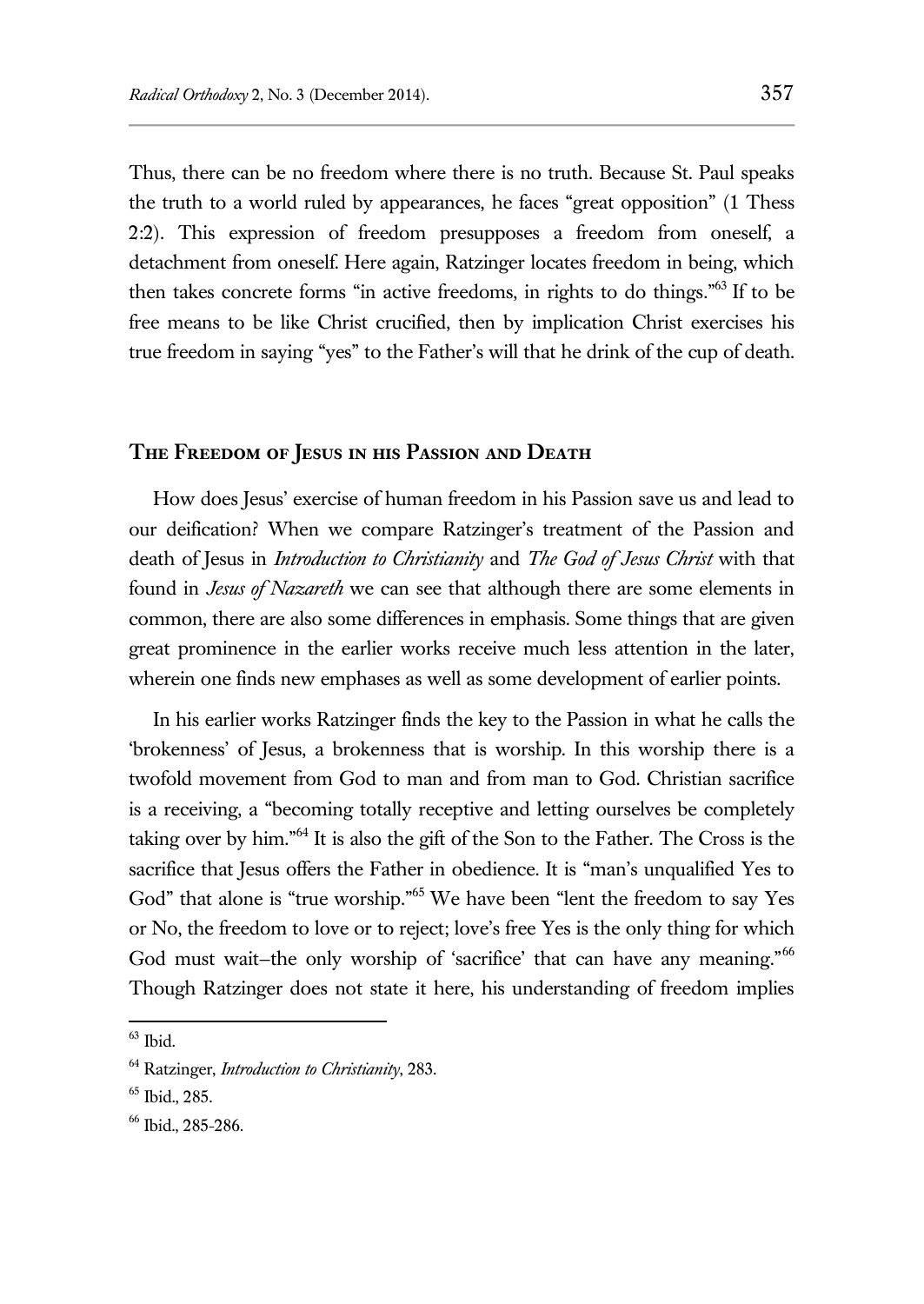that sin has destroyed true human freedom. Only the man who is truly free can offer this sacrifice. Jesus is the one true priest, and the worship he offers is "the one and only liturgy of the world, a cosmic liturgy." <sup>67</sup> What Jesus sacrifices is his own "I," his own self. It is love "to the end" (Jn 13:1).

What is the nature of this love? It is God's own love become human love. Again, this implies that the freedom of God, the one who is freedom itself, becomes the freedom of the human love of Jesus. According to Ratzinger it is a new form of representation. Jesus stands in our place not in a legal sense, but in an ontological one. In order to participate in this sacrifice we must let ourselves be taken over by him, allow ourselves to be united with this gift of love from Jesus to the Father, "and thus become worshippers with him and in him." <sup>68</sup> For Ratzinger, Jesus' worship of the Father in the Cross "has smelted the body of humanity into the Yes of worship. It is completely "anthropocentric," entirely related to man, because it was radical theocentricity, delivery of the "I" and therefore the creature man to God." 69

At this point, Ratzinger comes to the heart of his understanding of sacrifice. It is "the form that love takes in a world characterized by death and self-seeking."<sup>70</sup> The love of Jesus for the Father becomes "the ec-stacy of man outside himself, in which he is stretched out infinitely beyond himself, torn apart, as it were, far beyond his apparent capacity for being stretched." <sup>71</sup> In a sinful world worship must be sacrificial, it must be the Cross, it must be the pain of being torn apart. This pain of the Cross is necessary, not because the Father wills it, but because love can take no other form in the face of sin and death. Although the fundamental principle of sacrifice is love, in the face of evil, love is crucified.<sup>72</sup>

 $70$  Ibid.

- $71$  Ibid.
- <sup>72</sup> Ibid.

<sup>67</sup> Ibid., 286.

<sup>68</sup> Ibid., 288.

<sup>69</sup> Ibid., 289.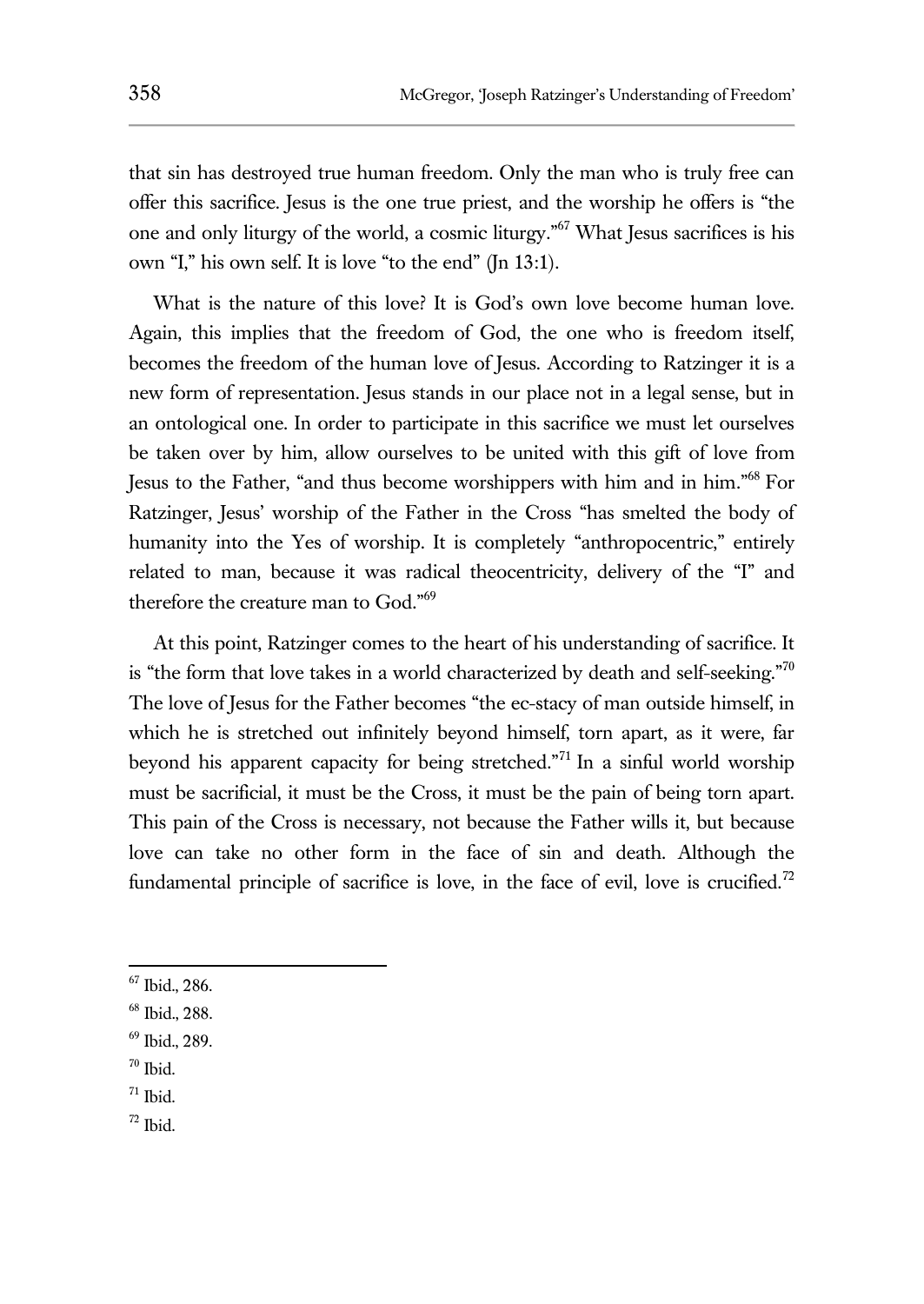However, this love is active, not passive. Jesus freely drinks from the cup. So Ratzinger can say that this love "breaks down, opens up, crucifies, tears."<sup>73</sup>

It is in looking at the article of the Creed that says that Jesus "descended into Hell" that Ratzinger attempts to lay bare the meaning of Jesus being torn asunder. Quoting Jean Daniélou, he portrays the death agony of Christ as a sharing in: "[Our] feeling of being torn asunder, which is a cross to us, this inability of our heart to carry within itself simultaneously the love of the most holy Trinity and love of the world alienated from the Trinity."<sup>74</sup> Ratzinger presents us with the paradox of the crucified Christ, in the words "My God, why have you forsaken me?" being "simultaneously immersed in God and in the depths of the God-forsaken creature." <sup>75</sup> This is the "crucifixion" of Jesus, the realisation of love.

In *The God of Jesus Christ*, Ratzinger reflects further on this paradox. He states that, for Jesus, "the destruction of the bodily instrument of communication interrupts his dialogue with the Father. When the bodily instrument is crushed, the intellectual act that is based on this instrument disappears for a time."<sup>76</sup> Since the whole existence of Jesus "is in the shared dimension of his dialogue with the Father, the absolute solitude wrought by death is incomprehensible."<sup>77</sup> In true Marcelian fashion, Ratzinger does not attempt to "solve" this apparent problem, only to "clarify" the mystery.<sup>78</sup> The "silence" of God, as well as the "speech," is a part of Christian revelation—"God is not only the comprehensible word that comes to us; he is also the silent, inaccessible, uncomprehended, and incomprehensible ground that eludes us."<sup>79</sup>

 $73$  Ibid.

<sup>74</sup> Ibid., 290; quoting Jean Daniélou, *Essai sur le mystère de l'histoire*, no page number given.

 $^{75}$  Ibid.

<sup>76</sup> Ratzinger, *The God of Jesus Christ*, 83.

 $77$  Ibid.

<sup>78</sup> See Gabriel Marcel, *The Mystery of Being* (London: Harvill, 1950), 211-212.

<sup>79</sup> Ratzinger, *Introduction to Christianity*, 296.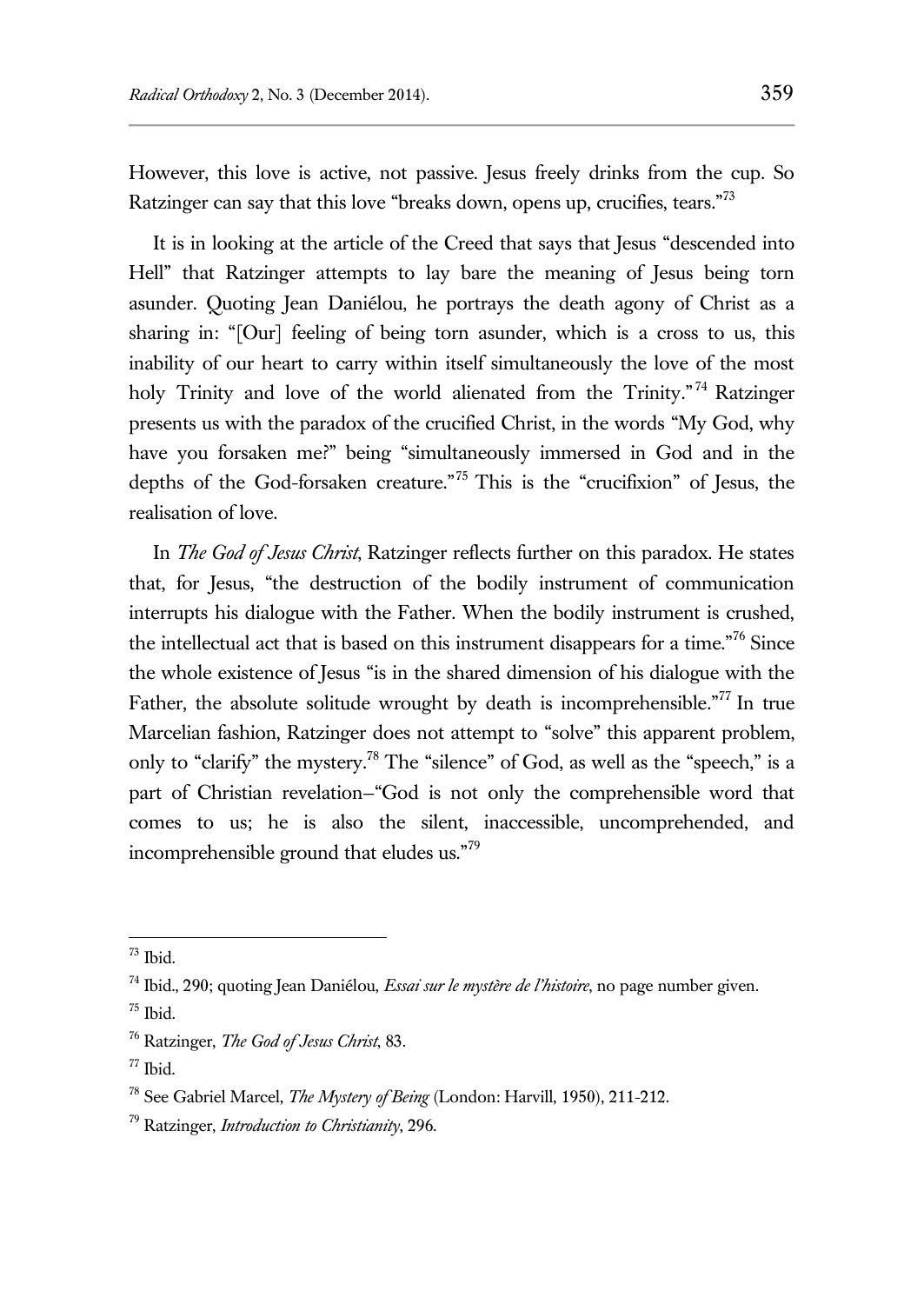For Ratzinger, Jesus' descent into Hell begins on the Mount of Olives. Here the innermost heart of his Passion is revealed not as "physical pain but radical loneliness, complete abandonment."<sup>80</sup> Ratzinger believes that this loneliness is nothing other than the human condition. We dwell in an "abyss of loneliness" we are "alone in [our] innermost being."<sup>81</sup> Created by God for communion, we are unable to exist alone. Paradoxically, though, we are alone. We experience the fear of loneliness, which is not a rational fear of some identifiable threat, but a fear of a state that is a contradiction of our very nature. For Ratzinger, this is a "hellish" state.

> If there were such a thing as a loneliness which could no longer be penetrated by the word of another; if a state of abandonment were to arise that was so deep that no "You" could reach into it any more, then we should have real, total loneliness and dreadfulness, what theology calls "hell."<sup>82</sup>

By Ratzinger's account, the fact that the Old Testament has one word for hell and death, *sheol*, reveals a profound insight. Death is hell. It is absolute loneliness, the place that no love can reach—or rather, it was such a place, for now Jesus has descended into this hell. It is no longer the place that no love can reach. Life has gone down into hell. Love now dwells there.<sup>83</sup>

<sup>80</sup> Ibid., 298.

 $81$  Ibid.

<sup>82</sup> Ibid., 300.

<sup>&</sup>lt;sup>83</sup> One can see both similarities and differences between Ratzinger's and von Balthasar's portrayal of the descent into hell. Although Ratzinger shares von Balthasar's focus on the loneliness of Jesus and his solidarity with us, unlike von Balthasar he has not been accused of universalism. Moreover, he identifies the descent into hell with the whole of the Passion, not just Holy Saturday. We could even say that, for him, the descent into hell begins with Jesus' baptism in the Jordan. Ratzinger speaks of the descent into the waters of baptism as an anticipation of the descent of Holy Saturday, saying that in the ultimate descent Jesus does not descend in the role of a spectator, as is presented in Dante's Inferno. Thus he agrees with von Balthasar that the descent is not a triumphal one, but rather a suffering-with-others one. See Joseph Ratzinger, *Jesus of Nazareth: From the Baptism in the Jordan to the Transfiguration*, trans. Adrian J. Walker (New York: Doubleday, 2007), 19-20. Cf. Hans Urs von Balthasar, *Mysterium Paschale: The Mystery of Easter* (Edinburgh: T & T Clark, 1990), 148-188. Von Balthasar's thesis is contemporary with that of Ratzinger, since it was first mooted in *Theologie der Drei Tage*, published in 1970.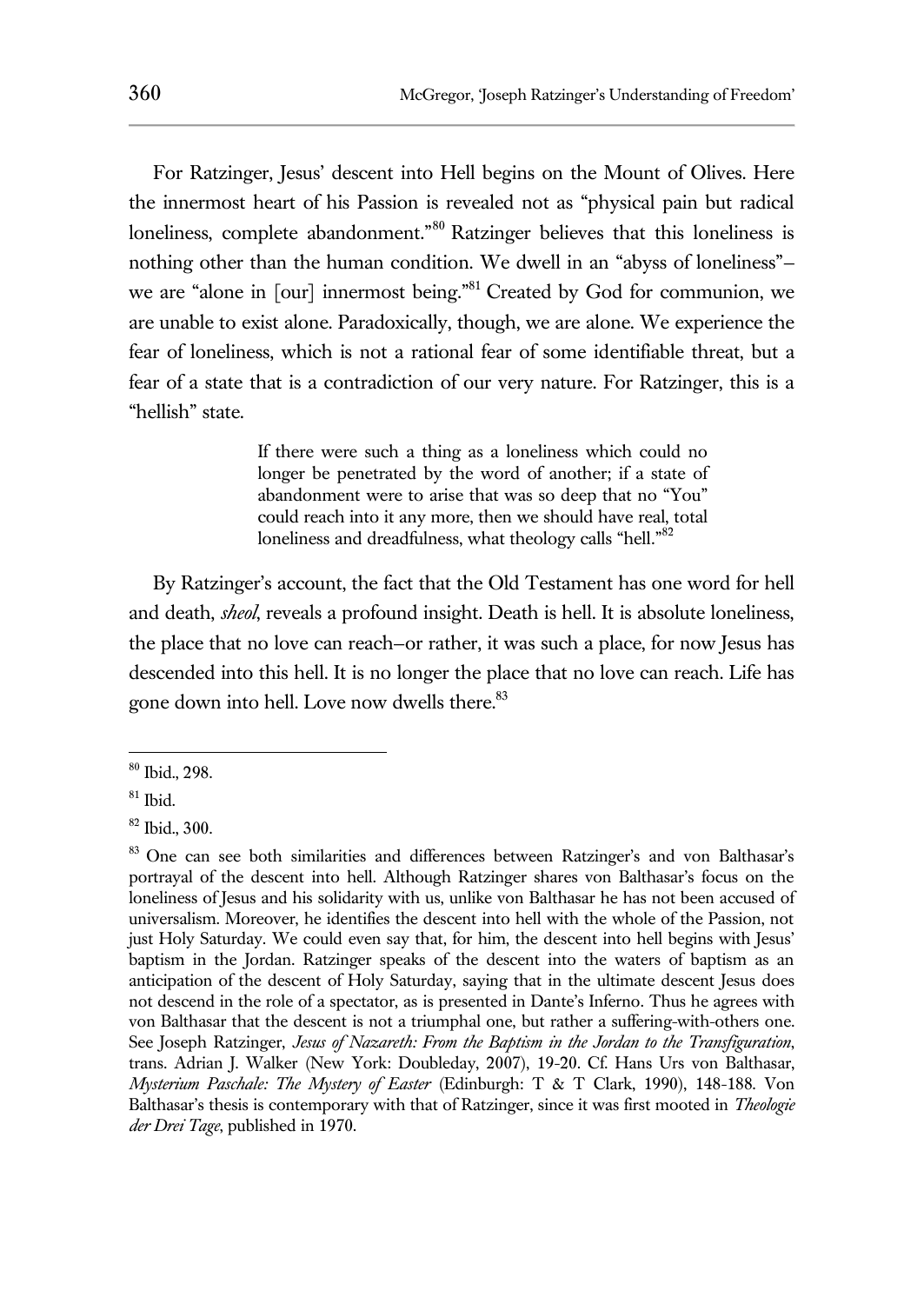When we come to the crucifixion and death of Jesus in *Jesus of Nazareth*, we find, as we have said, some elements in common with Ratzinger's earlier Christology, as well as some different emphases. Overall, the later work does not reach the intellectual depths of the earlier writing, although it covers a broader expanse and is more biblically based. So, although Ratzinger covers much the same ground in looking at the Cross as an act of worship, he does so with a much more explicitly biblical flavour.<sup>84</sup> His approach might be termed more 'pastoral' in intent. It is concerned not just with the actions of Jesus but also the reactions to him from the onlookers.

One aspect which is more developed is the ecclesial significance of Psalm 22. Attention is focused not just on one verse in the Psalm, but upon the whole Psalm.<sup>85</sup> When Ratzinger does look at Jesus' cry of abandonment from the Cross, he moves beyond the attention that he gave earlier to exclusively concentrating upon "the mystery of his person in his final agony." <sup>86</sup> While not denying the validity of this approach, he characterises it as too narrowly individualistic. Now he emphasises the intercessory aspect of this cry, and the reality of "corporate personality."<sup>87</sup> There is also a greater emphasis upon the priesthood and kingship of Jesus.<sup>88</sup>

There are also new elements. In the cry "I thirst" (Jn 19:28), the lament of God over the failure of his people to requite his love is made present in Jesus.<sup>89</sup> Ratzinger also points out that one aspect of "corporate personality" is that we can be purified by participating in the suffering of Jesus, by gazing upon the

<sup>84</sup> Joseph Ratzinger, *Jesus of Nazareth: Holy Week: From the Entrance into Jerusalem to the Resurrection*, trans. Philip J. Whitmore (San Francisco: Ignatius Press, 2011), 229-239.

<sup>85</sup> Ibid., 204-205.

<sup>86</sup> Ibid., 214-215.

 $87$  Ibid., 213-216.

<sup>88</sup> Ibid., 209-212, 216-217, and 223.

<sup>89</sup> Ibid., 217-219.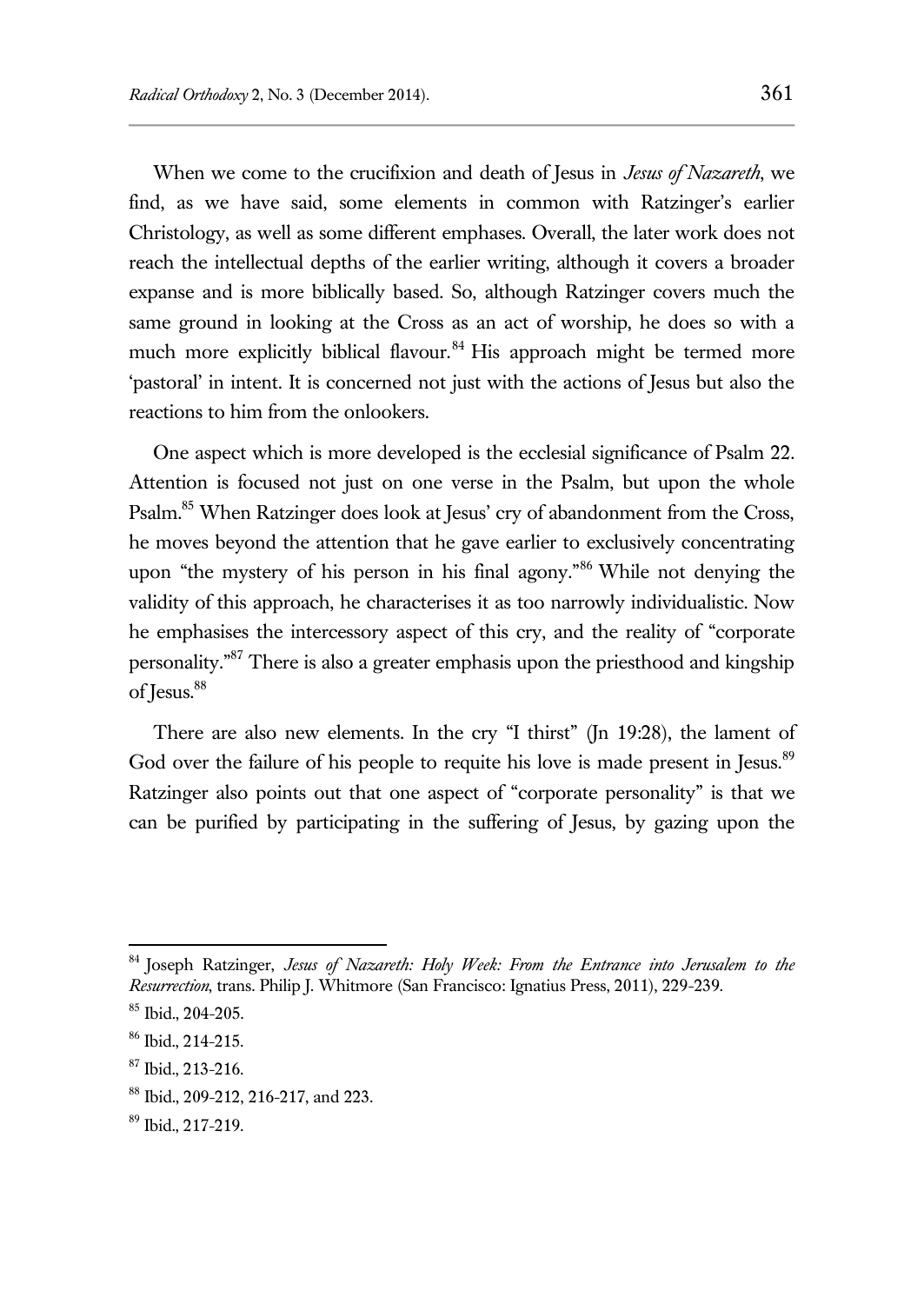pierced one (Jn 19:37; Zech 12:10), while another is that the Church and its sacraments are born from this same pierced side.<sup>90</sup>

#### **The Consummation of Jesus' Freedom in his Resurrection**

Like goodness, truth, and beauty, for Ratzinger love and freedom are convertible. They are conterminous—love is freedom, freedom is love. In our fallen world, in the face of sin, this love/freedom must take the form of obedient sacrificial worship. This worship transforms the un-freedom/loneliness of sin, and its consummation, death, into true freedom, the freedom/love of God.

This new consummation takes place first in Jesus, in his resurrection from the dead and his ascension to the Father's right hand. In order to grasp Ratzinger's understanding of this consummation, we must again address his understanding of that love which is freedom. The love which Ratzinger focuses upon is that spoken of in the *Song of Songs*. It is the love that is as strong as death (cf. Song 8:6). This love is not *agape*, but *eros*. This love Ratzinger typifies as making boundless demands that give expression to the basic problem of human existence, the demand of human love for infinity and indestructibility, a demand that must remain unsatisfied in a world of sin and death, a world of loneliness and destruction.

Why does Ratzinger focus upon *eros* rather than *agape*? He himself admits that the term *eros* is used only twice in the Septuagint and not at all in the New Testament.<sup>91</sup> To begin with, he sees *eros* as having been subjected to a false divinisation in the ancient world. Rather than being a true ascent in "ecstasy" to the divine, it was warped and degraded. It needs to be disciplined and purified so that it can give "a certain foretaste of the pinnacle of our existence, of that beatitude for which our whole being yearns." <sup>92</sup> Ratzinger focuses upon *eros* rather

<sup>90</sup> Ibid., 219-222, and 225-226.

<sup>91</sup> Pope Benedict XVI, *Deus Caritas Est*, no. 3.

 $92$  Ibid., no. 4.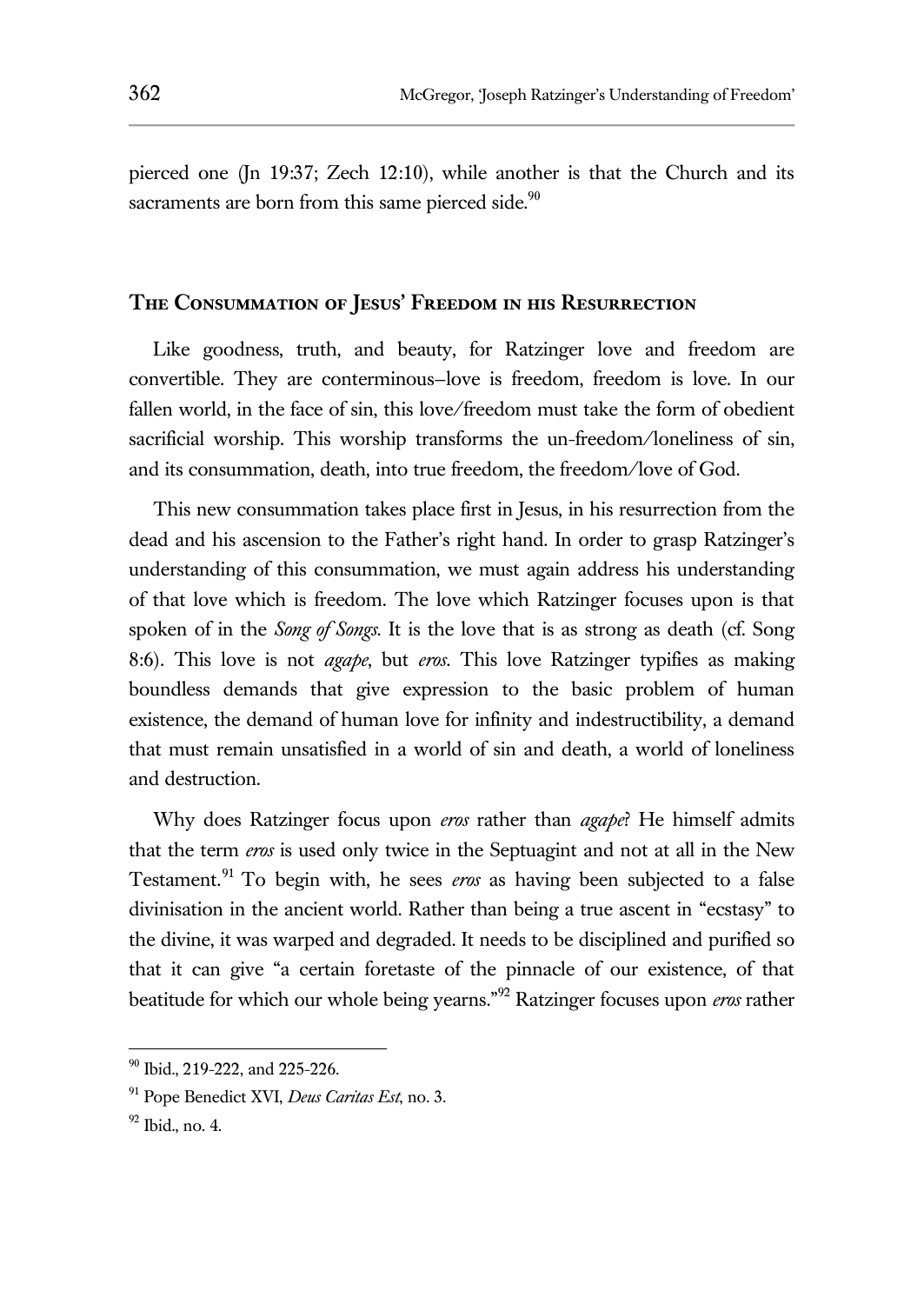than *agape* because the human person is not pure spirit, but body and soul. It is this "unified creature composed of body and soul, who loves." <sup>93</sup> *Eros* is meant to ascend to the divine. We are meant to rise in ecstasy above ourselves, in a love which is meant to realise both a human and divine promise.  $94$ 

In the *Song of Songs* love moves from an insecure, indeterminate, and searching love to a love which really discovers the other and seeks the good of the beloved. <sup>95</sup> *Eros* is transformed in a twofold sense—it becomes exclusive and eternal. It becomes ecstasy, not in terms of intoxication, "but rather as a journey, an ongoing exodus out of the closed inward-looking self towards liberation through self-giving, and thus towards authentic self-discovery and indeed the discovery of God."<sup>96</sup> This path is travelled first by Jesus, through the Cross and Resurrection. Thus Ratzinger states: "Starting from the depths of his own sacrifice and of the love that reaches fulfilment therein, he … portrays … the essence of love and indeed of human life itself."<sup>97</sup>

In looking at *agape* and *eros*, which are often contrasted as "descending" love and "ascending" love, Ratzinger rejects a distinction that would classify the first as Christian and the second as non-Christian. Rather, the two can never be completely separated. When the two are united, the true nature of love is revealed. *Agape* enters into *eros*, which consequently seeks the good of the other more and more. Human love cannot be pure *agape*, since, as a creature, the human person must receive love as well as give it. One must receive the descending *agape* of God in order to pass on an *agaped eros* to both God and other human beings.<sup>98</sup> For Ratzinger, the love of God for man is simultaneously

<sup>&</sup>lt;sup>93</sup> Ibid., no. 5.

 $94$  Ibid., no. 6.

 $95$  Ibid.

 $96$  Ibid.

<sup>97</sup> Ibid.

<sup>&</sup>lt;sup>98</sup> Ibid., nos. 7-8. It would be interesting to compare Ratzinger's understanding of the relationship between *eros* and *agape* with that portrayed by C. S. Lewis in *The Four Loves* (Glasgow: Collins, 1977).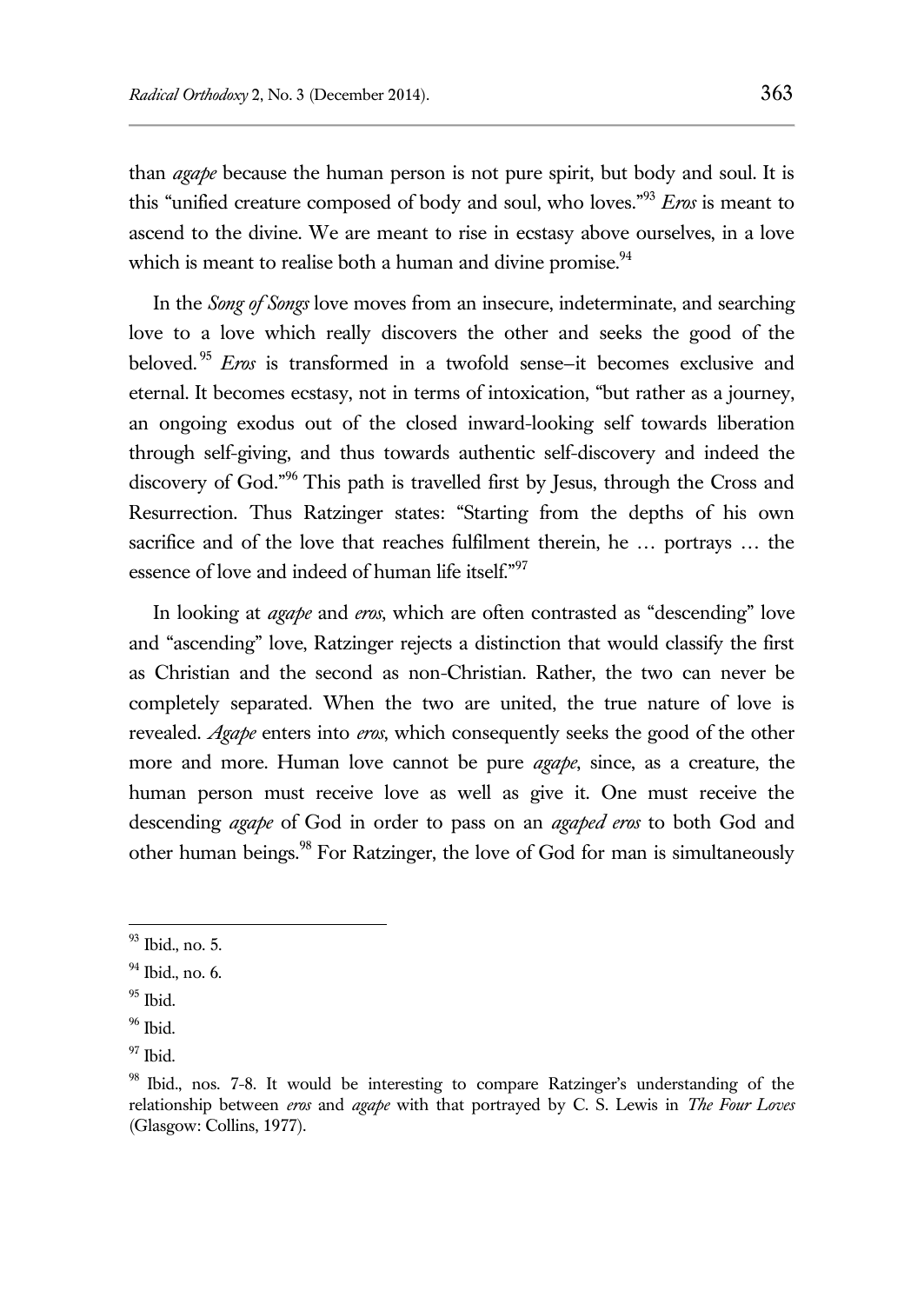*eros* and *agape*. He not only "gives," "creates"—he also "desires," "elects," "chooses." God's *eros* is *agape* because it is gratuitous and it forgives.<sup>99</sup>

We have said that for Ratzinger the path by which *eros* is transformed into *agape* is firstly the Cross and Resurrection. In the Resurrection this love is shown to be greater than the power of death. Indeed, the Resurrection "*is* the greater strength of love in the face of death."<sup>100</sup> Now the human paradox is that man is not by nature immortal.<sup>101</sup> Heaven is a grace added over and above our human nature.<sup>102</sup> The striving for autonomy that has fallen to our lot, owing to original sin, must end in death, since autonomy is impossible for us.<sup>103</sup>

How can love be stronger than death? According to Ratzinger, it is only when someone is ready to put life second to love. In the Resurrection of Jesus, the power of love has risen to be superior to the power of mere biological life. In him, *bios* has been encompassed by, and incorporated in, the power of love. This love of Jesus for us has become the love that actually keeps us alive. In this "evolutionary leap," *bios* has become *zoe*, definitive life. This "leap" is achieved "by the spirit, by freedom, by love. It would no longer be evolution but decision and gift in one."<sup>104</sup>

From the human perspective, immortality is only possible through living in another, and it is only the "other" who, through taking us up into its own being, can make immortality possible for us. Ratzinger sees these two perspectives mirrored in the two New Testament descriptions of the Resurrection of Jesus that he has risen, and that the Father has raised him up. Thus he writes that:

<sup>99</sup> Ibid., nos. 9-10.

<sup>100</sup> Ratzinger, *Introduction to Christianity*, 302.

 $101$  Ibid.

<sup>102</sup> Ibid., 313.

<sup>&</sup>lt;sup>103</sup> Ibid., 302. The positions that we are by nature mortal and have lost immortality through original sin are not contradictory. The rebellion of our first parents precluded our reception of eternal life. We should remember that there were two special trees in Eden, the tree of the knowledge of good and evil and the tree of life. Had we not eaten from the first we would have been free of the fruit of the second (cf. Gen 3:22).

<sup>104</sup> Ibid., 305.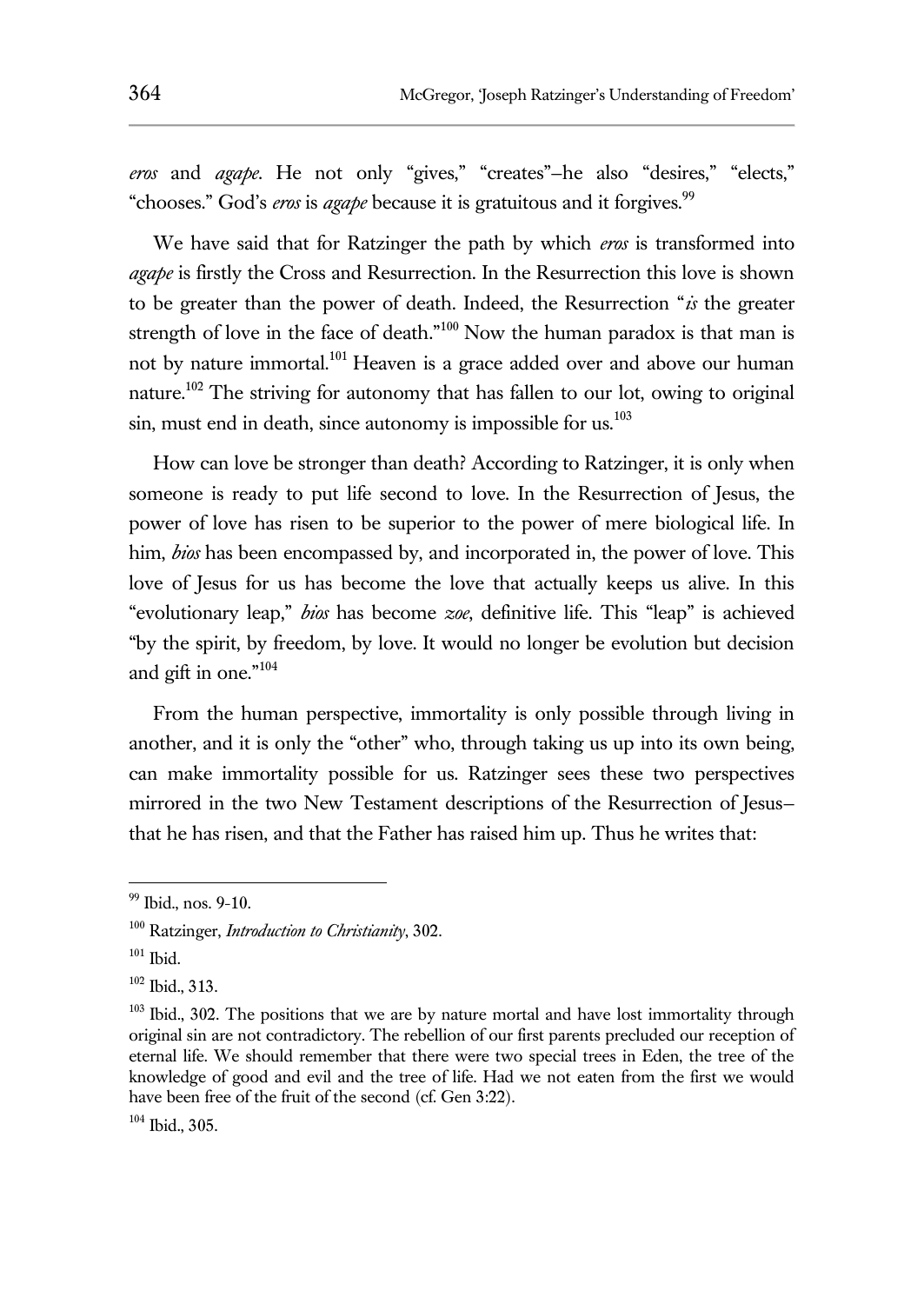The two formulas meet in the fact that Jesus' total love for men, which leads him to the Cross, is perfected in totally passing beyond to the Father and therein becomes stronger than death, because it is at the same time total "being held" by him. $105$ 

From this, Ratzinger draws the point that love and immortality are intrinsically linked. Indeed, the specific character of love is to establish immortality. The reverse of this principle is that immortality always proceeds from love. It cannot proceed from an autarchy that is sufficient to itself. This principle even applies to God. Because God is the relation of three Persons to each other in the "one for another" of love, because he lives only "in relation to," he is absolute permanence. The absolute is "absolute relatedness."<sup>106</sup>

Returning to the Resurrection, Ratzinger argues that it is on the basis of love as the foundation of immortality that the Resurrection of Jesus *is* our life.<sup>107</sup> For him, this is the reasoning that lies behind St. Paul's argument that if the dead are not raised neither is Christ (cf. 1 Cor 15: 12-19). Only if Christ has risen can love be stronger than death. In Jesus, it is love *for us* that is stronger than death.<sup>108</sup>

What conclusion can we draw from all of this concerning the freedom of Jesus? We have seen how Ratzinger regards love and freedom in God as identical. We can now add to this that he sees the life of God as identical with his love and freedom. In the Cross and Resurrection of Jesus, *bios* has been transformed into *zoe* through the transformation of human *eros* into divine *agape*, human freedom into the freedom of God. This new state of affairs Ratzinger attributes also to "the spirit."

 $105$  Ibid.

 $106$  Ibid., 305-306.

<sup>107</sup> Ratzinger refers to "the biblical statement that *his* Resurrection is *our* life" in *Introduction to Christianity*, 306. He seems to be referring to the statement of Jesus in *John* 11:25—"I am the Resurrection and the Life."

<sup>108</sup> Ibid.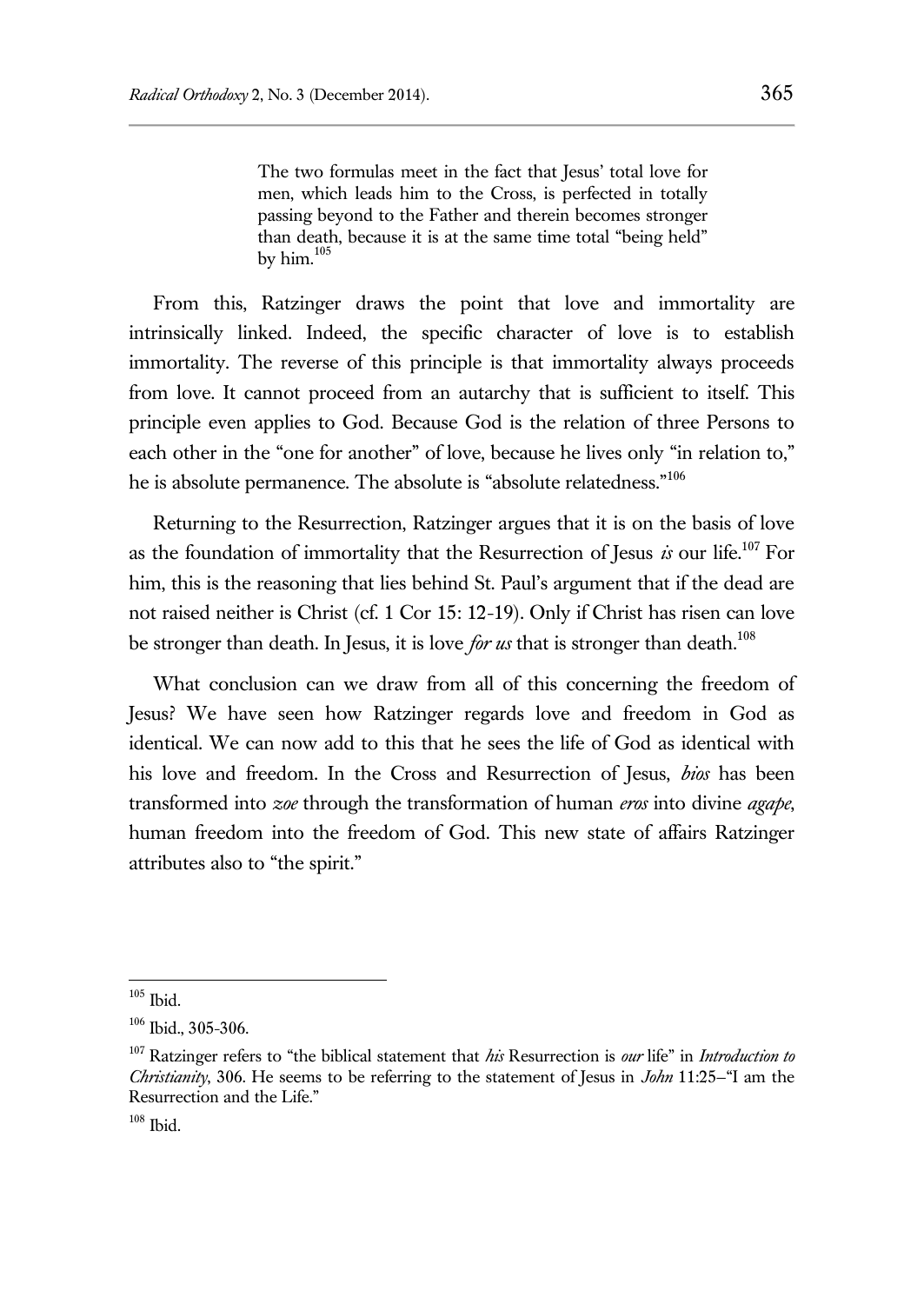## **Freedom and the Eschaton**

In *Introduction to Christianity* there is a deliberate contrast made between the descent of Jesus into Hell and his ascension into Heaven. According to Ratzinger, these two states form the two poles of the total range of possible human existence. These two poles are existential rather than cosmic. It is possible for any human person to move to the "hellish" pole through the definite rejection of "being for" the other.<sup>109</sup> At the opposite pole the Ascension opens up the possibility for communion with human others through communion with divine love. As Hell can only be self-inflicted, Heaven by nature can only be received as a gift. This heaven only comes into existence through the "ascension" of Christ. To say that he "ascended into heaven" is simply to say that he brought about the communion "of the being 'man' with the being 'God."<sup>110</sup> Since Jesus is the "last Adam," his "creation" of heaven is for the corporate human race, not simply private individuals.

<sup>&</sup>lt;sup>109</sup> Ibid., 311-312. At this point, Ratzinger makes the following remark: "We know today better than ever before that everyone's existence touches these depths; and since in the last analysis mankind is '*one* man,' these depths affect not only the individual but also the one body of the whole human race, which must therefore bear the burden of them as a corporate whole. From this angle it can be understood once again how Christ, the 'new Adam,' undertook to bear the burden of these depths with us and did not wish to remain sublimely unaffected by them; conversely, of course, total rejection in all its unfathomability has only now become possible" (312). Unfortunately, Ratzinger does not expound upon this "analysis" or the corporate personality of the human race, although, in his commentary on *Gaudium et Spes*, no. 22, he does write, "[in this section the] idea of the 'assumptio hominis' is touched upon in its full ontological depth. The human nature of all men is one; Christ's taking to himself the one human nature of man is an event which affects every human being; consequently human nature in every human being is henceforth Christologically characterised. This idea is then extended to the real plane of actual concrete human existence. Human action, thought, willing and loving have become the instrument of the Logos; what is first present on the plane of being also gives new significance to the plane of action, to the actual accomplishment of human personal life." See Ratzinger, "The Dignity of the Human Person," 160. We should note how Ratzinger grounds the "creation" of hell for human persons on Christ's taking upon himself the burden of the "corporate man." Hell becomes possible for us only after Christ has "descended into hell." One immediately recalls the account of Christ going to preach "to the spirits in prison, who formerly did not obey" (1 Pet 3:19-20).

<sup>110</sup> Ibid., 313.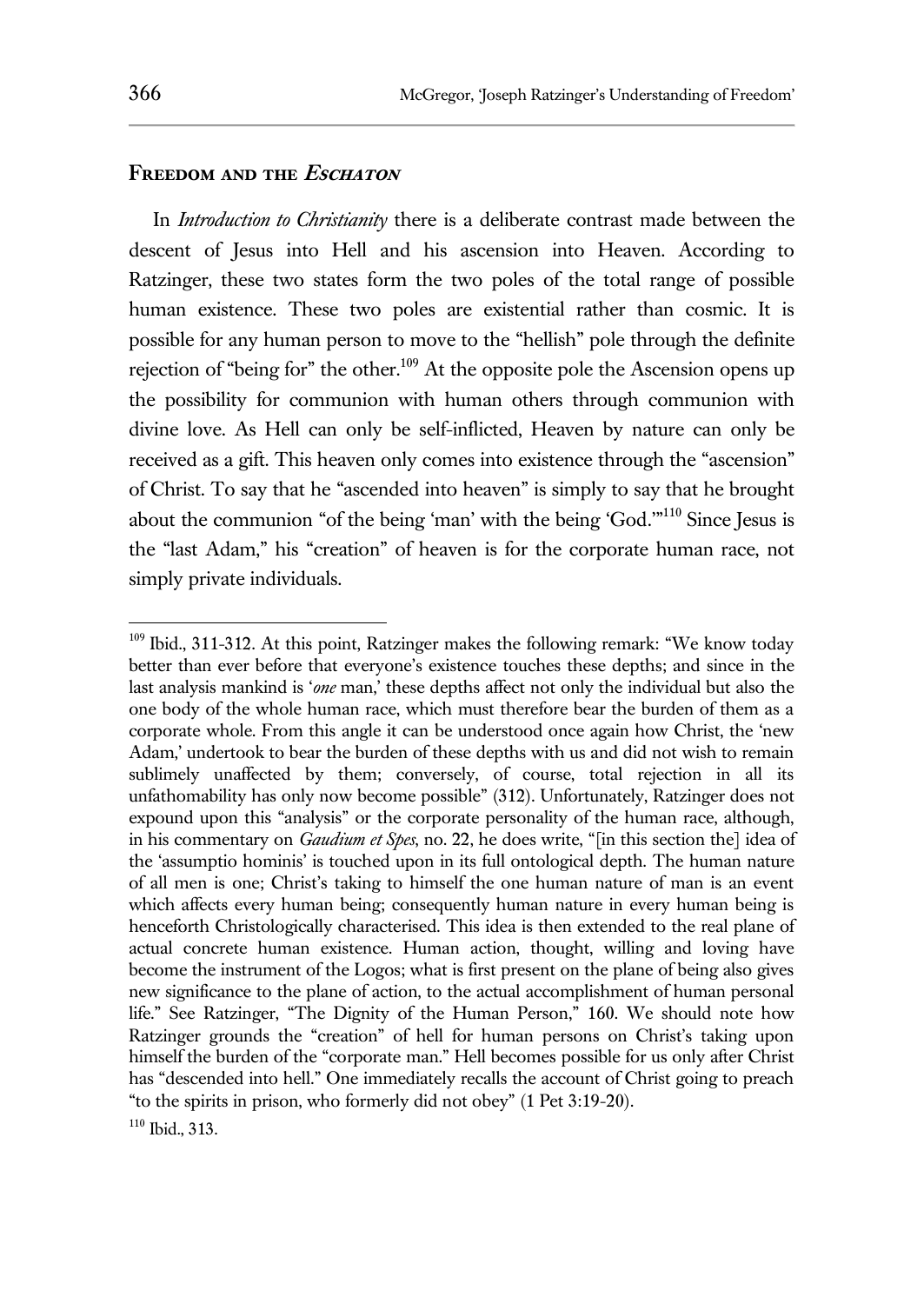Since the communion of God and man in the Resurrection and Ascension of Christ has broken down the frontier of *bios* and transformed it into *zoe*, the "end of the world" has already begun. The *eschaton* has already begun. Ratzinger identifies the Resurrection as *the* eschatological event.<sup>111</sup> In Christ the temporal has been taken up into the eternal. The barrier between "being" and "becoming" has been breached. Time has been drawn into God. For Ratzinger our prayers are effective because we are in Christ.

> In Jesus we temporal beings can speak to the temporal one, our contemporary; but in him, who with us is time, we simultaneously make contact with the Eternal One, because with us Jesus is time, and with God he is eternity. $^{112}$

Jesus is "in actual fact 'the throne of grace' to which at any time we can 'with confidence draw near' (Heb 4:16)."<sup>113</sup>

In *Jesus of Nazareth* Ratzinger develops his understanding of the new presence of Jesus that has been brought about by his Resurrection and Ascension. The "heaven" into which Jesus has ascended is not some inaccessible place, but a sharing in God's dominion over space as well as time. Jesus' "going away" is also his "coming" (cf. Jn 14:28). Because Jesus is with the Father he can "see" us. We can only "touch" Jesus because he is now present with the Father. Through Baptism our life is now hidden with God in Christ (cf. Col 3:1-3).<sup>114</sup> However, it must be mentioned that at this point Ratzinger makes no mention of the new presence of Jesus being the result of the gift of the Holy Spirit.

We have just seen that, for Ratzinger, the two poles of possible human existence are existential and not cosmic. This position needs to be further defined. For Ratzinger, anthropology and cosmology coincide in Christology. That is to say, in Christ, man and the cosmos have been reconciled. In the

<sup>111</sup> Ibid., 320.

<sup>112</sup> Ibid., 317.

<sup>113</sup> Ibid., 318.

<sup>114</sup> Ratzinger, *Jesus of Nazareth: Holy Week*, 279-286.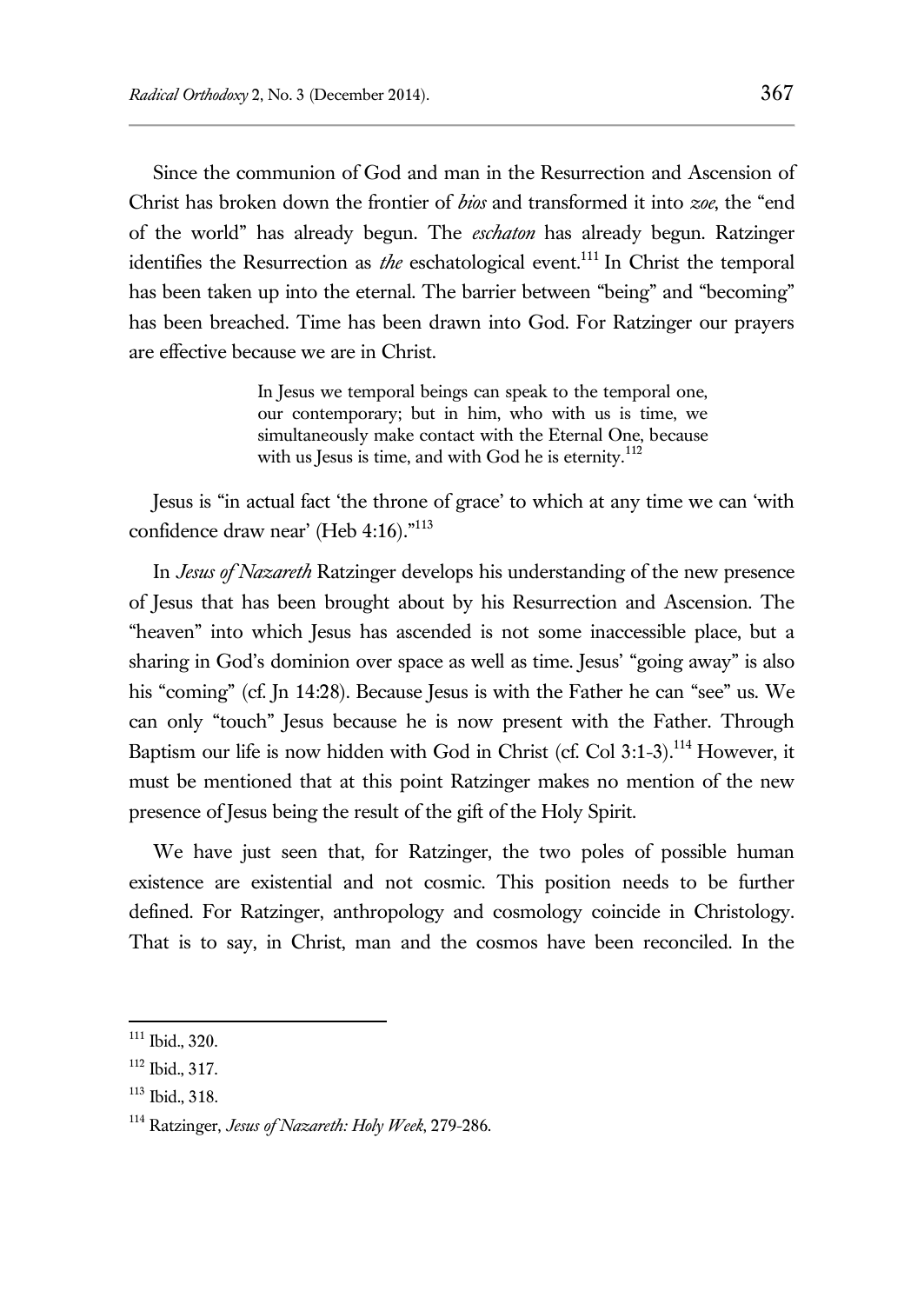assumption of *eros* into *agape*, *bios* has been taken up into *zoe*. <sup>115</sup> The cosmos was not created as a mere "container" for human history. Rather, "the cosmos is movement … it is not just a case of history *existing in* it … cosmos itself *is* history.<sup>"116</sup> This history is moving towards its "omega" point, the second coming of Jesus Christ.

In his earlier Christology Ratzinger made much use of Teilhard de Chardin's "complexification" thesis to explain this movement. This movement is driven from above by "mind," not from below by unconscious matter. There is a process taking place by which the material is taken up into a new kind of unity through spirit. The return of Christ will be "the final unification of reality by spirit or mind."<sup>117</sup> This increasing coalescence of spirit and matter, of anthropology and cosmology, implies unification in a person, since there can be no mind which does not subsist as person. For the omega of the world to be "the triumph of spirit; that is, the triumph of truth, freedom, and love," this omega must be a person, since only a person can be truthful, free and loving.<sup>118</sup> If reaching this omega "is based on spirit and freedom," it must include responsibility. <sup>119</sup> For this reason the second coming of the Lord brings judgement as well as salvation. The "final stage of the world is not the result of a natural current but the result of responsibility that is grounded in freedom."<sup>120</sup> At this point Ratzinger introduces what he sees as the paradox of freedom. It will be helpful to here to quote him at length.

> There is a freedom that is not cancelled out even by grace and, indeed, is brought by it face to face with itself: man's final fate is not forced upon him regardless of the decisions he had made in his life. … It is not part of our task to consider in detail how [the assertion that we will be judged according to our works] can coexist with the full weight of

<sup>115</sup> Ratzinger, *Introduction to Christianity*, 318-320.

<sup>116</sup> Ibid., 320.

<sup>117</sup> Ibid., 321.

<sup>&</sup>lt;sup>118</sup> Ibid., 322. Note once more the equation of spirit, freedom, love, and now truth.

 $119$  Ibid.

<sup>120</sup> Ibid., 323.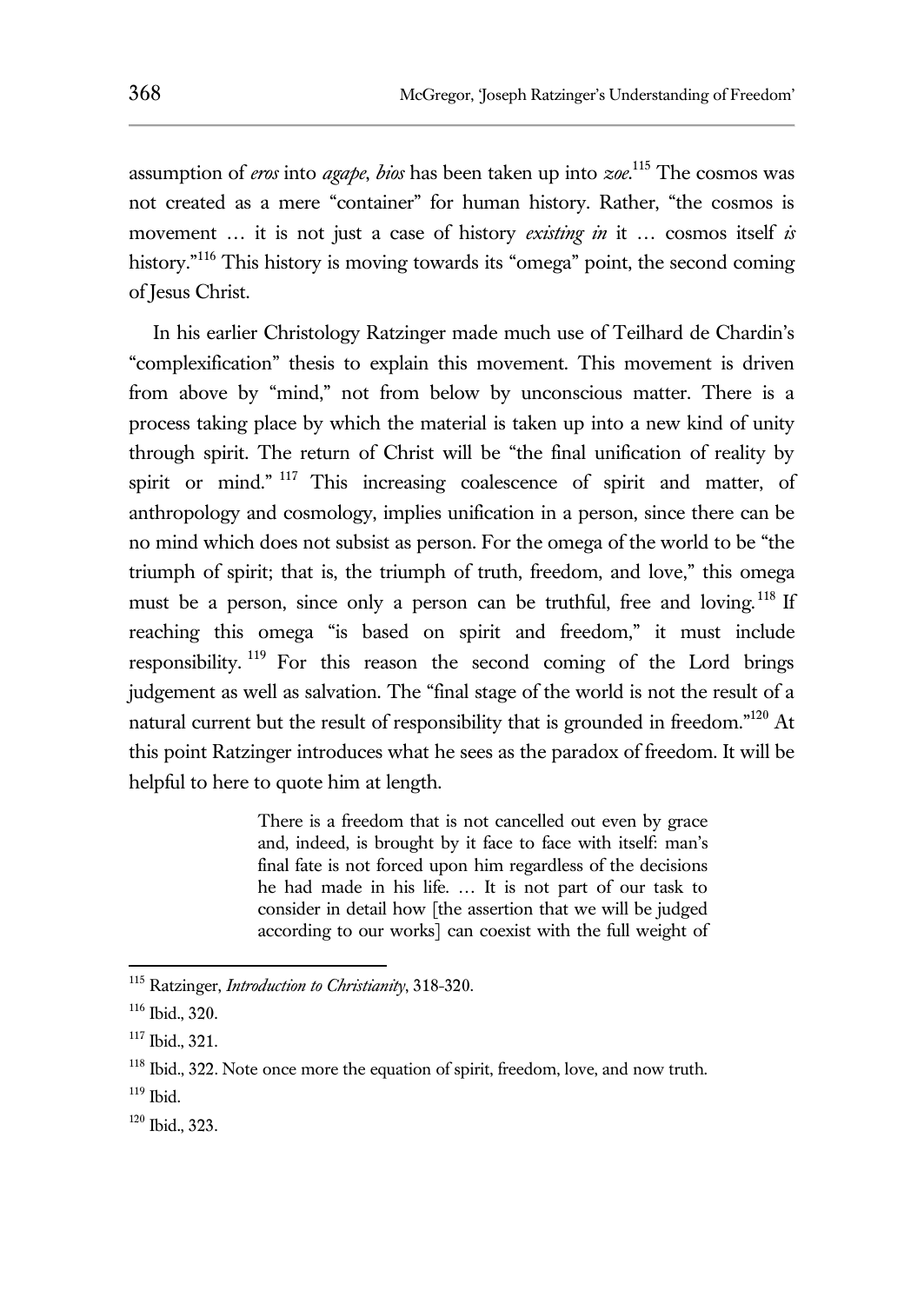the doctrine of grace. Perhaps in the last analysis it is impossible to escape a paradox whose logic is completely disclosed only to the experience of a life based on faith. Anyone who entrusts himself to faith becomes aware that both exist: the radical character of grace that frees helpless man and, not less, the abiding seriousness of the responsibility that summons man day after day. Both mean together that the Christian enjoys, on the one hand, the liberating, detached tranquillity of him who lives on that excess of divine justice known as Jesus Christ. There is a tranquillity that knows: in the last analysis, I cannot destroy what *he* has built up. For in himself man lives with the dreadful knowledge that his power to destroy is infinitely greater than his power to build up. But this same man knows that in Christ the power to build up has proved infinitely stronger. This is the source of a profound freedom, a knowledge of God's unrepentant love; he sees through all our errors and remains well disposed to us. It becomes possible to do one's own work fearlessly; it has shed its sinister aspect because it has lost its power to destroy: the issue of the world does not depend on us but is in God's hands. At the same time the Christian knows, however, that he is not free to do whatever he pleases, that his activity is not a game that God allows him and does not take seriously.<sup>121</sup>

The question which arises from this position is the following—can this apparent paradox be dissolved or must it remain insoluble? How can "freedom" be love and at the same time the choice to reject love? Perhaps the term "freedom" is being used in different senses. If freedom is love, then not loving is unfreedom. Rejecting God's grace is not an exercise in freedom, but a rejection of freedom. This is so even though we may say that we are "free" to reject God's grace, his offer of himself. When Ratzinger says that "there is a freedom which is not cancelled out even by grace," we can say that such a "freedom" is actually unfreedom. This "freedom" is actually a perversion of true freedom, a perversion which ultimately leads to its negation.

<sup>&</sup>lt;sup>121</sup> Ibid., 324-325.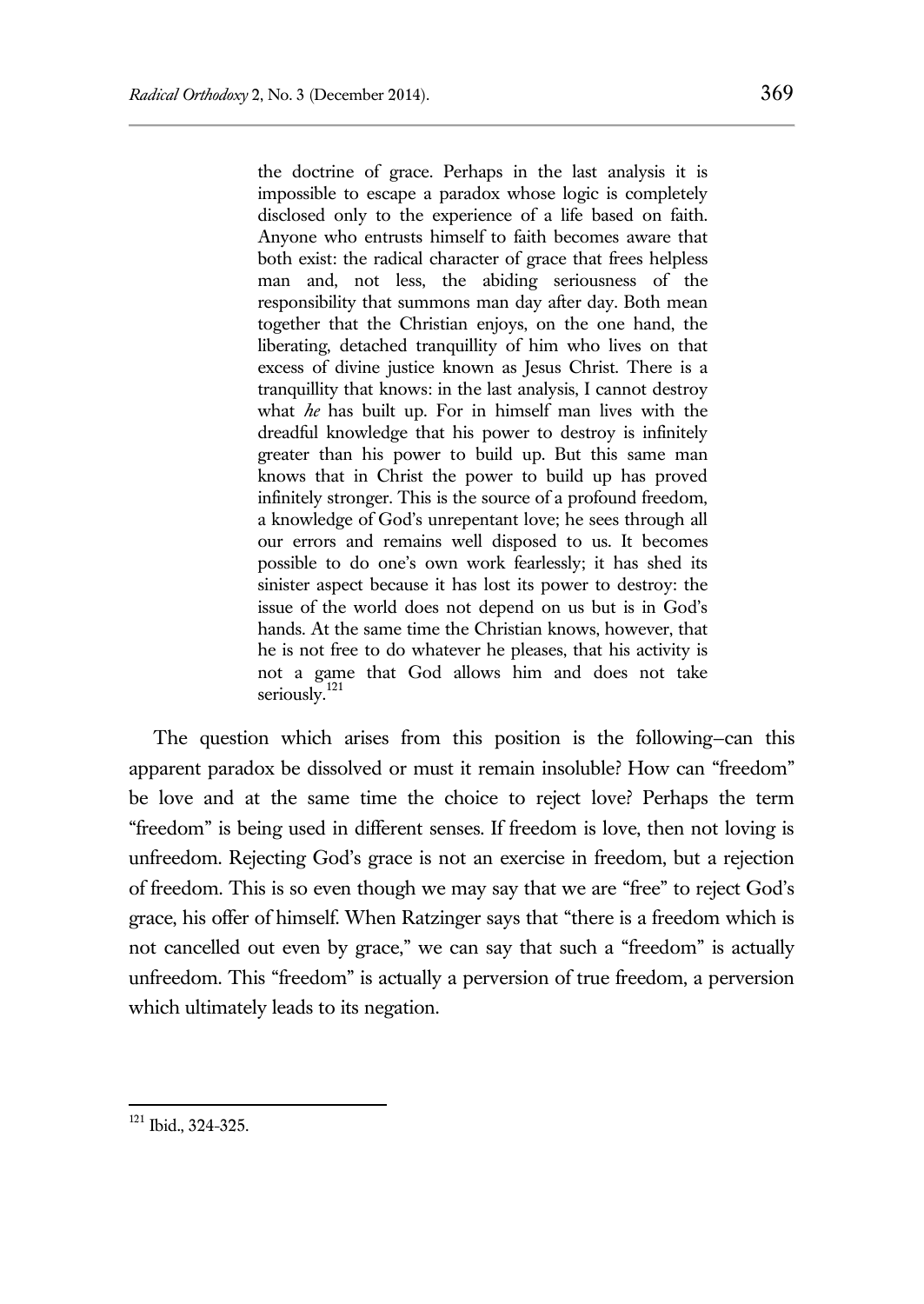#### **Our Participation in the Freedom of Jesus**

Ratzinger holds that there is indeed a genuine theology of liberation. In *A New Song for the Lord* he explains this theology in the context of the statement of Jesus that he is "the way, the truth and the life" (cf. John 14:6). Regarding the first aspect of this liberation, when Jesus calls himself "the way," this entails a "theology of liberation." As the true Moses, Jesus does more than lead us along the way; he *is* the way. This "liberation theology" is shaped by the connection between the Old and New Testaments, which Ratzinger sees as the "two stages of the divine-human history of freedom." <sup>122</sup> Although a new theology of "exodus" was first developed in countries in which suffering from political and economic oppression is especially prevalent, Ratzinger claims that the desire for the promised land of freedom is just as strong in those nations that enjoy the greatest political, economic, and social freedom.

Ratzinger sees a particular manifestation of the meeting of the two stages of the divine-human history of freedom in the accounts of the Transfiguration. He notes that the one place in the Gospels wherein the word "exodus" appears is in the Lucan account of the Transfiguration. The two men who appear talking with Jesus about his coming "exodus" through his Passover in Jerusalem are Moses and Elijah. That Moses foreshadows this exodus hardly needs to be pointed out. But Ratzinger presents Elijah, too, as a type of exodus. Although in his time the people of Israel lived in the promised land, in their way of life they had returned to Egypt and, ironically, were living under a tyrannical king and experiencing a tyrannical existence even in the promised land. Having thrown off the Covenant, their self-made freedom proved to be a new tyranny. It is for this reason that Elijah must go to Sinai in order to symbolise a new exodus. A true exodus means living according to the Covenant.<sup>123</sup>

Ratzinger sees the mount of the Transfiguration as a new Sinai. In Matthew and Mark it occurs six days after Peter's profession of faith. Just as, six days after coming to Sinai, Moses, accompanied by the two priests Nadab and Abihu,

<sup>122</sup> Ratzinger, *A New Song for the Lord*, 5.

<sup>123</sup> Ibid., 16-17.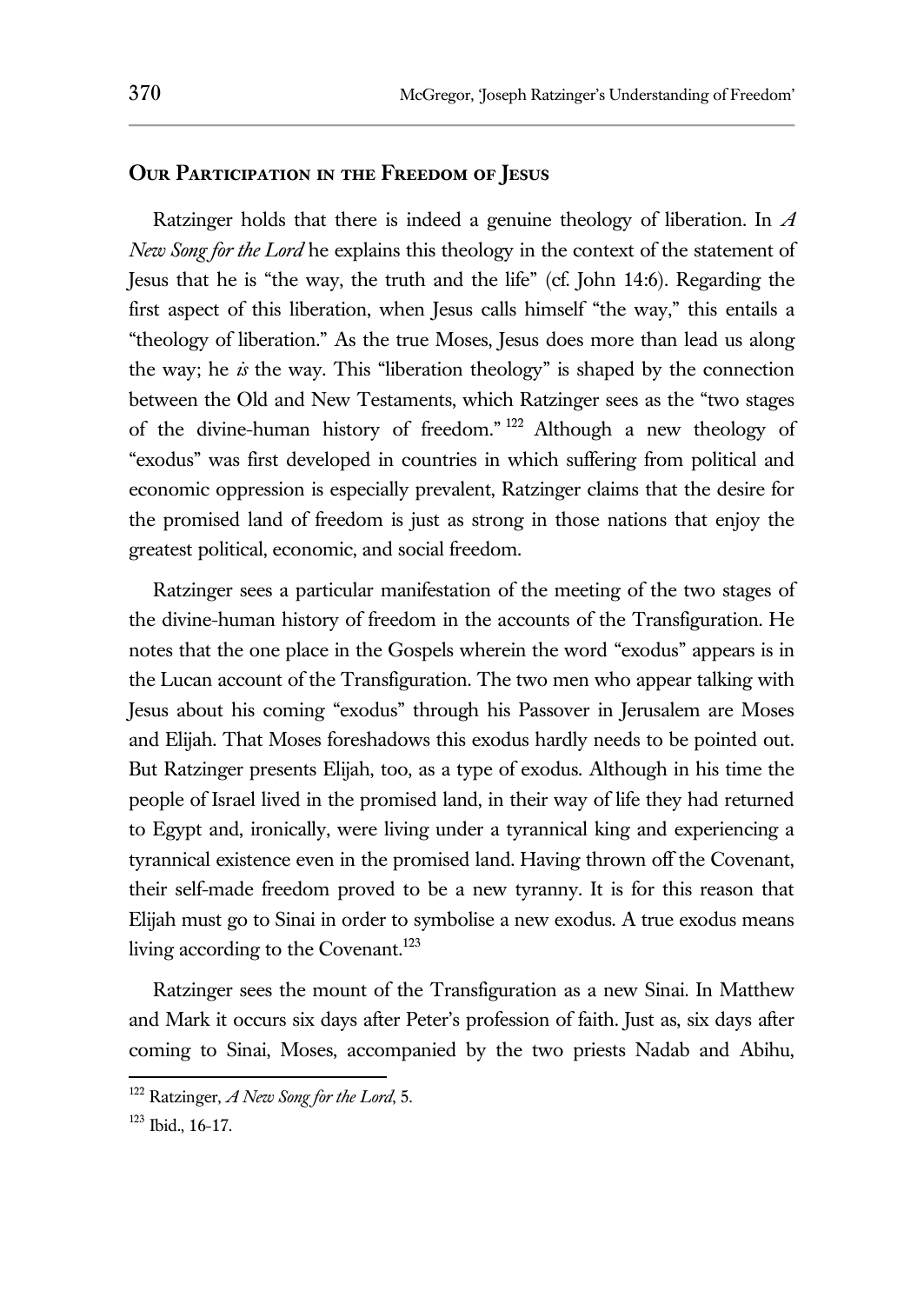ascends into the divine presence, where his face is transfigured (cf. Ex 14: 1 & 16), so Jesus, accompanied by Peter, James, and John, ascend the new Sinai, where his whole body is transfigured. Rather than receiving a new Decalogue, the disciples are presented with a new living Torah, the Son, the Beloved of the Father, to whom they must listen. Ratzinger goes on to further identify the Feast of Booths, the feast of thanksgiving for the gift of the land, with the three tents of the Transfiguration. For Ratzinger, the Transfiguration of Jesus signifies that: "The exodus of Israel and the exodus of Jesus touch each other: all the feasts and all the ways of Israel lead to the Passover of Jesus Christ."<sup>124</sup>

According to Ratzinger, Luke depicts the entire public life of Jesus as an "exodus." It is a going up to Jerusalem in order to Passover to the Father. It is "the real and definitive exodus in which Christ walks the path into the open and himself becomes the way for humanity into the open, into freedom."<sup>125</sup> However, this road does not end in Jerusalem, but continues into the Resurrection. Jesus opens "the new and living way for us … through the curtain (that is, through his flesh" (Heb 10:20). He leads us into the "tent not made by hands," into the presence of the living God (Heb 9:11).<sup>126</sup> For Ratzinger, this is the freedom that we desire, the freedom that cannot be satisfied by any earthly thing or experience. Rather: "The thirst for freedom is the voice of our being made in the image and likeness of God; it is the thirst 'to sit at the right hand of God,' to be 'like God.'"<sup>127</sup>

How can we participate in the freedom of God? What is the alternative to the serpent's temptation to "be like God" through a self-made freedom? One way Ratzinger explains it is that this freedom is based on a new "substance." Referring to the Letter to the Hebrews, as Benedict XVI he points out the definition of faith given there in Hebrews 11:1—"Faith is the *hypostasis* (Vg. *substantia*) of things hoped for; the proof of things not seen." Following St.

<sup>124</sup> Ibid., 18.

<sup>125</sup> Ibid.

<sup>126</sup> Ibid., 19.

<sup>127</sup> Ibid.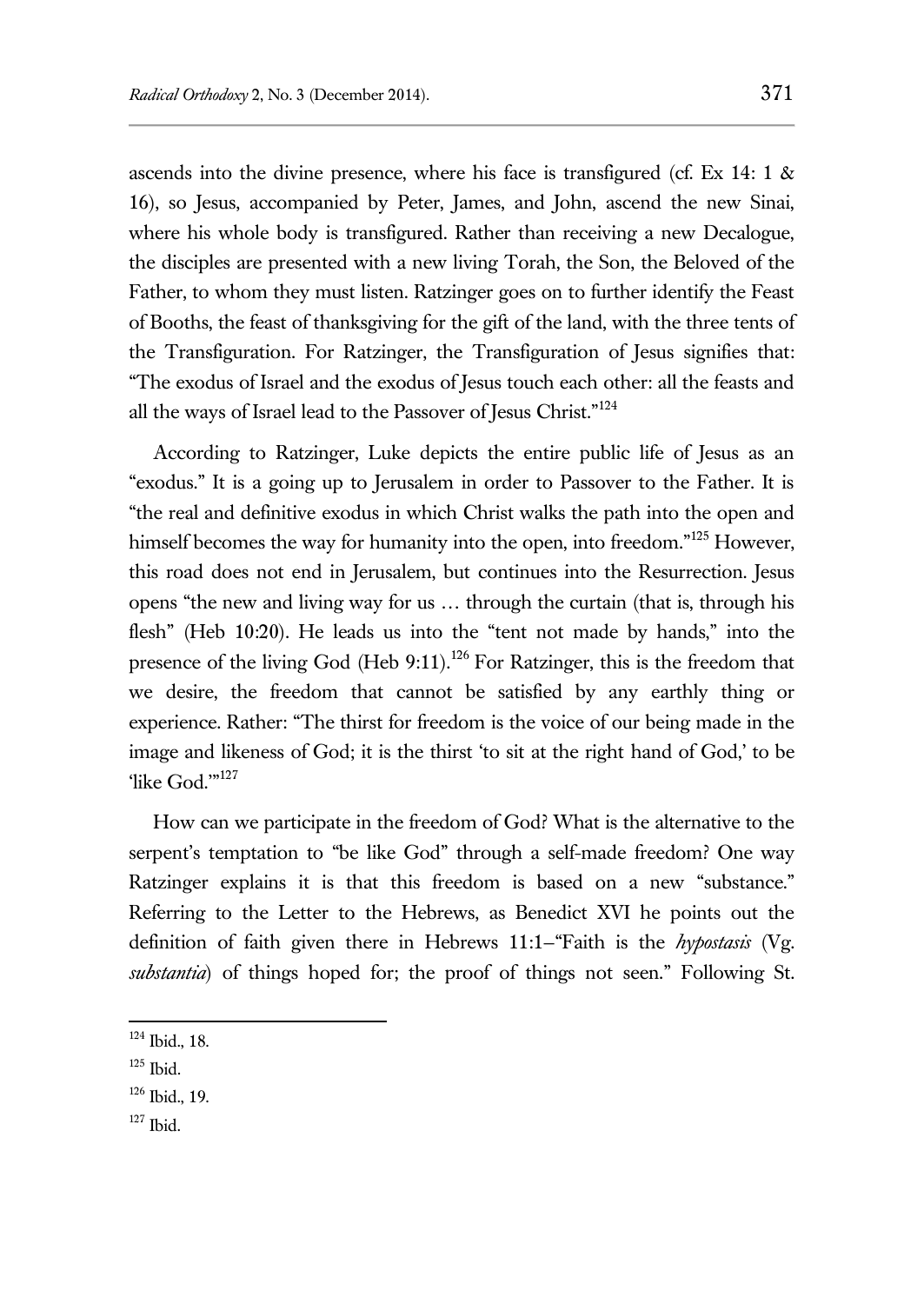Thomas, Benedict XVI points out that faith is a *habitus*, a stable disposition of the spirit, "through which eternal life takes root in us and reason is led to consent to what it does not see." <sup>128</sup> This is to say that the "substance" of the eternal life for which we hope is already present in us through faith. This presence of eternal life creates a certainty that, although it does not yet "appear" in the exterior world, it can still be perceived interiorly. *Pace* Luther, this "substance" is objectively present, not just subjectively present as an expression of an interior attitude. It is not just subjective conviction, but objective *elenchos*, proof. The fact that we have this new "possession" (*hyparxin*—Vg. *substantiam*) enables Christians, in the face of persecution, to give up their normal source of security, their "property" (*hyparchonton*-Vg. *bonorum*).<sup>129</sup> In linking these two kinds of "substance," Benedict XVI maintains that the *habitus* of faith, based as it is on the possession of eternal life, creates a new freedom, one which transcends the possessions which are the habitual foundation of life. This new freedom is not only revealed in martyrdom, but in all those who renounce their own wills in order to bring the Gospel to others. Touched by the hope of Christ, "hope has arisen for others who [are] living in darkness and without hope."<sup>130</sup>

Furthermore, in explaining the meaning of this freedom, Ratzinger identifies two sayings of Jesus which refer to being placed on the right hand of God. The first is the promise to those who gave Jesus food when he was hungry, drink when he was thirsty, welcomed him when he was a stranger, and visited him when he was sick or in prison (cf. Matt 25:31-40). The second is in response to the request of the sons of Zebedee, who are told that whomsoever may sit to the right and left of the Father, their call is to drink the cup that Jesus drinks and receive the baptism that he receives (cf. Mark 10:35-40). These two passages are paradigmatic of Ratzinger's understanding of how we become truly free. They point to more than a mere moral imitation of Christ. The imitation of Jesus is a Christological category. We are not just called to imitate the human Jesus. We are called to imitate him in his divinity. As Ratzinger quotes: "Therefore be

<sup>128</sup> Benedict XVI, *Spe Salvi*, n. 7. Citing St. Thomas Aquinas, *Summa Theologiae*, II-II, q. 4, a. 1. <sup>129</sup> Ibid., n. 8. Cf. Heb 11:34.

<sup>130</sup> Ibid.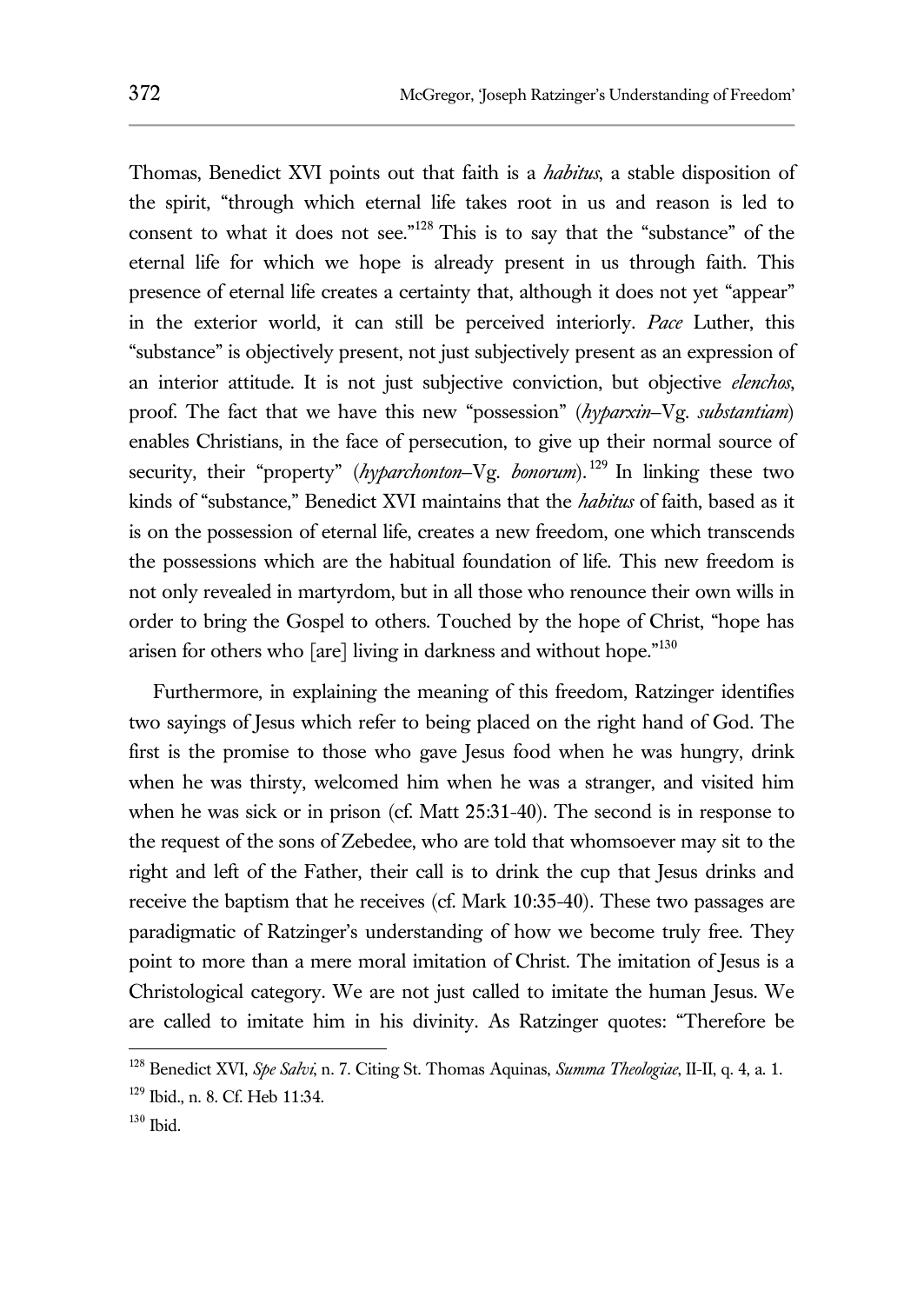imitators of God" (Eph 5:1).<sup>131</sup> The way that Jesus opens for us "through the curtain" is ontological. By denying oneself and taking up one's cross, through entering into the Paschal dimension of Jesus' exodus, we are reborn into a new life. This is a life of conversion, wherein the old self is put to death and the new creature enters into the freedom of God.<sup>132</sup>

Ratzinger briefly touches upon the second aspect of this liberation—Jesus as the truth and the life. As we have seen, for Ratzinger, truth and freedom are inseparable. We are now friends of Jesus, rather than mere servants, because we can *know* everything that Jesus has heard from his Father (cf. John 15:15). As Ratzinger explains:

> Ignorance is dependency, slavery: whoever does not know remains a servant. Only when understanding opens up, when we begin to comprehend what is essential, do we begin to be free. Freedom from which truth has been removed is a lie. Christ the truth, this means: God who makes friends out of unknowing servants be letting us become, to some degree, sharers in the knowledge of himsel $f^{133}$

The alternative to this kind of freedom is not a self-made freedom, but the negation of freedom. If God is not the author of the world, then the world does not originate in freedom, and any appearance of freedom in it is an illusion. If we cannot know the truth about God, the true God, "then we are not free people in a creation that is open to freedom, but elements in a system of necessities in which, inexplicably, the cry for freedom will not die out."<sup>134</sup> To Ratzinger, this is another manifestation of the refusal to accept the call to divinisation. It is the heresy of Arius, who refused to abandon the idea of God's absolute transcendence, and hence our inability to know him. This transcendent God

 $\overline{a}$ 

<sup>133</sup> Ibid., 23.

<sup>131</sup> Ratzinger, *A New Song for the Lord*, 20-21.

<sup>132</sup> Ibid., 22.

<sup>134</sup> Ibid., 24.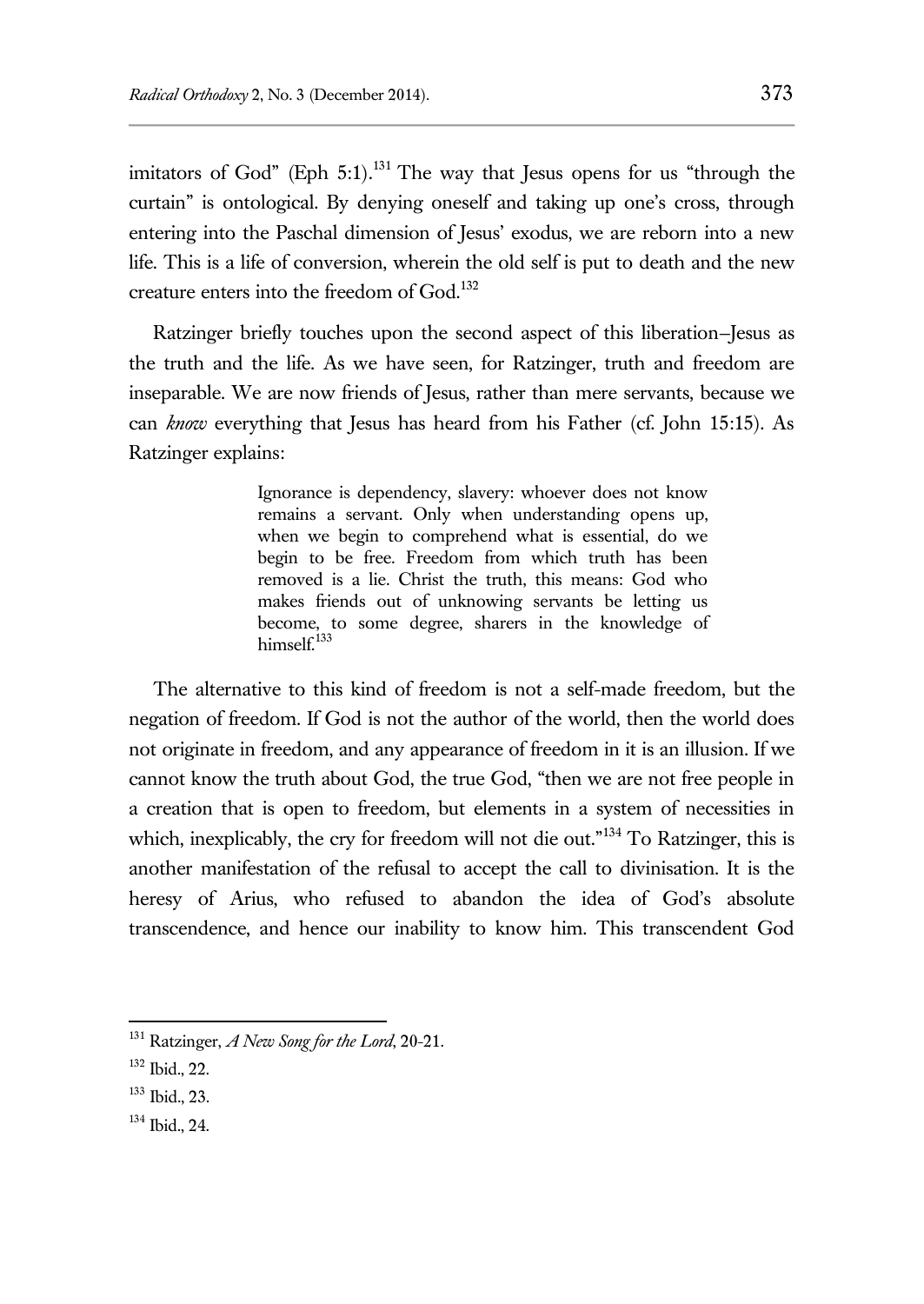cannot be the creator of the world, but must act through an intermediary that is less than divine. We cannot become the "friend" of such a God.<sup>135</sup>

Using the example of iconography, Ratzinger argues that the transcendence of God does not prevent him from being visible in Christ. He accepts as true the words of Jesus: "He who has seen me has seen the Father" (Jn 14:9). "Whoever sees Christ really sees the Father; in that which is visible one sees that which is invisible, the invisible in person."<sup>136</sup> The human life of Jesus is the love of the Father made visible. The Crucified One is the image of the invisible God (cf. Col 1:15). Those who look upon Christ are taken up into his exodus. If one sees the Father in Christ Crucified, then one sees through the torn curtain of the Temple. The God who is thusly revealed is a Trinity. In becoming a friend of this God one is initiated into the very heart of truth. But this truth is also a way; "it is the fatal, yet precisely through losing oneself life-giving adventure of love which alone is freedom." 137

Even more briefly, Ratzinger looks at the third aspect of this liberation, Christ as the life. Of particular interest is his focus upon John 7:37-38, Jesus' invitation to come and drink from the fountain of living waters. He points out that this reception is not merely passive. If we come and drink, out of our own hearts living waters will flow. Thus: "To drink from the living water of the rock means to consent to the salvific mystery of water and blood. … It is consenting to love; it is entering the truth. And exactly this is life."<sup>138</sup>

It is no coincidence that the freedom of this way, truth, and life is addressed in a book on the Liturgy because, for Ratzinger, the Sacred Liturgy is the ultimate *locus* of our participation in freedom. In *The Spirit of the Liturgy*, Ratzinger reiterates much of what he has said about freedom in earlier works,

 $\overline{a}$ 

<sup>137</sup> Ibid., 26.

<sup>135</sup> Ibid., 24-25.

<sup>136</sup> Ibid., 25.

<sup>138</sup> Ibid., 32.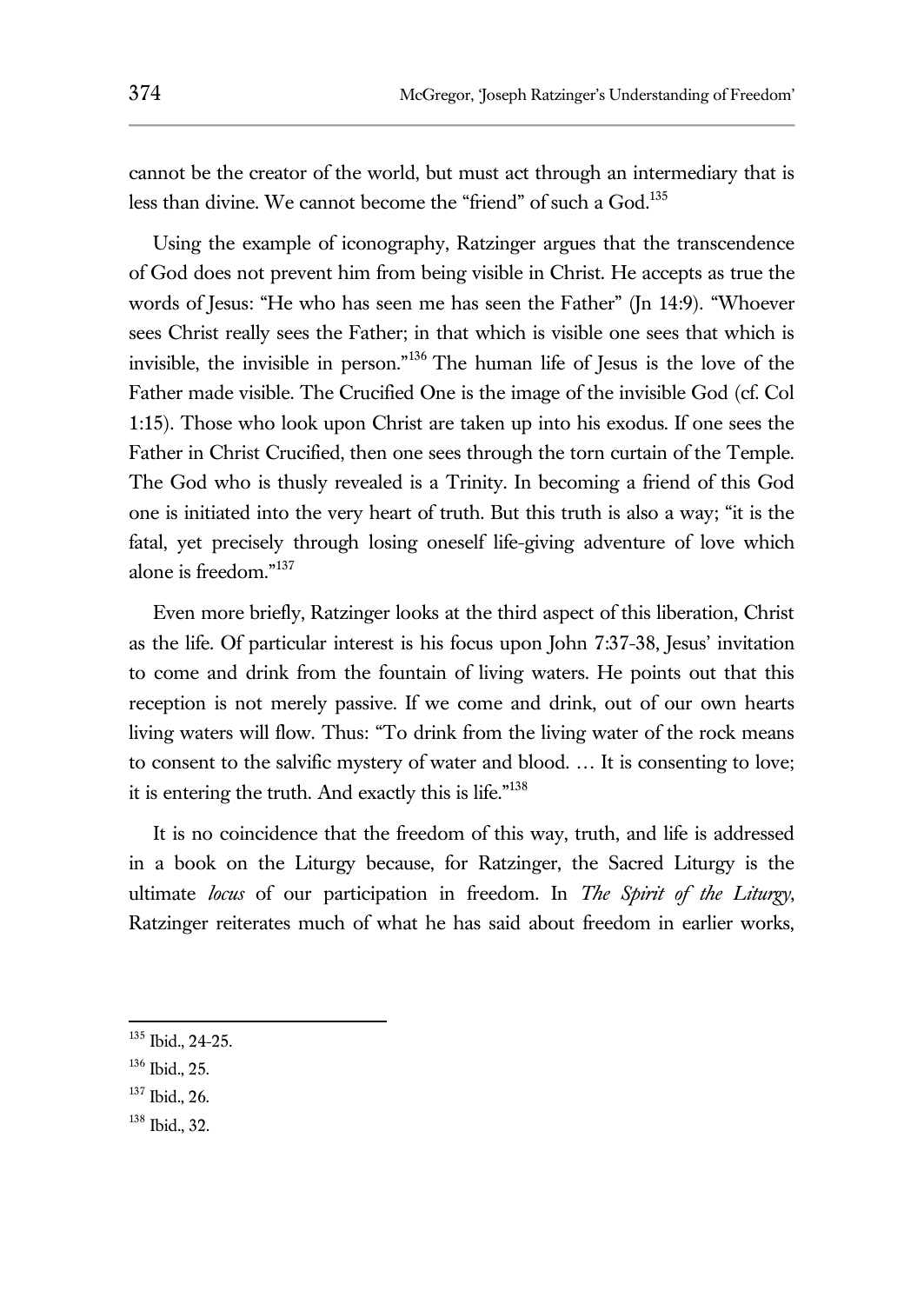although here it is within the context of the connection of the Liturgy to both the cosmos and history.<sup>139</sup>

His first point is that Christian worship is related to both the cosmos and history, to God the Creator as well as God the Saviour. Thus: "Creation moves toward the Sabbath, on the day on which man and the whole created order participates in God's rest, in his freedom."<sup>140</sup> For Ratzinger, the Sabbath is a "vision of freedom." This freedom is not only anthropological—that is to say, freedom from subordination to another and to work. According to Ratzinger, the Sabbath is the sign of the Covenant, and its connection with Creation reveals that Creation exists for Covenant.

> [Creation] exists to be a place for the covenant that God wants to make with man. The goal of creation is the covenant, the love story of God and man. The freedom and equality of men, which the Sabbath is meant to bring about, is not a merely anthropological or sociological vision; it can only be understood *theo*-logically. Only when man is in covenant with God does he become free. Only then are the equality and dignity of all men made manifest. If, then, everything is directed to the covenant, it is important to see that the covenant is a relationship: God's gift of himself to man, but also man's response to God. Man's response to the God who is good to him is love, and loving God means worshipping him.<sup>141</sup>

In Ratzinger's understanding, the completion of the Tabernacle by Moses after seven days mirrors the completion of creation. The glory of the Lord which fills the Tabernacle anticipates the fullness of God dwelling in his creation. As Ratzinger sees it:

> Creation and history, creation, history and worship are in a relationship of reciprocity. Creation looks toward the covenant, but the covenant completes creation and does not simply exist along with it. Now if worship, rightly

<sup>139</sup> Joseph Ratzinger, *The Spirit of the Liturgy*, trans. John Saward (San Francisco: Ignatius Press, 2000), 24-34.

<sup>140</sup> Ibid., 25.

<sup>141</sup> Ibid., 26.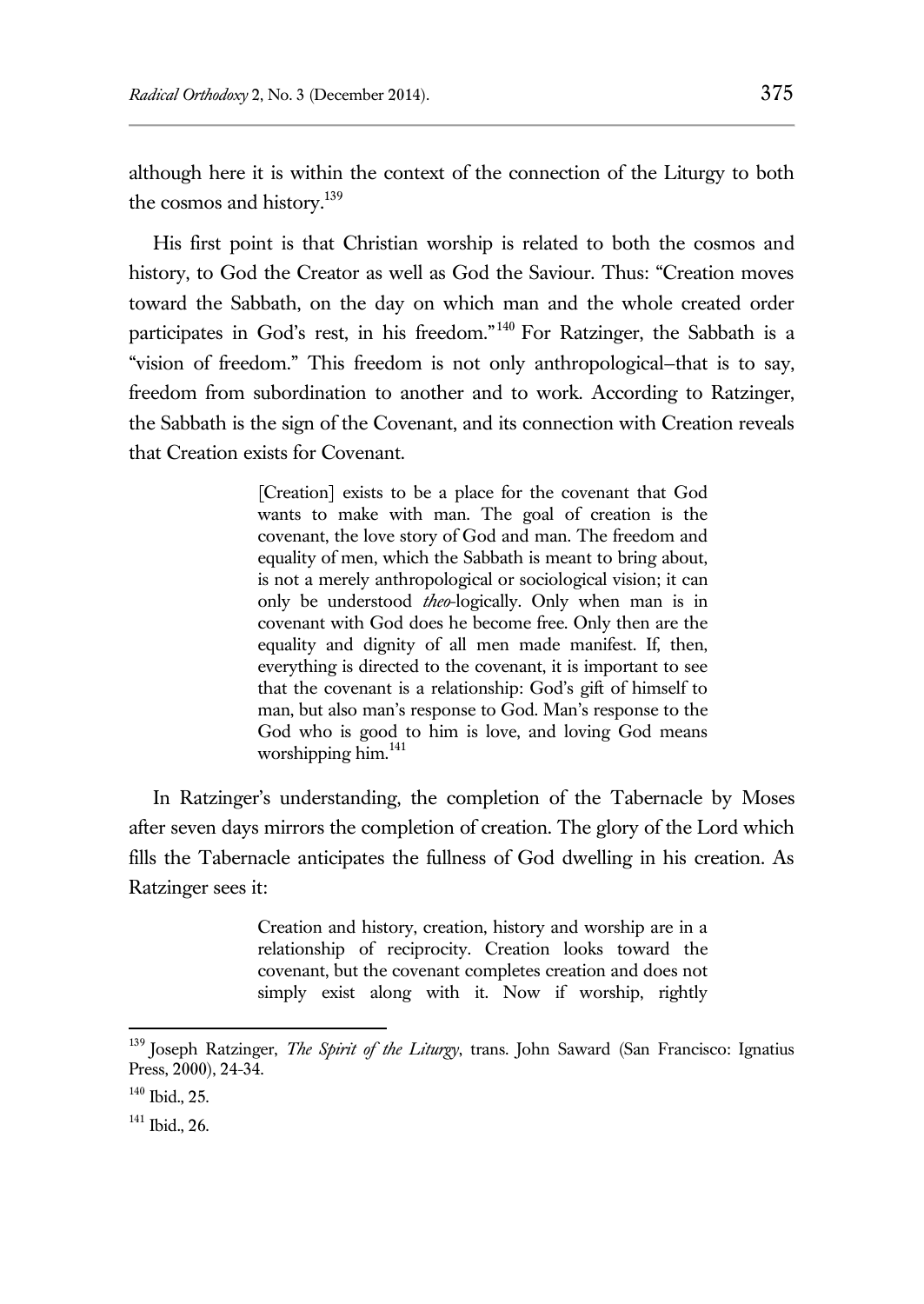understood, is the soul of the covenant, then it not only saves mankind but is also meant to draw the whole of reality into communion with God.<sup>142</sup>

In Ratzinger's estimation, the heart of worship is sacrifice. But true worship does not mean destruction. Rather, it means union through true surrender to God, the union of man and creation with God. Belonging to God does not entail destruction—that is, non-being—but is a way of being. It means moving from a state of separation, or autonomy, to one of finding oneself through losing oneself (cf. Mk 8:35 & Mt 10:39). Ratzinger calls St. Augustine as a witness to this.

> [The] true "sacrifice" is the *civitas Dei*, that is, lovetransformed mankind, the divinization of creation and the surrender of all things to God: God all in all (cf. 1 Cor 15:28). That is the purpose of the world. That is the essence of sacrifice and worship.<sup>143</sup>

Thus divinization is the goal of both worship and creation. For Ratzinger, a divinized world is a world of freedom and love.

In support of this position, Ratzinger calls upon both modern and ancient witnesses. The "complexification" thesis of Teilhard de Chardin is the former. This thesis gives a new meaning to Christian worship. "[The] transubstantiated Host is the anticipation of the transformation and divinization of matter in the Christological 'fullness' … the Eucharist provides the movement of the cosmos with its direction; it anticipates its goal and at the same time urges it on."<sup>144</sup>

The ancient witness is the pattern of *exitus* and *reditus*, found in its most impressive form in Plotinus. In Christian thought, this pattern of an *exitus* as a fall from the infinite into finitude, to be redeemed by a *reditus* which liberates from finitude, is recast. The Christian *exitus* is one in which the Creator engages in a free act of creation. Rather than being something negative, non-divine being is the positive fruit of the divine will. Thus Ratzinger states:

 $\overline{a}$ 

<sup>143</sup> Ibid., 28.

<sup>142</sup> Ibid., 27.

<sup>144</sup> Ibid., 29.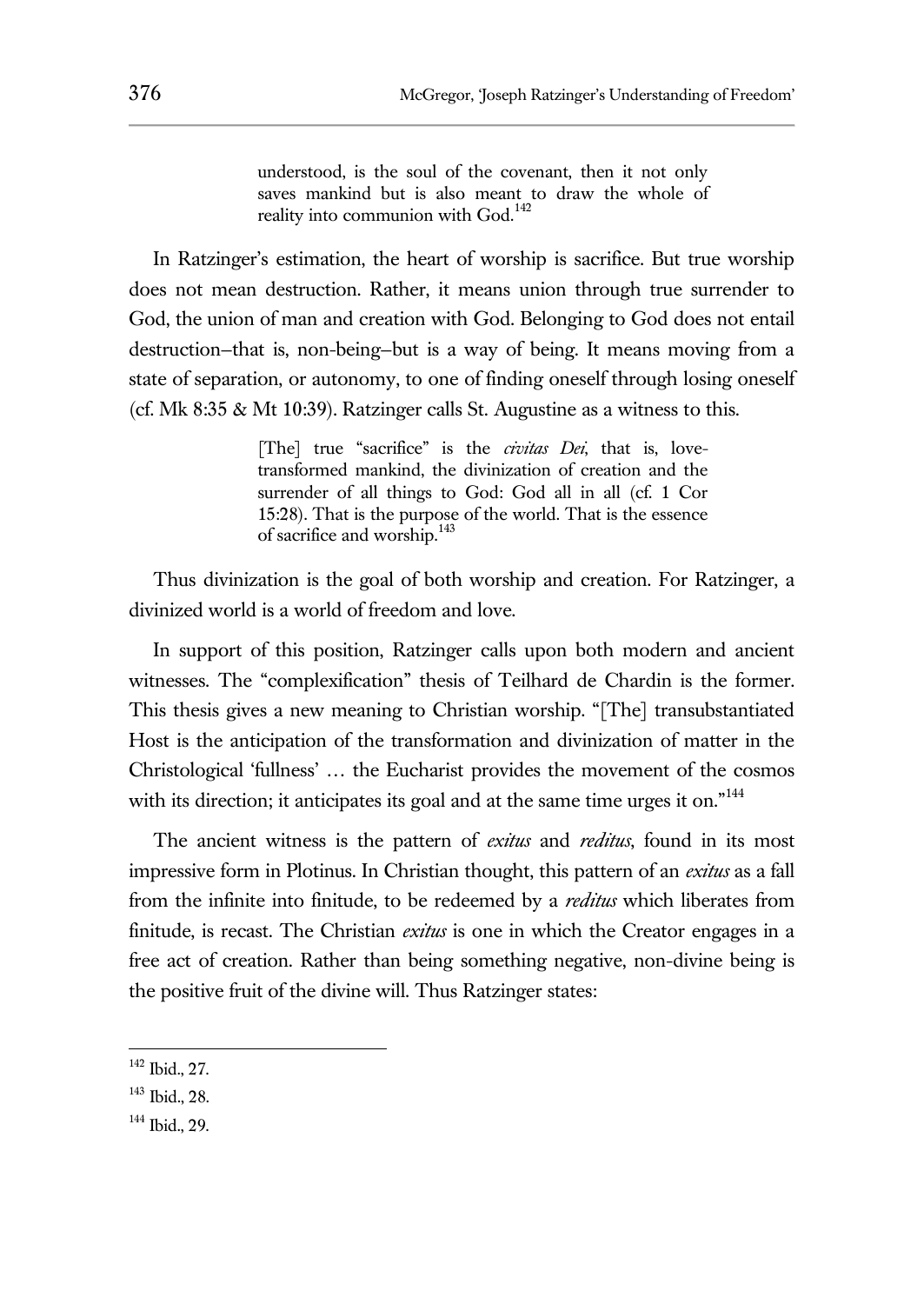The act of God's being, which causes created being, is an act of freedom. In this respect, the principle of freedom is present in being itself, from the ground upward. The *exitus*, or rather God's free act of creation, is indeed ordered toward the *reditus*, but that does not now mean the rescinding of created being. … [Instead, the] creature, existing in its own right, comes home to itself, and this act is an answer in freedom to God's love.<sup>145</sup>

The creature accepts its creation from God as an offer of love and thus enters into a dialogue of love, with the new kind of unity that is the unique creation of love. Rather than being absorbed by the other, in giving itself the creature becomes fully itself. This *reditus*, instead of abolishing creation, results in its full and final perfection.<sup>146</sup>

In spite of this freedom the creature has the freedom to rupture the *reditus* through the rejection of love, which is seen as dependence. This is the autonomy of the attempt at self-divinization. Since we have all in fact suffered this rupture in the Fall, "sacrifice," which "in its essence is simply returning to love and therefore divinization," now takes on a new form.<sup>147</sup> As Ratzinger explains:

> [Worship] now has a new aspect: the healing of wounded freedom, atonement, purification, deliverance from estrangement. The essence of worship, of sacrifice—the process of assimilation, of growth in love, and this the way into freedom—remains unchanged. But now it assumes the aspect of healing, the loving transformation of broken freedom, of painful expiation. Worship is directed to the Other in himself, to his all-sufficiency, but now it refers itself to the Other who alone can extricate me from the knot that I myself cannot untie.<sup>148</sup>

<sup>145</sup> Ibid., 32-33.

<sup>&</sup>lt;sup>146</sup> Ibid., 33. Cf. Joseph Ratzinger, *The End of Time* (Mahwah, NJ: Paulist Press, 2004), 20-21. Rowland contrasts Ratzinger's understanding of human participation in the freedom of God with both the extrinsicist separation of nature and grace, and Rahner's alternative of naturalising the supernatural. See *Ratzinger's Faith*, 37.

 $147$  Ibid.

<sup>148</sup> Ibid. Cf. Ratzinger, *Feast of Faith*, 30.